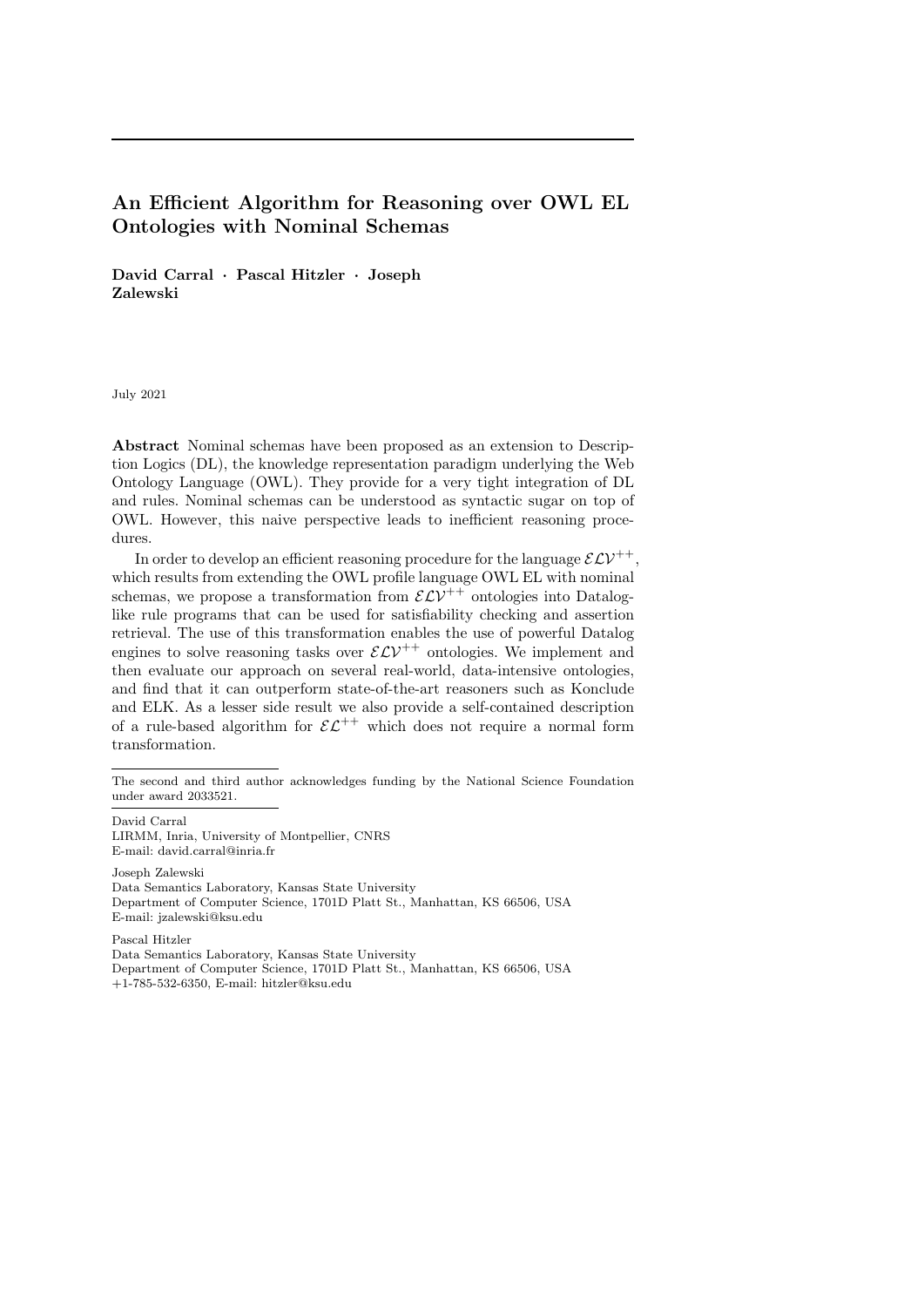Keywords Knowledge Representation · Reasoning · Description Logics · Datalog · OWL EL · Nominal Schemas

## 1 Introduction

Nominal schemas have been introduced in [\[29\]](#page-29-0) based on preliminary ideas from [\[26,](#page-28-0) [27\]](#page-29-1). Nominal schemas are essentially a syntactic extension to the Web Ontology Language (OWL) [\[13\]](#page-28-1) which is based on Description Logics (DL) [\[2\]](#page-27-0). The primary purpose of nominal schemas is to allow DLs to behave more like rules, the primary alternative formalism to DLs in the ontology world. (We will fully introduce one standard rule language, Datalog, in this paper.) Nominal schemas can be understood as a generalization of the idea of DL-safe rules [\[15,](#page-28-2) [25,](#page-28-3) [33\]](#page-29-2), a restricted type of rules permitting rule reasoning and description logic reasoning to be performed "simultaneously", for many standard DLs, without introducing undecidability. As such, nominal schemas make it possible to create OWL expressions equivalent to rules, covering a wide range of desirable kinds of rule, and therefore enable a very tight integration of the OWL and rule paradigms [\[23\]](#page-28-4). Essentially, nominal schemas are a variable version of nominals, or classes semantically constrained to have only one element, which is given an individual name; they are variables which can be bound to known individuals only, that is, individual names used in the knowledge base at hand. (This is convenient because there are finitely many of those.) For example, if a knowledge base contains 3 named individuals  $a, b, c$ , represented by nominals  $\{a\}, \{b\}, \{c\}$ , the axiom  $(\exists R.\{x\} \sqsubseteq \exists S.\{x\})$   $(\{x\}$  is the nominal schema in this axiom) makes the assertion that whatever is related by  $R$  to a, b or c is also related to the same by  $S$ ; however, it makes this assertion only regarding  $a, b, c$ . It does not say anything about items that are merely related by R to some thing. The following axiom, which is taken from  $[25]$  and is expressed in DL syntax, is a typical example for the use of nominal schemas.

∃hasReviewAssignment.({x} ⊓ ∃hasAuthor.{y} ⊓ ∃atVenue.{z}) ⊓ ∃hasSubmittedPaper.(∃hasAuthor.{y} ⊓ ∃atVenue.{z})  $\Box$  ∃hasConflictingAssignedPaper.{x}.

In natural language, this axiom says: "Whoever has a review assignment x, with author y, at venue z, and has submitted a paper with author y at venue z, has conflicting assigned paper x", except of course it does not quite say that, it only asserts that this is true when the values of x, y, and z are individuals named somewhere in the knowledge base which has this axiom. One can think of the three nominal schemas  $\{x\}$ ,  $\{y\}$  and  $\{z\}$  as mere placeholders for actual nominals. In fact, calling the number of named individuals in the knowledge base  $k$ , this axiom can be translated into  $k^3$  axioms without nominal schemas by *fully grounding* the axiom, which is to say, creating  $k^3$  new axioms by replacing the three nominal schemas by the k nominals in all possible combinations (see [\[25\]](#page-28-3)). This translation perfectly preserves the semantics of the original axiom, and can be used as the intuition for its precise meaning,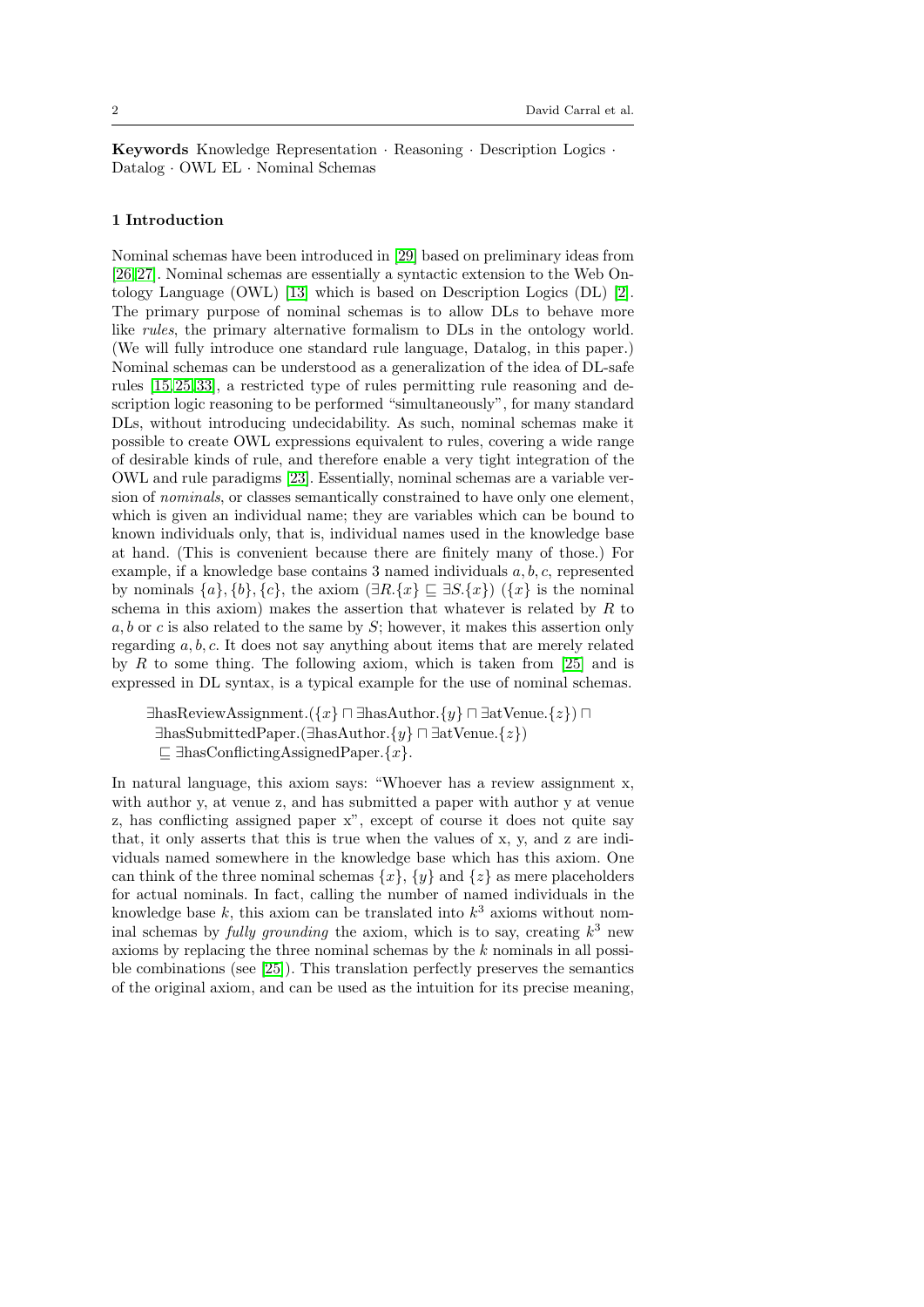as defined later. Full grounding eliminates nominal schemas and thus can be used, in principle, for reasoning over knowledge bases with nominal schemas. However, fully grounding an axiom with  $\ell$  different nominal schemas results in the inclusion of  $k^{\ell}$  new axioms without nominal schemas and the size of knowledge base often becomes unmanageable for current algorithms [\[8,](#page-28-5) [9\]](#page-28-6).

The motivation for introducing nominal schemas lies in bridging the gap between DL-based and rule-based approaches for ontology modelling [\[15,](#page-28-2) [23,](#page-28-4) [25\]](#page-28-3). Often logical constraints which are easy to capture in one formalism are hard or impossible to capture in the other, and so it is considered desirable to have the "best of both worlds" by being able to systematically translate rules into DL axioms (or vice versa). Indeed, the example above arises from the rule

hasReviewAssignment $(w, x) \wedge$ hasAuthor $(x, y) \wedge$  atVenue $(x, z) \wedge$ hasSubmittedPaper $(w, v) \wedge$ hasAuthor $(v, y) \wedge$ atVenue $(v, z)$  $\rightarrow$  hasConflictingAssignedPaper(w, x)

if x, y and z are considered to be  $DL\text{-}safe\ variables$  [\[27\]](#page-29-1); that is, variables that bind only to named individuals present in the knowledge base and do not match to terms introduced during the reasoning process to satisfy existential restrictions.

#### 1.1 Summary Of Related Work

In [\[29\]](#page-29-0) it was shown that DL-safe binary Datalog is completely subsumed by nominal-schema-extended DL, and in [\[23\]](#page-28-4) this was lifted to  $n$ -ary DL-safe Datalog. This means that nominal schemas allow for the incorporation of DL-safe SWRL [\[17,](#page-28-7) [33\]](#page-29-2) into the DL paradigm. It was also shown in [\[23\]](#page-28-4) that the use of nominal schemas together with autoepistemic operators yields a DL which encompasses most of the major paradigms in non-monotonic logic programming and in local-closed-world-extended DL (see also [\[22\]](#page-28-8)), thus constituting a major step towards establishing a unifying logic for major Semantic Web languages around the W3C standards OWL [\[13\]](#page-28-1) and RIF [\[21\]](#page-28-9).

It was shown in [\[29\]](#page-29-0) that extending  $\mathcal{SROIQ}$  with nominal schemas does not result in an increase of worst-case complexity, and it was also shown that a tractable fragment can be obtained which encompasses both OWL EL and the DL-safe version of OWL RL [\[13\]](#page-28-1) (and, more generally, Datalog under the Herbrand semantics provided there is a bound on the number of variables per rule). The complexities of different DL languages extended with nominal schemas are studied in [\[30\]](#page-29-3). However, despite this, first attempts to arrive at an efficient reasoning algorithm with nominal schemas have had limited success: [\[24\]](#page-28-10) reported on a corresponding extension of tableaux algorithms, while [\[42\]](#page-29-4) reported on a resolution-based algorithm for the tractable fragment—but neither of these algorithms looked promising enough in terms of scalability to even attempt an implementation. However, an adaptation of the reasoning optimization technique known as absorption has led to a significantly improved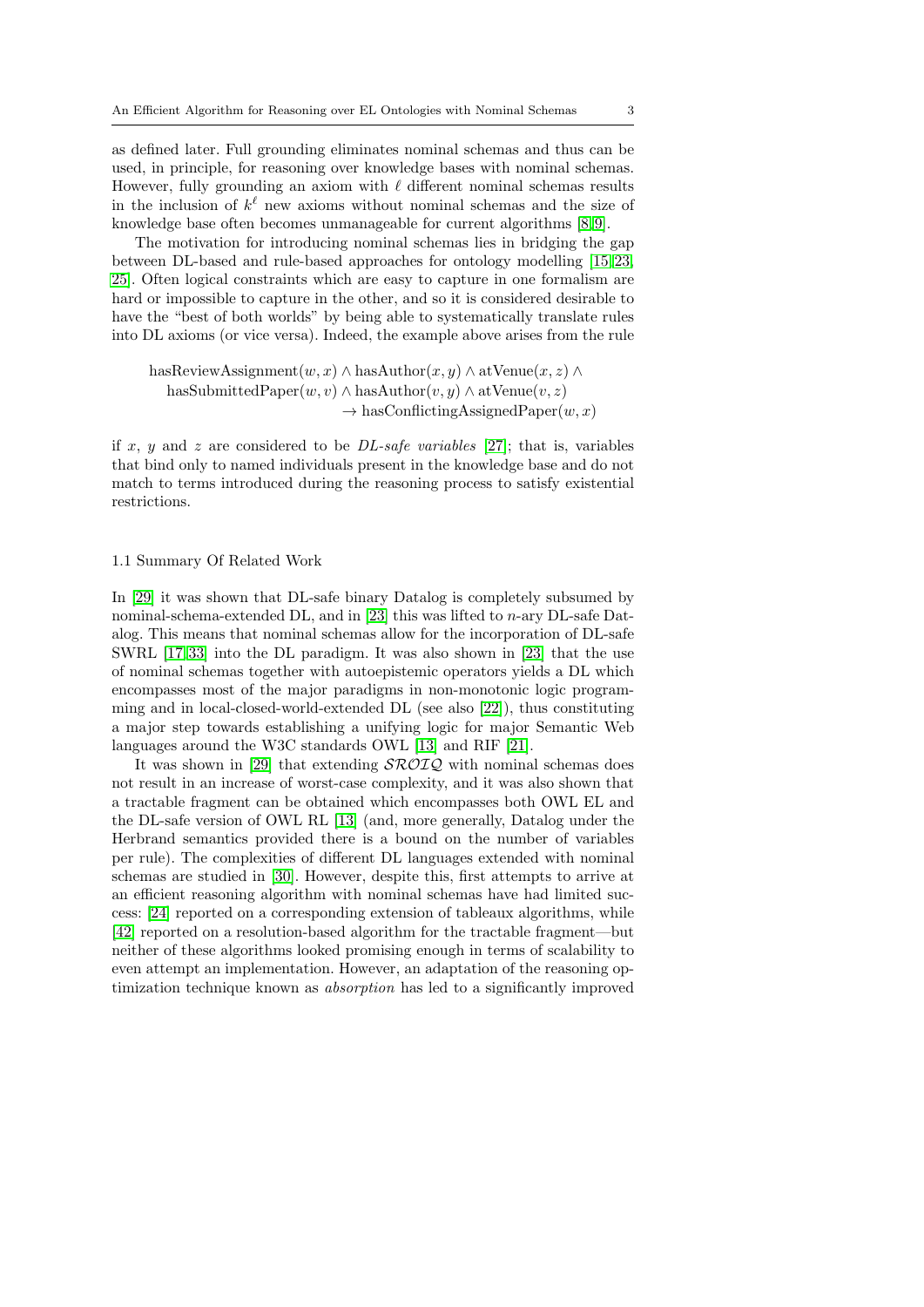reasoning algorithm with nominal-schema-extended  $\mathcal{SROLQ}$  [\[37,](#page-29-5) [38\]](#page-29-6); that is, the logic underlying the OWL DL language.

## 1.2 Contributions

In this paper, we present an efficient approach to solve assertion retrieval and satisfiability checking over OWL EL ontologies with nominal schemas. More precisely, we present a transformation from OWL EL ontologies into Datalog programs that preserves assertion entailment. Using this transformation, we can solve assertion retrieval over OWL EL ontologies using the following twostep approach.

- 1. Given an ontology  $\mathcal{O}$ , we compute the Datalog program  $\mathcal{P}_{\mathcal{O}}$  using the transformation presented in Section [4.](#page-16-0) Note that, for every assertion  $\alpha$ , we have that  $\mathcal{O} \models \alpha$  if and only if  $\mathcal{P}_{\mathcal{O}}$  entails a translation of  $\alpha$  (see Theorem [2\)](#page-21-0).
- 2. We use an efficient Datalog engine to compute all of the inferences of  $\mathcal{P}_{\mathcal{O}}$ , which allows us to obtain all the assertions entailed by  $\mathcal{O}$ .

Furthermore, there is a particular fact which is derivable from  $\mathcal{P}_{\mathcal{O}}$  iff  $\mathcal O$  is unsatisfiable.

We also report on an implementation of the above two-step approach, which makes use of VLog [\[40,](#page-29-7) [41\]](#page-29-8) as a Datalog engine; and on a corresponding experimental evaluation, which shows that our approach is indeed rather efficient. Namely, we compare the performance of our approach on several real-world ontologies and find that our implementation can outperform the DL reasoner Konclude [\[39\]](#page-29-9)—considered as one of the leading DL reasoners [\[35\]](#page-29-10)—and the OWL EL reasoner ELK [\[20\]](#page-28-11).

In summary, our main contributions are the following.

- We introduce and prove correctness of a worst-case reasoning procedure for  $\mathcal{ELV}^{++}$  ontologies based on a translation into Datalog.
- We implement a prototype based on this algorithm.
- We conduct an empirical evaluation that shows performance gains over state-of-the-art DL reasoners.
- We introduce a rule-based reasoning algorithm for  $\mathcal{EL}^{++}$  not using normal form transformation.

The paper is structured as follows.

- Section [2:](#page-4-0) we introduce the DL languages  $\mathcal{EL}^{++}$  and  $\mathcal{ELV}^{++}$ , and Datalog.
- Section [3:](#page-9-0) we present a translation from normalised ontologies without nominal schemas into Datalog programs and show that this translation preserves assertion entailment.
- Section [4.1:](#page-16-1) we introduce grounding [\[29\]](#page-29-0), which is a naive reasoning procedure for nominal schemas.
- Section [4.2:](#page-17-0) leveraging results from Sections [3](#page-9-0) and [4.1,](#page-16-1) we define a translation from (possibly not normalised) ontologies with nominal schemas into Datalog programs that preserves assertion entailment.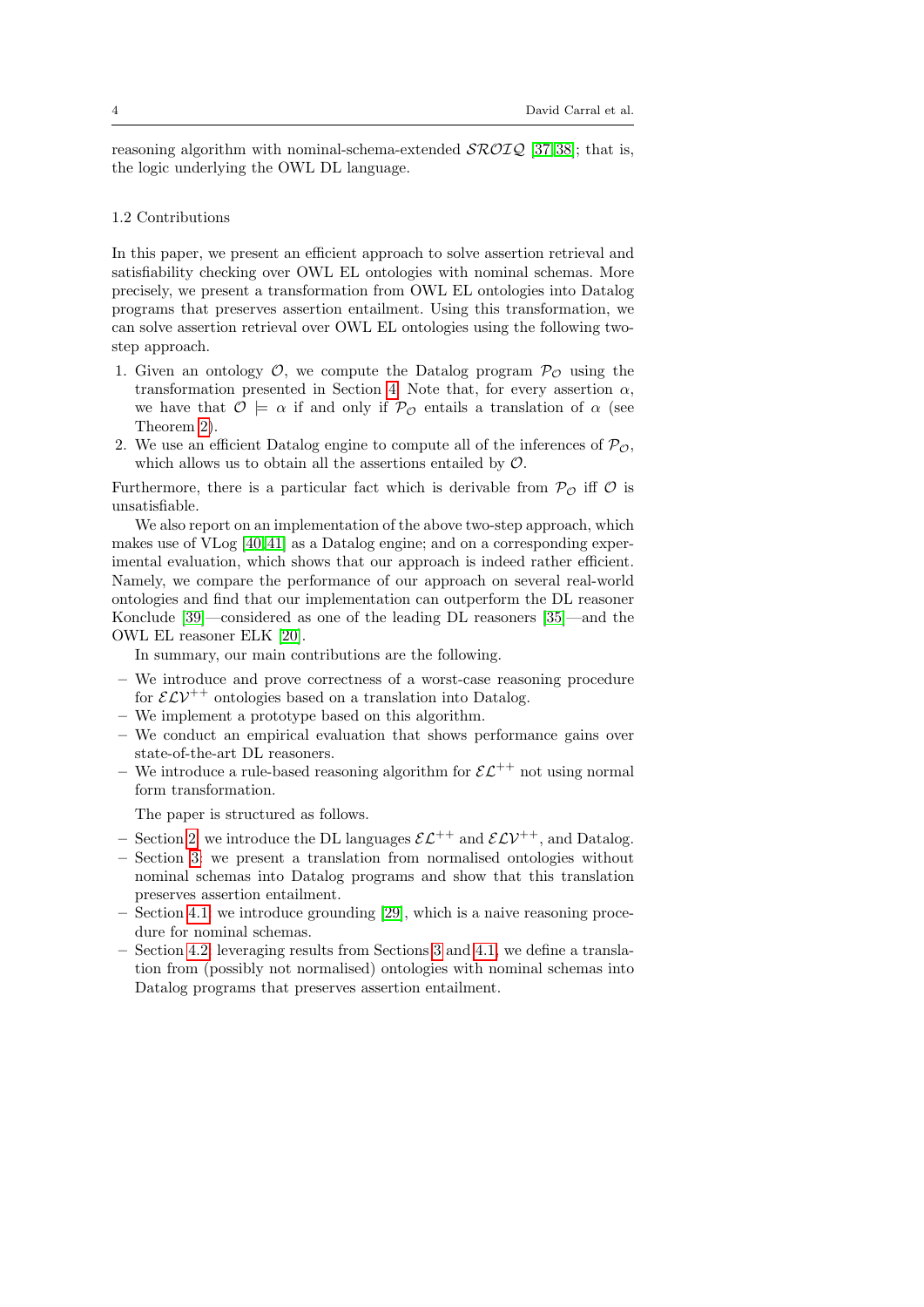- Section [5:](#page-23-0) we comment on an evaluation of our reasoning approach.
- Section [6:](#page-27-1) we elaborate about further work.

This paper is a very significantly extended and revised version of [\[9\]](#page-28-6).

### <span id="page-4-0"></span>2 Preliminaries

### <span id="page-4-1"></span>2.1 Description Logics

We summarize basic notions from DL used in this paper. We assume some familiarity with the topic and otherwise refer the reader to the literature for further details: for a thorough theoretical introduction see [\[2\]](#page-27-0); an extended introduction to DL and Semantic Web technologies and standards is provided in [\[14\]](#page-28-12), where also the relationships between DL and the different OWL standards are explained in detail.

We formally introduce the DL languages  $\mathcal{EL}^{++}$  [\[3\]](#page-27-2) and  $\mathcal{ELV}^{++}$  [\[29\]](#page-29-0). Although the focus of this paper is on reasoning over  $\mathcal{ELV}^{++}$ , we make use of the language  $\mathcal{EL}^{++}$  in some of our formal arguments.

Let an  $\mathcal{ELV}^{++}$  signature be a tuple (C, R, I, N) where C, R, I, N are pairwise disjoint countably infinite sets. We will call the elements of C concept names, and likewise those of  $\bf R$  roles, I individuals and  $\bf N$  nominal variables, respectively. Let C contain two distinguished elements ⊤ and ⊥. Next we define expressions and axioms over a signature - from now on, the signature may not be explicitly mentioned. The set  $\mathbf{E}$  of  $\mathcal{ELV}^{++}$  concept expressions (or simply expressions) over  $(C, R, I, N)$  is defined by the following grammar

 $\mathbf{E} ::= (\mathbf{E} \sqcap \mathbf{E}) \mid \exists R . \mathbf{E} \mid \exists R . \mathsf{Self} \mid \mathsf{Dom}(R) \mid \mathsf{Ran}(R) \mid C \mid \{a\} \mid \{x\}$ 

where  $C \in \mathbf{C}$ ,  $R \in \mathbf{R}$ ,  $a \in \mathbf{I}$ , and  $x \in \mathbf{N}$ . Let  $C_1 \sqcap \ldots \sqcap C_k$  be an abbreviation for  $C_1 \sqcap (C_2 \sqcap (\ldots C_k) \ldots)$ . Note the inclusion of nominal schemas in **E**; that is, concept expressions of the form  $\{x\}$  with  $x \in \mathbb{N}$ .

An  $(\mathcal{ELV}^{++})$  terminological axiom is a syntactic expression given by the grammar

$$
\mathbf{TA} ::= \mathbf{E} \sqsubseteq \mathbf{E} \mid \mathbf{E} \equiv \mathbf{E} \mid R_1 \circ \ldots \circ R_n \sqsubseteq S \mid R \equiv S \mid \mathsf{Ref}(R) \mid \mathsf{Tran}(R)
$$

with  $R_i, R, S \in \mathbf{R}$ . An  $(\mathcal{ELV}^{++})$  assertion (or assertional axiom) is a syntactic expression given by

$$
AA ::= E(a) | \neg E(a) | R(a,b) | \neg R(a,b) | a \approx b | a \not\approx b
$$

where  $R \in \mathbf{R}, a, b \in \mathbf{I}$ . An  $(\mathcal{ELV}^{++})$  axiom is a terminological axiom or an assertion. See Table [1](#page-5-0) for reference.

An  $\mathcal{EL}^{++}$  axiom is an axiom without occurrences of nominal variables.

Consider a set S of  $\mathcal{ELV}^{++}$  axioms. Then, we define  $\Xi_{\mathcal{S}}^{*}$  as the minimal transitive and reflexive relation over roles such that  $R \sqsubseteq_S^* S$  if  $R \sqsubseteq S$ ,  $R \equiv S$ , or  $S \equiv R$  are in S. A role R is *simple with respect to* S iff, for every S where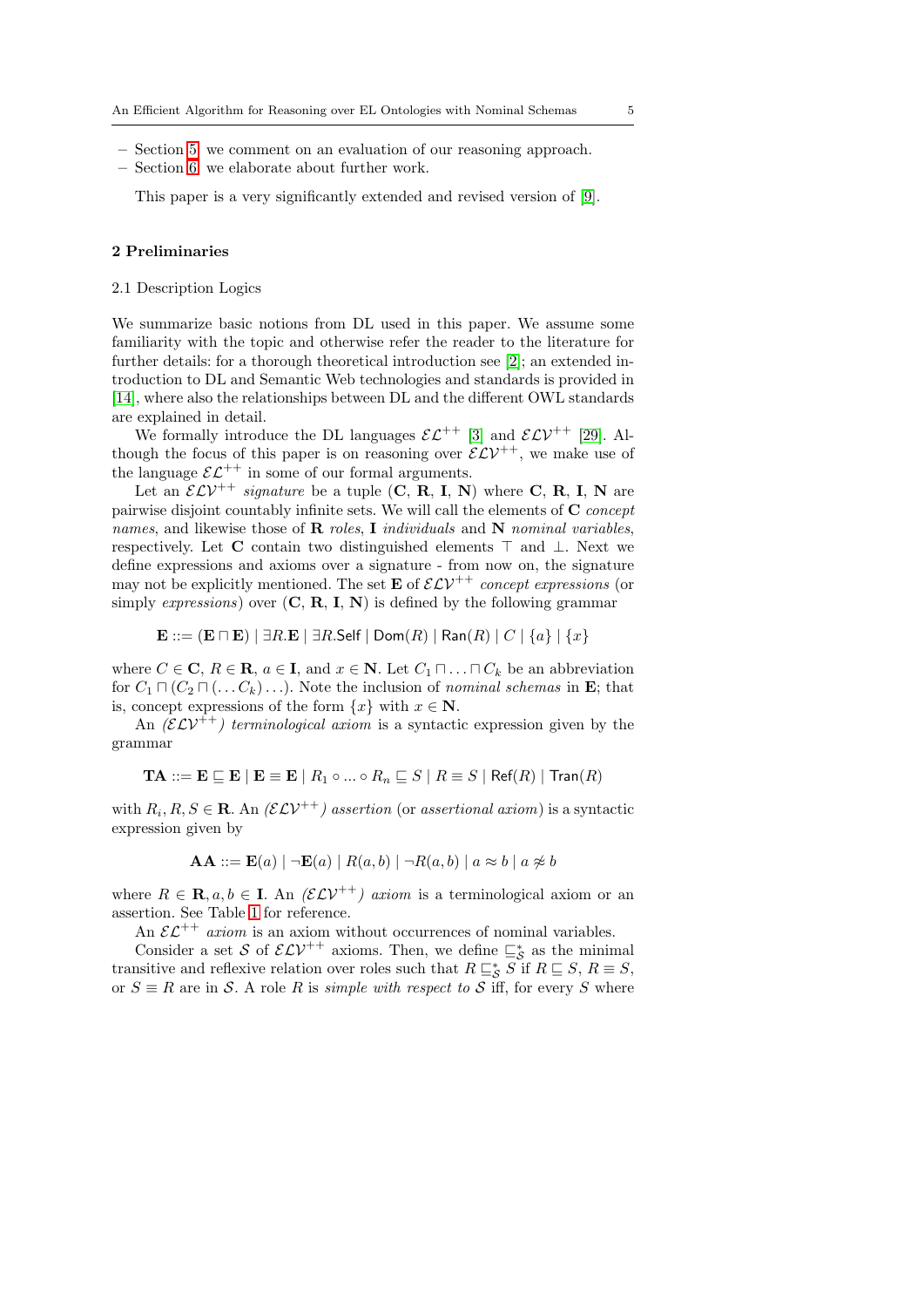| Concept Expression             | Syntax                    | Semantics                                                                                                            |
|--------------------------------|---------------------------|----------------------------------------------------------------------------------------------------------------------|
| Primitive Concept Name         | $\overline{A}$            | $A^{\mathcal{I}}$                                                                                                    |
| Conjunction                    | $C_1 \sqcap C_2$          | $C_1^{\mathcal{I}} \cap C_2^{\mathcal{I}}$                                                                           |
| <b>Existential Restriction</b> | $\exists R.C$             | $\{d \mid \exists e[(d,e) \in R^{\mathcal{I}}, e \in C^{\mathcal{I}}]\}\$                                            |
| Self Restriction               | $\exists R.\mathsf{Self}$ | $\{d \mid (d,d) \in R^{\mathcal{I}}\}\$                                                                              |
| Domain Restriction*            | Dom(R)                    | $\{d \mid (d,e) \in R^{\mathcal{I}}\}\$                                                                              |
| Range Restriction              | $\mathsf{Ran}(R)$         | $\{d \mid (e, d) \in R^{\mathcal{I}}\}\$                                                                             |
| Nominal                        | $\{a\}$                   | $\{a^{\mathcal{I}}\}$                                                                                                |
| Nominal Schema                 | ${x}$                     | $\{\mathcal{Z}(x)^{\mathcal{I}}\}$                                                                                   |
| Top                            | T                         | $\Delta^{\mathcal{I}}$                                                                                               |
| <b>Bottom</b>                  | $\perp$                   | Ø                                                                                                                    |
|                                |                           |                                                                                                                      |
| Axiom                          | Syntax                    | Semantics                                                                                                            |
| Concept Inclusion              | $C \sqsubseteq D$         | $C^{\mathcal{I}} \subset D^{\mathcal{I}}$                                                                            |
| Concept Equivalence*           | $C \equiv D$              | $C^{\mathcal{I}} = D^{\mathcal{I}}$                                                                                  |
| Role Inclusion                 |                           | $R_1 \circ \ldots \circ R_n \sqsubseteq S \mid (R_1 \circ \ldots \circ R_n)^{\mathcal{I}} \subseteq S^{\mathcal{I}}$ |
| Role Equivalence*              | $R \equiv S$              | $R^{\mathcal{I}}=S^{\mathcal{I}}$                                                                                    |
| Reflexivity*                   | Ref(R)                    | $\{(t,t)   t \in \Delta^{\mathcal{I}}\} \subseteq R^{\mathcal{I}}$                                                   |
| Transitivity*                  | $\mathsf{Tran}(R)$        | $(R \circ R)^{\mathcal{I}} \subseteq R^{\mathcal{I}}$                                                                |
| Concept Assertion              | C(a)                      | $a^{\mathcal{I}} \in C^{\mathcal{I}}$                                                                                |
| Negative C. Assertion          | $\neg C(a)$               | $a^{\mathcal{I}} \notin C^{\mathcal{I}}$                                                                             |
| Role Assertion                 | R(a,b)                    | $(a^{\mathcal{I}}, b^{\mathcal{I}}) \in R^{\mathcal{I}}$                                                             |
| Negative R. Assertion          | $\neg R(a,b)$             | $(a^{\mathcal{I}}, b^{\mathcal{I}}) \notin R^{\mathcal{I}}$                                                          |
| <b>Equality Assertion</b>      | $a \approx b$             | $a^{\mathcal{I}} = b^{\mathcal{I}}$                                                                                  |
| Inequality Assertion           | $a \not\approx b$         | $a^{\mathcal{I}} \neq b^{\mathcal{I}}$                                                                               |

<span id="page-5-0"></span>**Table 1**  $\mathcal{ELV}^{++}$  Syntax and Semantics.  $A \in \mathbb{C} \setminus \{\top, \bot\}$ ,  $C_{(i)}$ ,  $D \in \mathbb{E}$ ,  $R_{(i)}$ ,  $S \in \mathbb{R}$ ,  $a, b \in \mathbb{I}$ , and  $x \in \mathbb{N}$ .

\* marks redundant constructs.

 $S \sqsubseteq_S^* R$ , there are no axioms in S of the form (i) Tran(S) or (ii)  $S_1 \circ \ldots \circ S_k \sqsubseteq S$ with  $k > 1$ .

An  $\mathcal{ELV}^{++}$  ontology  $\mathcal O$  is a set of  $\mathcal{ELV}^{++}$  axioms that additionally satisfies all the following conditions.

- 1. For all  $R \in \mathbf{R}$ , if Ref(R)  $\in \mathcal{O}$  or the expression  $\exists R$ . Self occurs in  $\mathcal{O}$ , then R is simple with respect to  $\mathcal{O}$ .
- 2. If  $R_1 \circ \ldots \circ R_k \sqsubseteq S \in \mathcal{O}, k > 1$ , and  $S \sqsubseteq_{\mathcal{O}}^* R$ , and  $\textsf{Ran}(R) \sqsubseteq B \in \mathcal{O}$ , then  $\textsf{Ran}(R_k) \sqsubseteq B \in \mathcal{O}.$

An  $\mathcal{EL}^{++}$  ontology  $\mathcal O$  is an  $\mathcal{ELV}^{++}$  ontology containing only  $\mathcal{EL}^{++}$  axioms; that is, an  $\mathcal{ELV}^{++}$  ontology without occurrences of nominal schemas.

Condition (1) is considered in existing definitions of the  $\mathcal{E} \mathcal{L}^{++}$  language [\[28\]](#page-29-11) and is in place to preserve decidability. An undecidability proof for  $\mathcal{EL}^{++}$ without this restriction can be easily produced along the lines of the proofs presented in Section 2.5.1 of [\[19\]](#page-28-13). Dropping (2) was shown to lead to undecidability in [\[4\]](#page-27-3), which is also where this condition was initially introduced.

We do not consider any structural restrictions regarding role regularity [\[18\]](#page-28-14) in our definition of  $\mathcal{ELV}^{++}$  even though some of these apply to OWL EL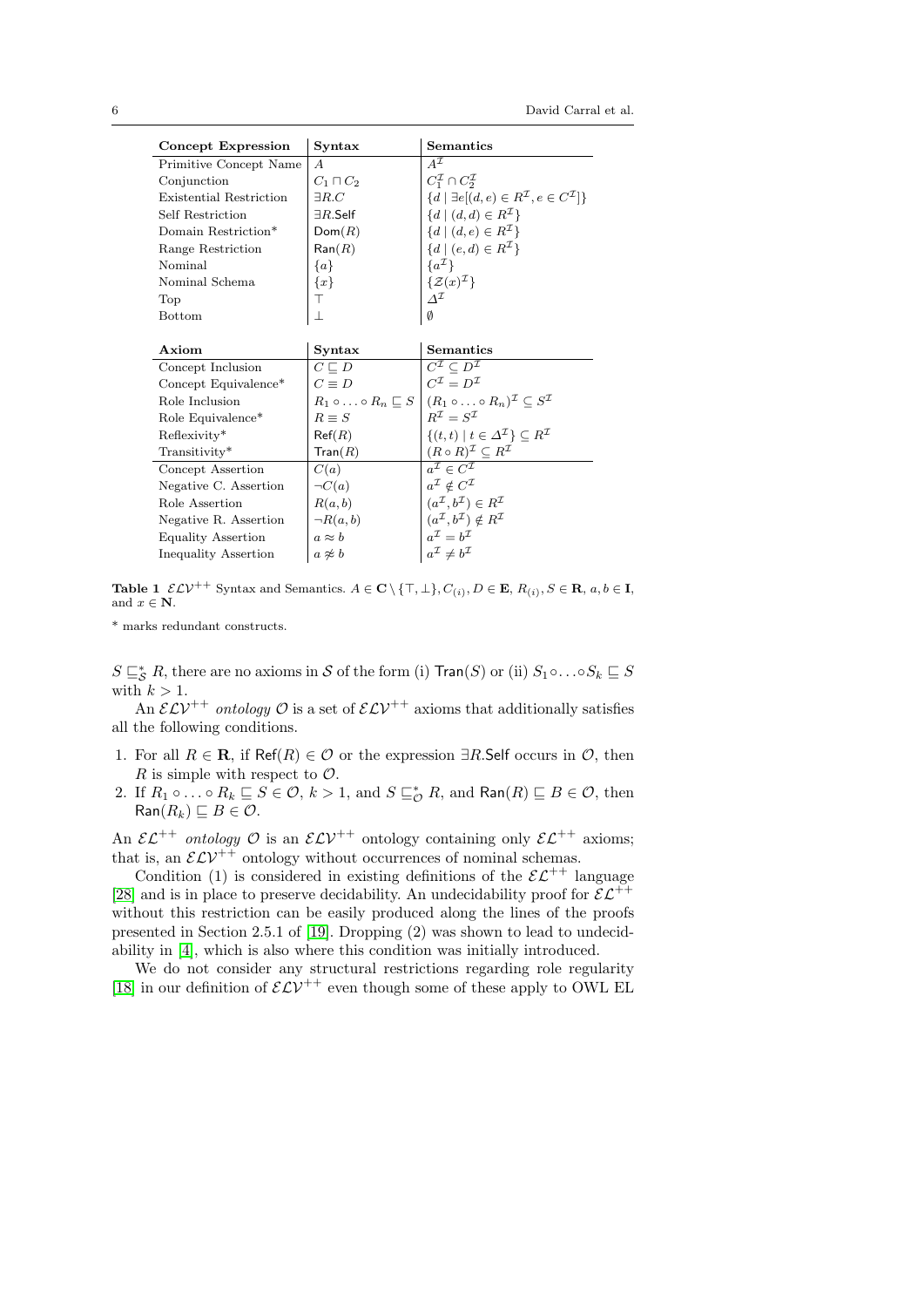[\[32\]](#page-29-12). These restrictions, which are in place to make OWL EL a strict subset of OWL DL in terms of expressivity, are not necessary for preserving termination or tractability of  $\mathcal{ELV}^{\ddagger+}$  reasoning algorithms. Consequently, they are not considered in this publication.

Let the *size* of a concept (resp. an axiom, an ontology) be the total number of symbols in it.

The semantics of an  $\mathcal{ELV}^{++}$  ontology  $\mathcal O$  is given through the definition of interpretations and nominal variable assignments. An interpretation  $\mathcal I$  is a pair  $(\Delta^{\mathcal{I}}, \cdot^{\mathcal{I}})$  where  $\Delta^{\mathcal{I}}$  is a set and  $\cdot^{\mathcal{I}}$  is a function that maps each individual occurring in an axiom in the ontology to an element of  $\Delta^{\mathcal{I}}$ , and likewise each concept name in the ontology to a subset of  $\Delta^{\mathcal{I}}$ , and each role name in the ontology to a subset of  $\Delta^{\mathcal{I}} \times \Delta^{\mathcal{I}}$  (a binary relation). Also, an interpretation must have  $\top^{\mathcal{I}} = \Delta^{\mathcal{I}}$  and  $\bot^{\mathcal{I}} = \emptyset$ . This is shown in Table [1](#page-5-0) for convenience. A nominal variable assignment Z is a function  $\mathcal{Z}: \mathbf{N} \to \mathbf{I}_{\mathcal{O}}$ , where  $\mathbf{I}_{\mathcal{O}}$  is the set of individual names appearing in  $\mathcal{O}$ . Given  $\mathcal{Z}$ , an interpretation  $\mathcal{I}$  can be extended in a canonical way to map all concept expressions over the individual, class and role names used in the ontology to subsets of  $\Delta^{\mathcal{I}}$ . This extension with respect to Z is defined recursively.  $\{x\}^{\mathcal{I}}$  is defined as  $\{\mathcal{Z}(x)^{\mathcal{I}}\}$  for any nominal-schema expression  $\{x\}$  occurring in  $\mathcal{O}$ , and otherwise the extension of I is made in the usual way per description logic conventions:  $\top^{\mathcal{I}}$  is defined to be  $\Delta^{\mathcal{I}}$ ,  $\perp^{\mathcal{I}}$  to be the empty set,  $(C_1 \sqcap C_2)^{\mathcal{I}}$  to be  $C_1^{\mathcal{I}} \cap C_2^{\mathcal{I}}$ , and so on; see Table [1](#page-5-0) for reference. We will sometimes write the extension of  $\mathcal I$  with respect to  $Z$  as just  $\mathcal{I}$ , when it is clear from context which  $Z$  is intended.

An interpretation  $\mathcal I$  and a nominal variable assignment  $\mathcal Z$  satisfy an  $\mathcal E \mathcal L V^{++}$ axiom  $\alpha$ , written  $\mathcal{I}, \mathcal{Z} \models \alpha$ , if the corresponding condition shown in the lower part of Table [1](#page-5-0) holds. For instance,  $\mathcal{I}, \mathcal{Z} \models C \sqsubseteq D$  if  $C^{\mathcal{I}} \subseteq D^{\mathcal{I}}$ . An interpretation I satisfies  $\alpha$ , written  $\mathcal{I} \models \alpha$ , if  $\mathcal{I}, \mathcal{Z} \models \alpha$  for all nominal variable assignments Z. For  $\mathcal{EL}^{++}$  axioms  $\alpha$ , obviously  $\mathcal{I}, \mathcal{Z} \models \alpha$  for all  $\mathcal{Z}$  iff  $\mathcal{I}, \mathcal{Z} \models \alpha$ for some  $\mathcal{Z}$ , since  $\mathcal{E}\mathcal{L}^{++}$  concepts do not contain nominal variables. So we will write  $\mathcal{I} \models \alpha$  for  $\mathcal{EL}^{++}$  axioms with the understanding that  $\mathcal Z$  is irrelevant.

An interpretation I satisfies an ontology  $\mathcal{O}$ , written  $\mathcal{I} \models \mathcal{O}$ , if  $\mathcal{I} \models \alpha$  for every  $\alpha \in \mathcal{O}$ . If this is the case, we say that  $\mathcal I$  is a model of  $\mathcal O$ . An ontology  $\mathcal O$  is satisfiable if and only if there exists some model for  $O$ . An ontology  $O$  entails an axiom  $\alpha$ , written  $\mathcal{O} \models \alpha$ , if  $\mathcal{I} \models \alpha$  for every model  $\mathcal{I}$  of  $\mathcal{O}$ . Note: Many of the axiom constructs in Table [1](#page-5-0) are redundant; they can be considered aliases for some set of other axioms combined with expression constructors, because the axiom and its corresponding set of axioms entail each other (or, they are logically equivalent). These are included only for convenience, so the reader versed in description logic (or the OWL standard, in which all of them are indeed primitives) can quickly see which of the standard DL axiom types are expressible in  $\mathcal{ELV}^{++}$ . The redundant constructs (marked with asterisks in Table [1\)](#page-5-0) are: Concept Equivalence -  $C \equiv D$  is equivalent to  $\{C \sqsubseteq D, D \sqsubseteq C\}$ , Role Equivalence -  $R \equiv S$  is equivalent to  $\{R \sqsubseteq S, S \sqsubseteq R\}$ , Reflexivity - Ref(R) is equivalent to  $\exists R$ . Self  $\equiv \top$ , Transitivity -  $Tran(R)$  is equivalent to  $R \circ R \sqsubseteq R$ . The concept expression  $Dom(R)$  is also redundant;  $Dom(R)^{\mathcal{I}} = (\exists R.\top)^{\mathcal{I}}$  for every  $\mathcal{I}, \mathcal{Z}.$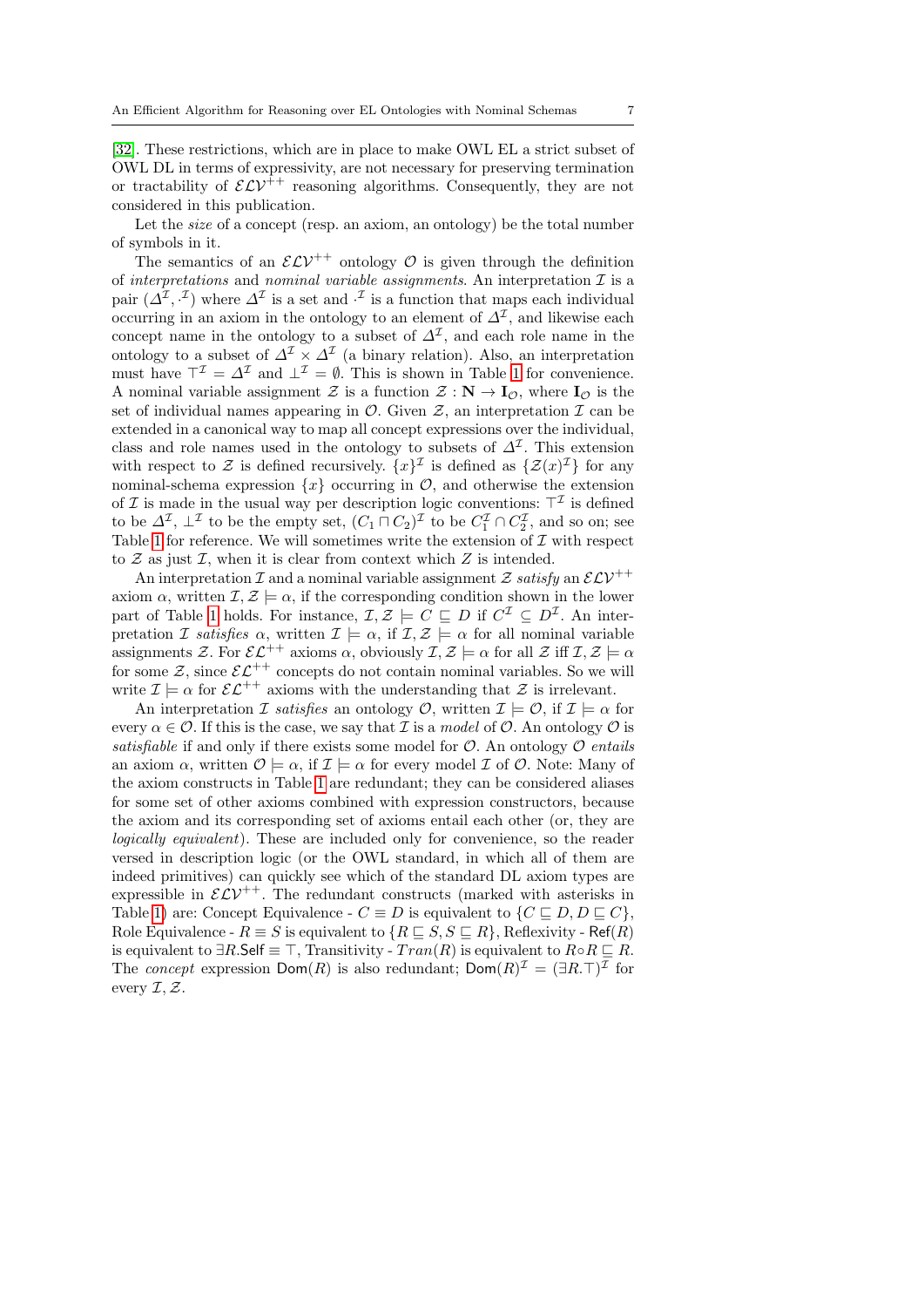It has been shown in [\[30\]](#page-29-3) that description logics with nominal schemas behave quite similarly if nominal variable assignments are allowed to take values in the infinite set I rather than  $I_{\mathcal{O}}$ , but we use the more classical semantics.

The main reasoning task in DL is satisfiability checking; that is, checking if there exists at least one model for a given ontology. Besides satisfiability checking, we focus on solving assertion retrieval; that is, computing all of the assertions that follow from an ontology.

## <span id="page-7-0"></span>2.2 Datalog

Our reasoning algorithm for  $\mathcal{ELV}^{++}$  is based on the rule language Datalog extended with function symbols, which is briefly introduced in this section. Moreover, we introduce the chase, a bottom up materialisation procedure that can be used to compute all of the facts that follow from a Datalog theory. As with DL, we assume that the reader is familiar with the topic, and otherwise we refer her to the literature [\[1\]](#page-27-4).

Let a *Datalog signature* be a tuple  $(P, F, V)$  where P, F, V are pairwise disjoint countably infinite sets (call the elements of  $P$  *predicates*, likewise  $F$ function symbols and  $V$  variables) together with an assignment of some nonnegative integer arity,  $ar(s)$ , for each symbol  $s \in \mathbf{P} \cup \mathbf{F}$ , and a distinguished element  $\approx \in \mathbf{P}$  with  $ar(\approx) = 2$ . The set of *constants* **O** (over a given Datalog signature; again we may omit explicit mention of signatures later) is the set of all function symbols of arity 0. We inductively define the set of terms **T** as follows:  $\mathbf{O} \cup \mathbf{V} \subseteq \mathbf{T}$  and, for every function symbol f with  $\mathsf{ar}(f) \geq 1$ and every sequence of terms  $t_1, \ldots, t_{\text{ar}(f)}$ , we have that the syntactic expression  $f(t_1, \ldots, t_{\mathsf{ar}(f)}) \in \mathbf{T}$ . An atom is an expression  $p(t_1, \ldots, t_k)$  with  $p \in \mathbf{P}$ ,  $ar(p) = k$  and  $t_i \in T$  for all  $i = 1, ..., k$ . As is customary, we slightly abuse notation and write  $t \approx u$  instead of  $\approx (t, u)$  for atoms defined over the special equality predicate ≈.

A rule is a formula of the form  $B \to H$  where B and H are conjunctions of atoms with  $H \neq \emptyset$ . We refer to B and H as the body and the head of the rule, respectively. We often identify conjunctions of atoms, such as  $B$  and  $H$ , with sets. Note that we have adopted a rather liberal definition of Datalog: we allow for multiple atoms in the head of a rule, function symbols, and variables occurring in the head that do not occur in the body. However, our rules are not existential rules; variables occurring only in the head are to be read as "universally quantified", as implied by Definition [1](#page-8-0) below. A program is a set of rules. A ground rule (respectively, ground atom, ground term) is a rule (atom, term) in which no variables appear. A fact is a ground rule with an empty body. As is customary, we simply write  $p(c_1, \ldots, c_k)$  instead of  $\rightarrow p(c_1, \ldots, c_k)$ when dealing with facts.

A substitution is a partial function mapping variables to terms. The application of a substitution  $\sigma$  to a formula  $\varphi$  of atoms, written  $\varphi \sigma$ , is the formula that results from replacing all syntactic occurrences of every variable x in the domain of  $\sigma$  with  $\sigma(x)$  if the latter is defined. For instance,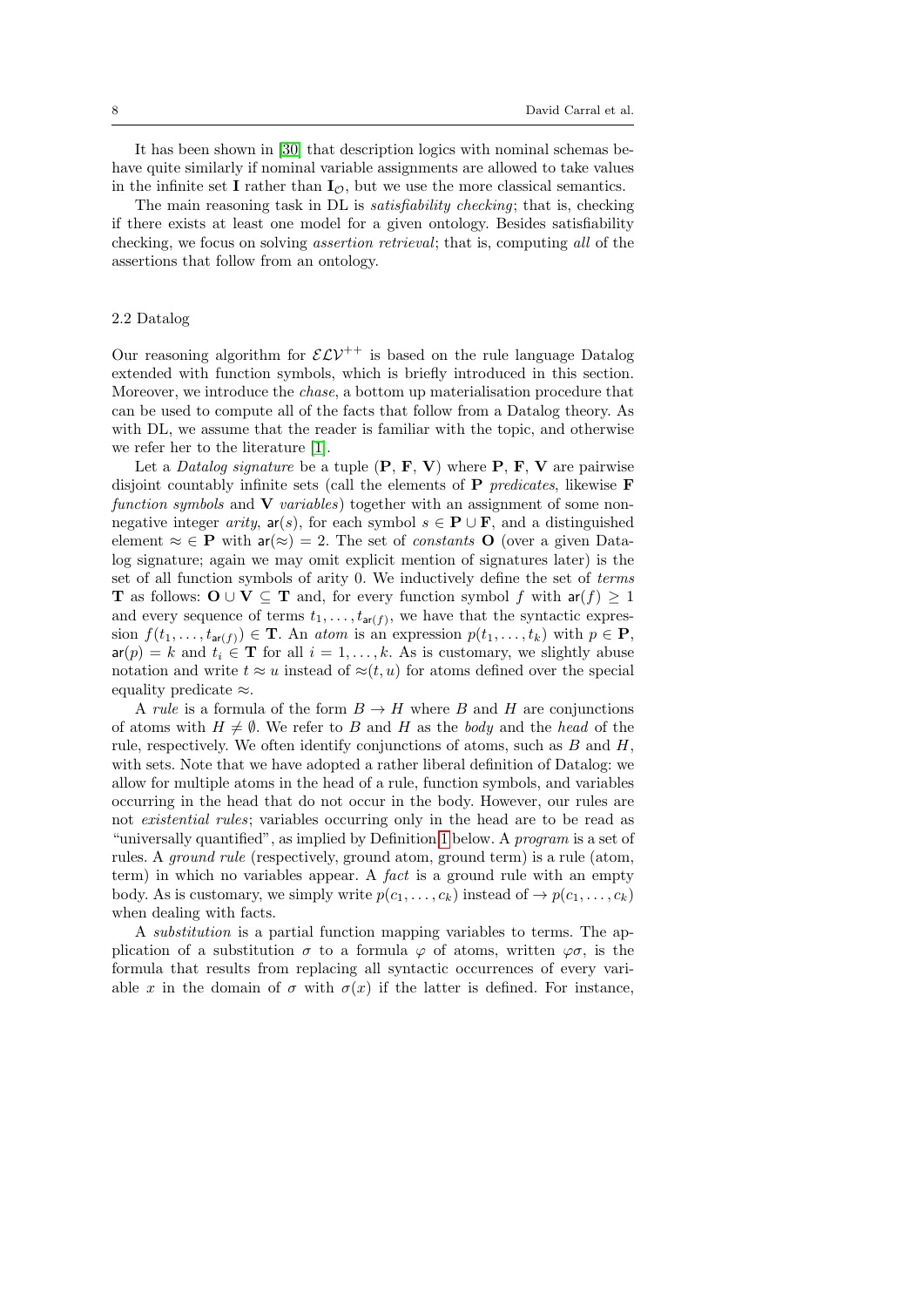given the substitution  $\sigma = \{(x, a)\}\$ and the atom  $A(x, f(x))$ , we have that  $A(x, f(x))\sigma = A(a, f(a))$ . Call a substitution ground if all its values are ground terms.

<span id="page-8-0"></span>**Definition 1** Consider a rule  $\rho = B \rightarrow H$ , a set of facts F, and a program P. Then, let  $\rho(\mathcal{F})$  be the fact set containing  $H\sigma$  for every ground substitution σ such that σ is defined on all variables in ρ and Bσ ⊆ F, and let P(F) =  $\bigcup_{\rho \in \mathcal{P}} \rho(\mathcal{F})$ . The *chase sequence of*  $\mathcal{P}$  is the sequence  $\mathcal{P}^0, \mathcal{P}^1, \ldots$  of fact sets such that  $\mathcal{P}^0 = \emptyset$  and  $\mathcal{P}^i = \mathcal{P}(\mathcal{P}^{i-1})$  for all  $i \geq 1$ . The *chase of*  $\mathcal P$  is the set  $Ch(\mathcal{P}) = \bigcup_{i \geq 0} \mathcal{P}^i$ . We say that the chase of  $\mathcal P$  terminates if  $Ch(\mathcal{P})$  is finite; that is, if there is some  $i \geq 0$  with  $\mathcal{P}^j = \mathcal{P}^i$  for all  $j \geq i$ .

Note that, since we consider Datalog programs with function symbols, it is indeed possible that the chase does not terminate because an infinite number of terms is introduced during its computation.

Rules (resp. atoms, conjunctions of atoms)  $r$  and  $s$  are *isomorphic* if there exists a bijective substitution  $\sigma$  with  $r\sigma = s$ . Let the *size* of an atom (resp., a rule, a program) be the total number of symbols in it.

In subsequent sections we define mappings from ontologies to Datalog programs and show that that the latter can be used to solve reasoning tasks over the former. To appropriately define these ontology-to-program mappings, let  $(C, R, I, N)$  be an  $\mathcal{ELV}^{++}$  signature; we define a corresponding Datalog signature (P,F,V).  $P = C \cup R \cup \{Name\}$ , where Named is a symbol not occurring in (C,R,I,N). Let  $\star$  be another symbol not occurring in our  $\mathcal{ELV}^{++}$  signature. For a  $C \in \mathbf{E}$ , we define  $C_{\star}$  as the concept expression that results from replacing every syntactic occurrence of any individual or nominal variable in  $C$  by  $\star$ . For each  $R \in \mathbf{R}, C \in \mathbf{E}$ , let  $f_{RC_*}$  be a fresh function symbol unique for R and  $C_{\star}$ , with arity equal to the number of (not necessarily distinct) individuals and nominal variables occurring in C. Now  $\mathbf{F} = \mathbf{I} \cup \{f_{RC_\star} | R \in \mathbf{R}, C \in \mathbf{C}\}.$ 

<span id="page-8-1"></span>Example 1 Let C be the description logic expression  $\exists R.(\lbrace u \rbrace \sqcap \exists S.(\lbrace u \rbrace \sqcap \lbrace v \rbrace))$ .  $C_{\star}$  is the term  $\exists R.(\{\star\} \sqcap \exists S.(\{\star\} \sqcap \{\star\})).$ 

For each role T, our Datalog signature will include a fresh function symbol  $f_{T[\exists R.(\{\star\} \cap \{\star\}] \cap {\{\star\}})}$ , which has arity 3.

<span id="page-8-2"></span>**Definition 2** Given  $\exists R.C \in \mathbf{E}$  with  $R \in \mathbf{R}$  and  $C \in \mathbf{E}$ , let  $f(\exists R.C)$  =  $f_{RC_{\star}}(t_1,\ldots,t_k)$ , where  $t_1,\ldots,t_k$  is the sequence of all (not necessarily distinct) individuals and nominal variables occurring in  $C$  sorted by the order in which they syntactically appear.

Example 2 Reusing the expression from Example [1,](#page-8-1)  $f(\exists R.({u \in \exists S.}$  $\{v\})$ ) =  $f_{R[(\{*\}\sqcap \exists S.(\{\star\}\sqcap \{\star\}))]}(u,u,v).$ 

Example 3 If C is an expression with no nominal variables, like  $\exists R.(A \sqcap \{a\})$ for individual name  $a$ ,  $f(C)$  will be a ground term:  $f(C) = f_{R[A \sqcap {\{\star\} \}}(a).$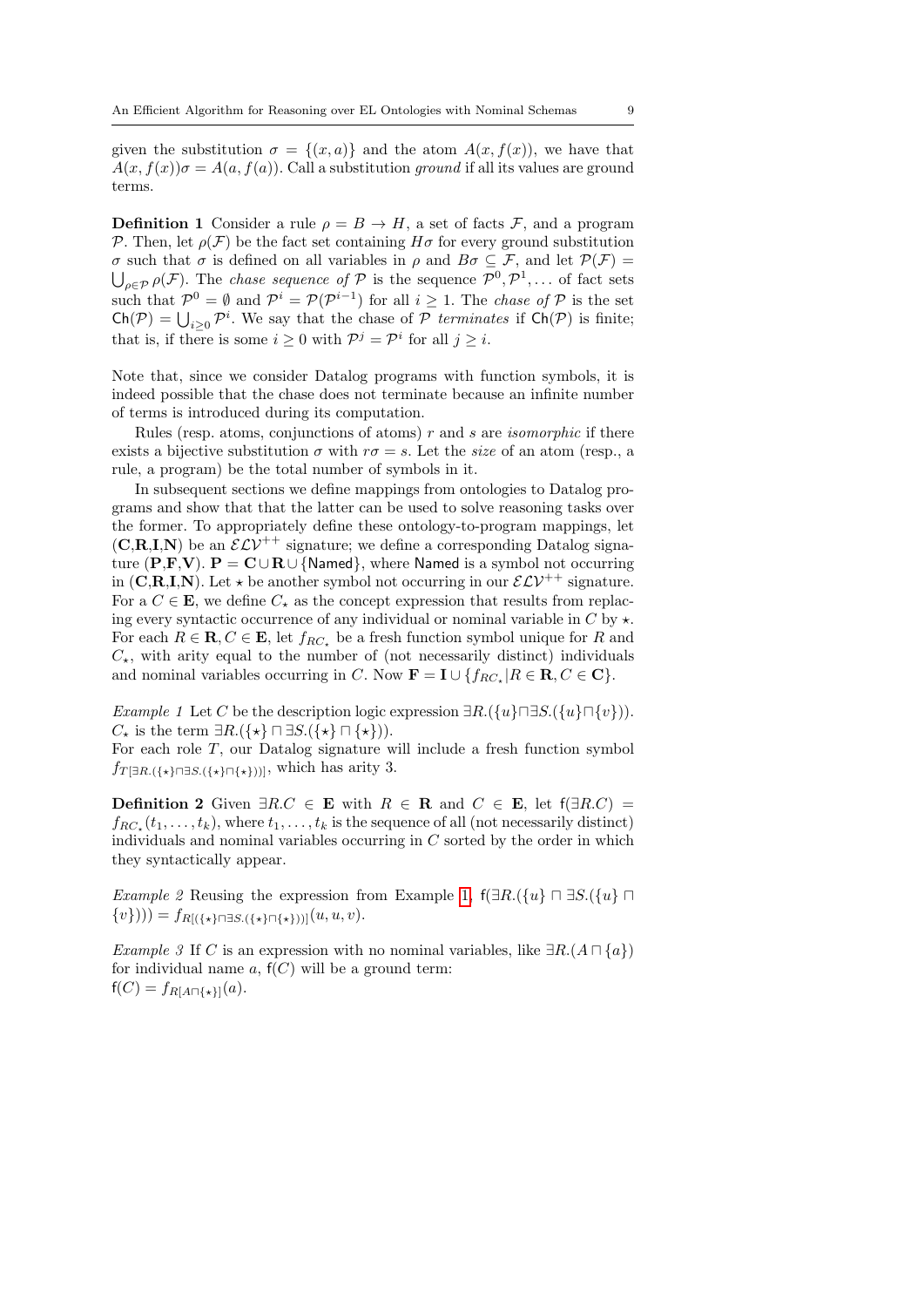For a while, we will be dealing with  $f(\exists R.C)$  only for classes C containing no nominal variables, and in this case we will write the ground term  $f(\exists R.C)$ as  $f_{RB}$ . We may informally refer to it as a "constant."  $V = N \cup V'$ , where V' is an infinite set disjoint from all others mentioned so far, which will be used to obtain "fresh" variables during translation into Datalog.

Let  $ar(C) = 1$  for all  $C \in \mathbb{C}$ ,  $ar(R) = 2$  for all  $R \in \mathbb{R}$ ,  $ar(\text{Named}) = 1$ ,  $ar(\top) = 1, ar(\bot) = 0, ar(a) = 0$  for  $a \in I$ , and  $ar(f_{RC})$  be the number of occurrences of nominals and nominal schemas in C.

The function symbols  $f_{RC}$  are used to introduce distinct functional terms during the reasoning process to satisfy existential restrictions enforced by concept expressions of the form  $\exists R.C$  with C a concept expression containing nominal schemas.

 $\perp$  is made 0-ary because it will be used as a "failure signal", which indicates unsatisfiability if it can be deduced; it does not matter which specific elements are deduced to be in ⊥.

# <span id="page-9-0"></span>3 A Reasoning Algorithm for Normalized  $\mathcal{EL}^{++}$  Ontologies

In this section, we define a normal form for  $\mathcal{EL}^{++}$  ontologies and a Datalogbased algorithm to reason over normalized  $\mathcal{EL}^{++}$  ontologies. This preliminary algorithm is used in later sections to prove correctness of other reasoning procedures which do not require a preliminary normalization step.

The reasoning algorithm presented in this section is similar to the one in [\[28\]](#page-29-11); the main difference being that, in [\[28\]](#page-29-11), a fixed set of rules is used for reasoning, while  $\mathcal{EL}^{++}$  axioms are translated into facts. A fixed set of rules is sufficient in this case because  $\mathcal{EL}^{++}$  can be cast into a very limited normal form; however, we did not find a similarly limited normal form for  $\mathcal{ELV}^{++}$ . Our final reasoning algorithm for  $\mathcal{EL}^{++}$ , as presented in this section, disposes of the need for such a normal form by providing a translation of TBox axioms into rules and ABox axioms into *facts*. This will give us the additional flexibility to extend the algorithm to  $\mathcal{ELV}^{++}$  in subsequent sections of this paper.

**Definition 3** An  $\mathcal{EL}^{++}$  ontology is in *normal form* if it only contains axioms in the forms,  $A_1 \sqcap ... \sqcap A_n \sqsubseteq B$ ,  $\exists R.A \sqsubseteq B$ ,  $\exists R$ . Self  $\sqsubseteq B$ ,  $\text{Ran}(R) \sqsubseteq$  $B, \top \sqsubseteq B, A \sqsubseteq \exists R.B, A \sqsubseteq \exists R.\mathsf{Self}, A \sqsubseteq \{a\}, A \sqsubseteq \bot, R \sqsubseteq S, R_1 \circ \ldots \circ R_k \sqsubseteq$  $S, A(a), \neg A(a), R(a, b), \neg R(a, b), a \approx b, a \not\approx b$ ; that is, those appearing on the left side of figure [1.](#page-10-0)

Various normal form transformations for  $\mathcal{E} \mathcal{L}^{++}$  exist in the literature, for example a satisfiability-perserving one in [\[28\]](#page-29-11). Our normal form transformation is a conservative extension:

**Proposition 1** For an  $\mathcal{EL}^{++}$  ontology  $\mathcal{O}$ , there is another  $\mathcal{EL}^{++}$  ontology  $\mathcal{O}'$ in normal form such that  $\mathcal{O} \models \alpha$  if and only if  $\mathcal{O}' \models \alpha$  for every axiom  $\alpha$ containing only predicates and constants occurring in O.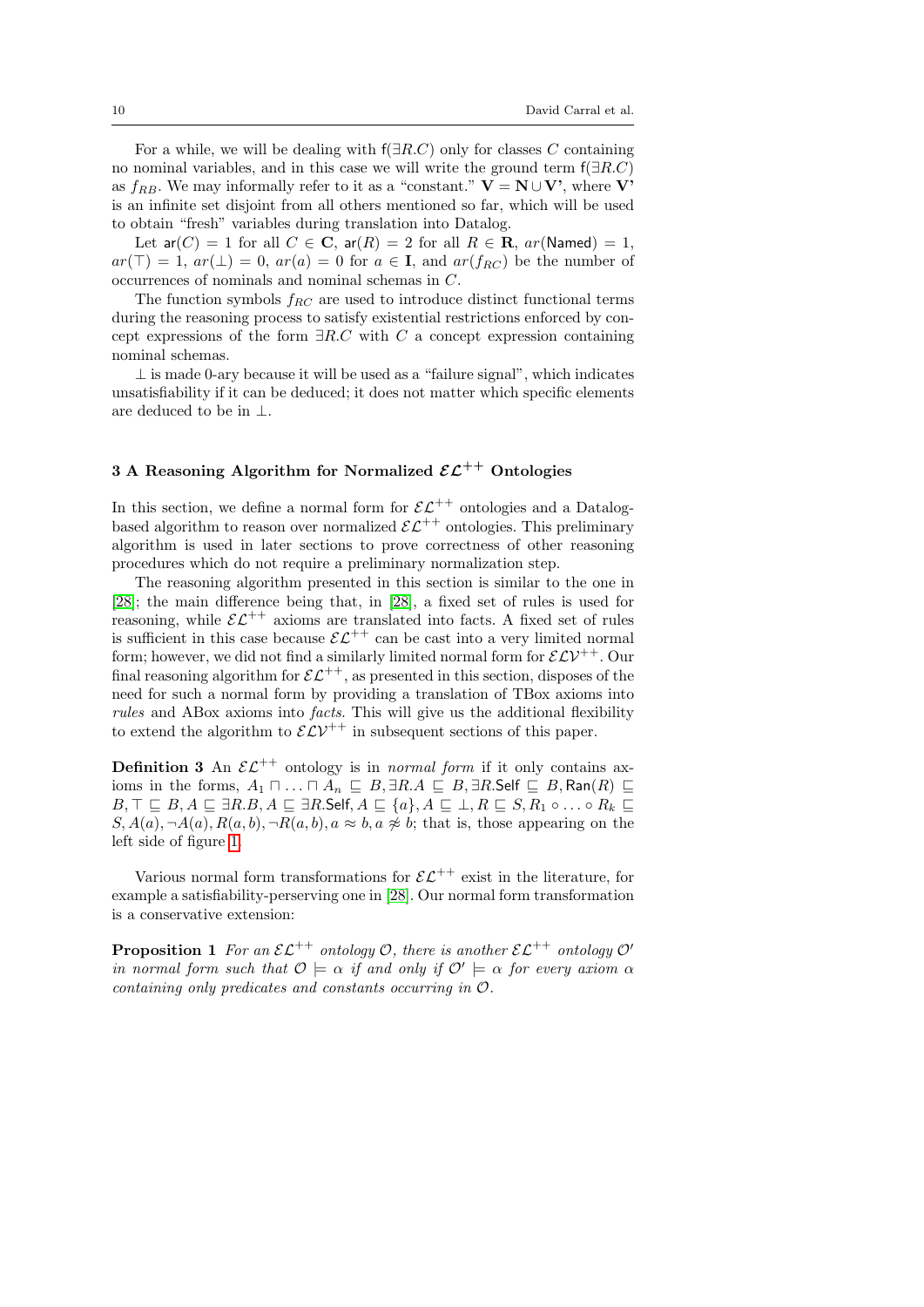|  | $A_1 \sqcap \ldots \sqcap A_n \sqsubseteq B \rightarrow \{A_1(x) \wedge \ldots \wedge A_n(x) \rightarrow B(x)\}\$                    | (1)  |
|--|--------------------------------------------------------------------------------------------------------------------------------------|------|
|  | $\exists R.A \sqsubset B \mapsto \{R(x,y) \land A(y) \rightarrow B(x)\}\$                                                            | (2)  |
|  | $\exists R.\mathsf{Self} \sqsubseteq B \mapsto \{R_{\mathsf{Self}}(x) \to B(x)\}\$                                                   | (3)  |
|  | $\textsf{Ran}(R) \sqsubseteq B \mapsto \{R(y,x) \rightarrow B(x)\}\$                                                                 | (4)  |
|  | $\top \sqsubseteq B \mapsto \{\top(x) \to B(x)\}\$                                                                                   | (5)  |
|  | $A \sqsubseteq \exists R.B \mapsto \{A(x) \rightarrow R(x, f_{RB}) \wedge B(f_{RB})\}$                                               | (6)  |
|  | $A \sqsubseteq \exists R$ . Self $\mapsto \{A(x) \rightarrow R_{\mathsf{Self}}(x)\}\$                                                | (7)  |
|  | $A \sqsubseteq \{a\} \mapsto \{A(x) \rightarrow a \approx x\}$                                                                       | (8)  |
|  | $A \sqsubseteq \bot \mapsto \{A(x) \rightarrow \bot\}$                                                                               | (9)  |
|  | $R \sqsubseteq S \mapsto \{R(x,y) \rightarrow S(x,y), R_{\mathsf{Self}}(x) \rightarrow S_{\mathsf{Self}}(x)\}\$                      | (10) |
|  | $R_1 \circ \ldots \circ R_k \sqsubseteq S \mapsto \{R_1(x_0, x_1) \wedge \ldots \wedge R_k(x_{k-1}, x_k) \rightarrow S(x_0, x_k)\}\$ | (11) |
|  | $A(a) \mapsto \{A(a)\}\$                                                                                                             | (12) |
|  | $\neg A(a) \mapsto \{A(a) \rightarrow \bot\}$                                                                                        | (13) |
|  | $R(a, b) \mapsto \{R(a, b)\}\$                                                                                                       | (14) |
|  | $\neg R(a,b) \rightarrow \{R(a,b) \rightarrow \bot\}$                                                                                | (15) |
|  | $a \approx b \mapsto \{a \approx b\}$                                                                                                | (16) |
|  | $a \not\approx b \mapsto \{a \approx b \rightarrow \perp\}$                                                                          | (17) |

<span id="page-10-0"></span>**Listing 1** Function  $\delta$ . In the above,  $A_{(i)}$ ,  $B \in \mathbb{C} \setminus \{\top, \bot\}$ ,  $R_{(i)}$ ,  $S \in \mathbb{R}$ ,  $a, b \in \mathbb{I}$ , and  $k > 1$ .

*Proof* Given an  $\mathcal{EL}^{++}$  ontology  $\mathcal{O}$ , let  $\mathcal{O}_1, \ldots, \mathcal{O}_k$  be a sequence of ontologies such that  $\mathcal{O}_1 = \mathcal{O}$  and, for every  $i \geq 1$ ,  $\mathcal{O}_{i+1}$  is the ontology that results from replacing every axiom  $\alpha \in \mathcal{O}_i$  not in normal form by the axioms in  $N_{\text{F}}(\alpha)$  with NF the function from Listing [2.](#page-11-0) It is clear that only a linear number of such replacements is necessary to arrive at  $\mathcal{O}_k$ , which is an  $\mathcal{EL}^{++}$ ontology in normal form. This is indeed the case, as none of the restrictions defined for  $\mathcal{EL}^{++}$  ontologies is violated during the construction of the sequence  $\mathcal{O}_1, \ldots, \mathcal{O}_k$ . In particular, note the use of the fresh concept name  $X_D$  when normalizing axioms of the form  $\textsf{Ran}(R) \sqsubseteq B$ .

For every pair of ontologies  $\mathcal{O}_i$  and  $\mathcal{O}_{i+1}$  in the sequence the relation observed in Proposition 1 is true: any interpretation satisfying  $\mathcal{O}_i$  can be extended to an interpretation of  $\mathcal{O}_{i+1}$  by interpreting every (possibly introduced) fresh concept name as the least set of domain elements to satisfy every axiom in  $\mathcal{O}_{i+1}$  (using the original interpretation for all other symbols). Conversely, any interpretation that satisfies  $\mathcal{O}_{i+1}$  necessarily satisfies  $\mathcal{O}_i$ . Since these observations are easily verified for each pair of ontologies  $\mathcal{O}_i$  and  $\mathcal{O}_{i+1}$  in the sequence, the proposition follows by induction. □

Hence, given some  $\mathcal{EL}^{++}$  ontology  $\mathcal{O}$ , there is always some normalized ontology  $\mathcal{O}'$  that can alternatively be used to solve reasoning tasks over  $\mathcal{O}$ .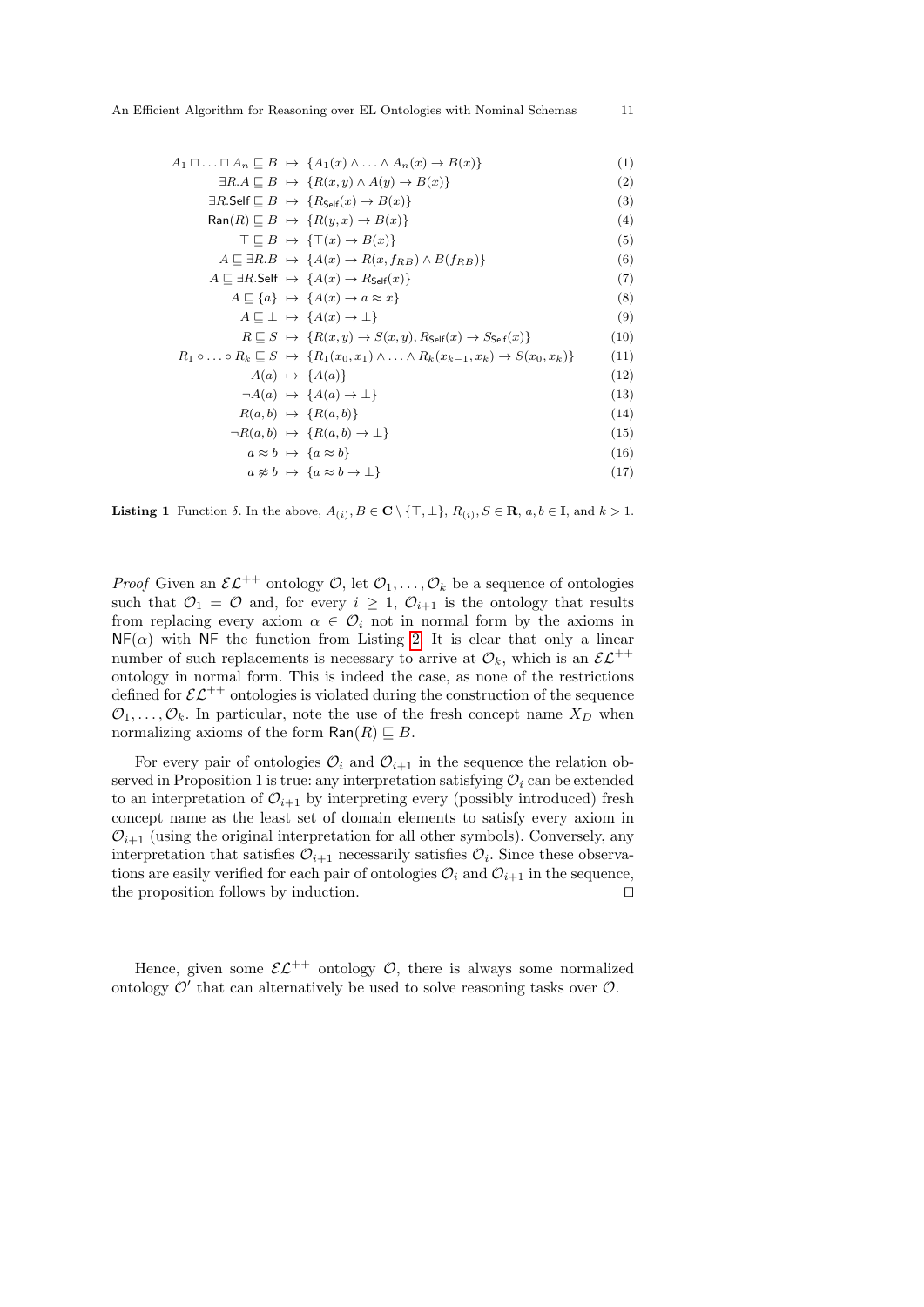|                                                             | $C \equiv D \rightarrow \{C \sqsubset D, D \sqsubset C\}$                                                                                                 | (1)  |
|-------------------------------------------------------------|-----------------------------------------------------------------------------------------------------------------------------------------------------------|------|
| $dom(R) \sqsubset D \mapsto \{\exists R.\top \sqsubset D\}$ |                                                                                                                                                           | (2)  |
|                                                             | ran(R) $\Box$ $D \rightarrow \{ran(R) \sqsubset X_D, X_D \sqsubset D\}$                                                                                   | (3)  |
|                                                             | $R \equiv S \rightarrow \{R \sqsubseteq S, S \sqsubseteq R\}$                                                                                             | (4)  |
|                                                             | $\mathsf{Ref}(R) \rightarrow \{\top \sqsubset \exists R.\mathsf{Self}\}\$                                                                                 | (5)  |
|                                                             | $Trans(R) \rightarrow \{R \circ R \sqsubset R\}$                                                                                                          | (6)  |
|                                                             | $E \sqsubset F \mapsto \{E \sqsubset X, X \sqsubset F\}$                                                                                                  | (7)  |
|                                                             | $A \sqsubseteq D_1 \sqcap \ldots \sqcap D_n \rightarrow \{A \sqsubseteq D_1, \ldots, A \sqsubseteq D_n\}$                                                 | (8)  |
|                                                             | $A \sqsubseteq \exists R.D \mapsto \{A \sqsubseteq \exists R.X, X \sqsubseteq D\}$                                                                        | (9)  |
| $A \sqsubset \top \mapsto \emptyset$                        |                                                                                                                                                           | (10) |
|                                                             | $C_1 \sqcap \ldots \sqcap C_k \sqsubseteq B \rightarrow \{C_1 \sqsubseteq X_1, \ldots, C_k \sqsubseteq X_k, X_1 \sqcap \ldots \sqcap X_k \sqsubseteq B\}$ | (11) |
|                                                             | $\exists R.C \sqsubset B \mapsto \{C \sqsubset X, \exists R.X \sqsubset B\}$                                                                              | (12) |
| $\bot \sqsubseteq B \ \mapsto \ \emptyset$                  |                                                                                                                                                           | (13) |
| ${a} \sqsubseteq B \mapsto {B(a)}$                          |                                                                                                                                                           | (14) |
|                                                             | $C(a) \rightarrow \{X(a), X \sqsubset C\}$                                                                                                                | (15) |
|                                                             | $\neg C(a) \rightarrow \{C \sqsubseteq X, \neg X(a)\}\$                                                                                                   | (16) |

<span id="page-11-0"></span>**Listing 2** Function NF. In the above,  $A, B \in \mathbb{C} \setminus \{\top, \bot\}$ ,  $C_{(i)}, D_{(j)} \in \mathbb{E}$ ,  $E, F \in (\mathbb{E} \setminus \mathbb{C})$ , all  $X_{(i)}$  are fresh concept names, and  $X_D$  is a fresh concept name unique for D.

### 3.1 The Translation

An explanation is in order before we present the form of our rule transformation. It may appear that the rules we derive from an ontology  $\mathcal O$  are meant to axiomatize the behavior of elements in a model of O. For instance, an axiom  $A \subseteq B$  becomes a rule  $A(x) \to B(x)$ , and indeed a model M of this axiom, treated as a set of facts, is closed under the chase of the rule  $A^M(x) \to B^M(x)$ (the rule is "true"). Similar considerations seem to explain most parts of our translation. However, this appearance is deceptive. Our true intention is that Datalog constants represent small subsets of a model of  $\mathcal{O}$ , the individualname constants being single-point subsets, but other constants  $(f_{RB})$  potentially having several elements. A Datalog atom  $A(t)$  is to be read as "t is a subset of  $A^{M}$ , and  $R(t, u)$  as "u is a subset of the range of R, and contains all R-successors of t";  $R_{\text{Self}}(t)$  is read "t is a subset of  $(\exists R.\mathsf{Self})^{M}$ ". This kind of translation leads to a very direct (although heavy with trivial inductive cases) proof of the soundness direction of the main Theorem [1](#page-12-0) below. The above should all be taken as intuition; now we will define the translation purely by cases. However, the intuition will return in a precise way in the proof just mentioned.

**Definition 4** Given an  $\mathcal{ELV}^{++}$  ontology  $\mathcal{O}$ , let  $\mathsf{Aux}_{\mathcal{O}}$  be the union of the sets of rules Eq<sub> $\varphi$ </sub>, Top<sub> $\varphi$ </sub>, Self $\varphi$ , Named $\varphi$ , and Bottom $\varphi$  described in Listing [3.](#page-12-1)

The sets of rules  $Eq_{\mathcal{O}}$ , Top<sub> $\mathcal{O}$ </sub>, and Self<sub> $\mathcal{O}$ </sub> are used to axiomatize the meaning of the equality predicate, the top predicate and the self constructor, respec-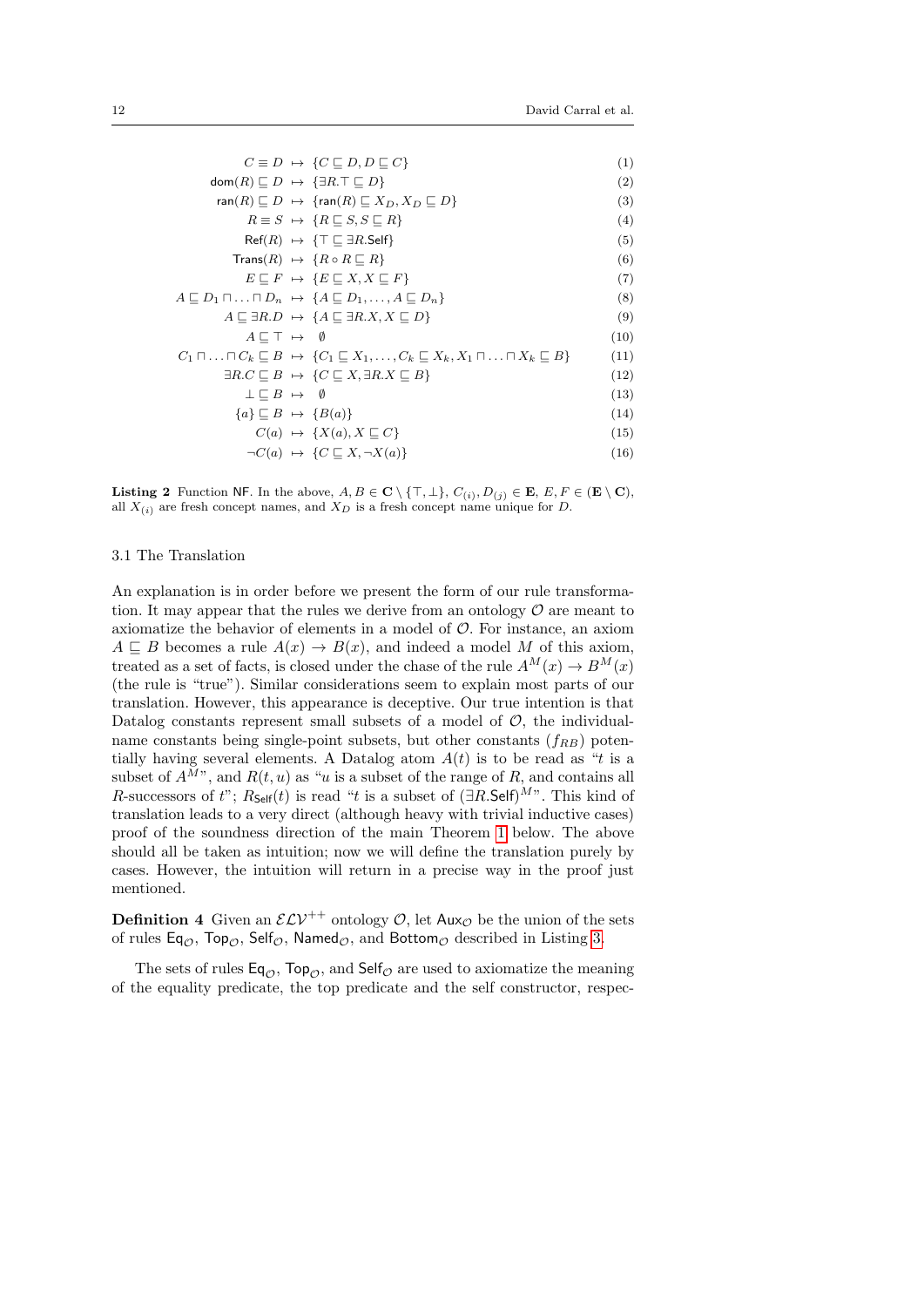$\mathsf{Eq}_{\mathcal{O}} = \{x \approx y \rightarrow y \approx x, x \approx y \land y \approx z \rightarrow x \approx z\}$  ${A(x) \land x \approx y \to A(y) \mid A \in \mathbf{C}_{\mathcal{O}} \setminus {\{\perp\}\}} \cup$  ${R(x,y) \land x \approx z \rightarrow R(z,y), R(x,y) \land y \approx z \rightarrow R(x,z) | R \in \mathbf{R}_{\mathcal{O}}}\cup$  $\{\top(x) \to x \approx x\}$  $\mathsf{Top}_{\mathcal{O}} = \{A(x) \to \top(x) \mid A \in \mathbf{C}_{\mathcal{O}}\} \cup \{R(x, y) \to \top(x) \land \top(y) \mid R \in \mathbf{R}_{\mathcal{O}}\}$  $\mathsf{Self}_{\mathcal{O}} = \{ R(x, x) \land \mathsf{Named}(x) \rightarrow R_{\mathsf{Self}}(x), R_{\mathsf{Self}}(x) \rightarrow R(x, x) \mid R \in \mathbf{R}_{\mathcal{O}} \}$ Named $\varphi = \{\mathsf{Named}(a), \top(a) \mid a \in \mathbf{I}_{\mathcal{O}}\}$ Bottom $\mathcal{O} = {\perp \rightarrow A(t) | A \in \mathbf{C}_{\mathcal{O}}}$ 

<span id="page-12-1"></span>Listing 3 Auxiliary Rules. In the above,  $C_{\mathcal{O}}$ ,  $R_{\mathcal{O}}$ , and  $I_{\mathcal{O}}$  are sets of all concept names, roles and individuals occurring in O.

tively. The predicate Named, employed in the set Named<sub> $\varphi$ </sub>, will be used to label the terms corresponding to individuals from the ontology  $\mathcal{O}$  (as opposed to the constants  $f_{RC}$ ) which, in turn, is necessary to correctly axiomatize the meaning of nominal schemas. Note that the rules  $\mathsf{Self}_\mathcal{O}$  do not treat anonymous reflexive pairs  $(f_{RC}, f_{RC})$  the same as named ones. This is consistent with the intuitive meaning of the translation: if t is not a singleton,  $R^M(t,t)$ does not imply  $t \subseteq (\exists R.\mathsf{Self})^M$ .

**Definition 5** Consider an  $\mathcal{EL}^{++}$  ontology  $\mathcal{O}$  in normal form and the function δ from Listing [1.](#page-10-0) Then, let  $\mathcal{Q}_{\mathcal{O}} = \bigcup_{\alpha \in \mathcal{O}} δ(\alpha) \cup \mathsf{Aux}_{\mathcal{O}}.$ 

<span id="page-12-0"></span>**Theorem 1** Consider some  $\mathcal{EL}^{++}$  ontology  $\mathcal{O}$  in normal form. Then,  $\mathcal{O}$  is unsatisfiable if and only if  $\bot \in \mathsf{Ch}(\mathcal{Q}_{\mathcal{O}})$ . Provided  $\mathcal O$  is satisfiable,  $\mathcal O \models \alpha$  if and only if  $\delta(\alpha) \in \mathsf{Ch}(\mathcal{Q}_{\mathcal{O}})$  for any non-negated assertion  $\alpha$ .

Proof We will prove the theorem in two parts. First, consider a normalized  $\mathcal{EL}^{++}$  ontology  $\mathcal{O}$ . If  $\bot \in \mathsf{Ch}(\mathcal{Q}_{\mathcal{O}}),$   $\mathcal{O}$  is unsatisfiable. Moreover, for any nonnegated assertion  $\alpha$  such that  $\delta(\alpha) \in \mathsf{Ch}(\mathcal{Q}_{\mathcal{O}}), \mathcal{O} \models \alpha$ .

Let the function  $\kappa$  map a constant t to a concept expression, as follows: if t is of the form  $f_{RD}$ ,  $\kappa(t) = \text{Ran}(R) \sqcap D$ ; if  $t = a \in I_{\mathcal{O}}$ ,  $\kappa(t) = \{a\}$ . In a given model of  $\mathcal{O}$ , this concept expression becomes the set of model elements that  $t$ "represents", according to the intuitive meaning of the rule translation.

We make use of an inductive argument on the chase sequence  $\mathcal{Q}_{\mathcal{O}}^0, \mathcal{Q}_{\mathcal{O}}^1, \ldots$ of  $\mathcal{Q}_{\mathcal{O}}$  to establish the following claims.

- <span id="page-12-2"></span>1. If  $\bot \in \mathcal{Q}_{\mathcal{O}}^i$ , we have that  $\mathcal O$  is unsatisfiable.
- <span id="page-12-8"></span>2. For all  $\overline{A}(t) \in \mathcal{Q}_{\mathcal{O}}^i$ , we have that  $\mathcal{O} \models \kappa(t) \sqsubseteq A$ .
- <span id="page-12-3"></span>3. For all  $R(t, u) \in \mathcal{Q}_{\mathcal{O}}^i$ , we have that  $\mathcal{O} \models \kappa(t) \sqsubseteq \exists R.\kappa(u)$ .
- <span id="page-12-4"></span>4. For all  $R(t, u) \in \mathcal{Q}_{\mathcal{O}}^i$  and  $\textsf{Ran}(S) \sqsubseteq A \in \mathcal{O}$  with  $R \sqsubseteq_{\mathcal{O}}^* S$ , we have that  $\mathcal{O} \models \kappa(u) \sqsubseteq A.$
- <span id="page-12-5"></span>5. For all  $R_{\mathsf{Self}}(t) \in \mathcal{Q}_{\mathcal{O}}^i$ , we have that  $\mathcal{O} \models \kappa(t) \sqsubseteq \exists R.\mathsf{Self}.$
- <span id="page-12-6"></span>6. For all  $t \approx u \in \mathcal{Q}_{\mathcal{O}}^i$ , we have that  $\mathcal{O} \models \kappa(t) \equiv \kappa(u)$ .
- <span id="page-12-7"></span>7. For all  $t \in \mathbf{T}$  occurring in  $\mathcal{Q}_{\mathcal{O}}^i$ , we have that  $\kappa(t)^{\mathcal{I}} \neq \emptyset$  for all  $\mathcal{I} \models \mathcal{O}$ .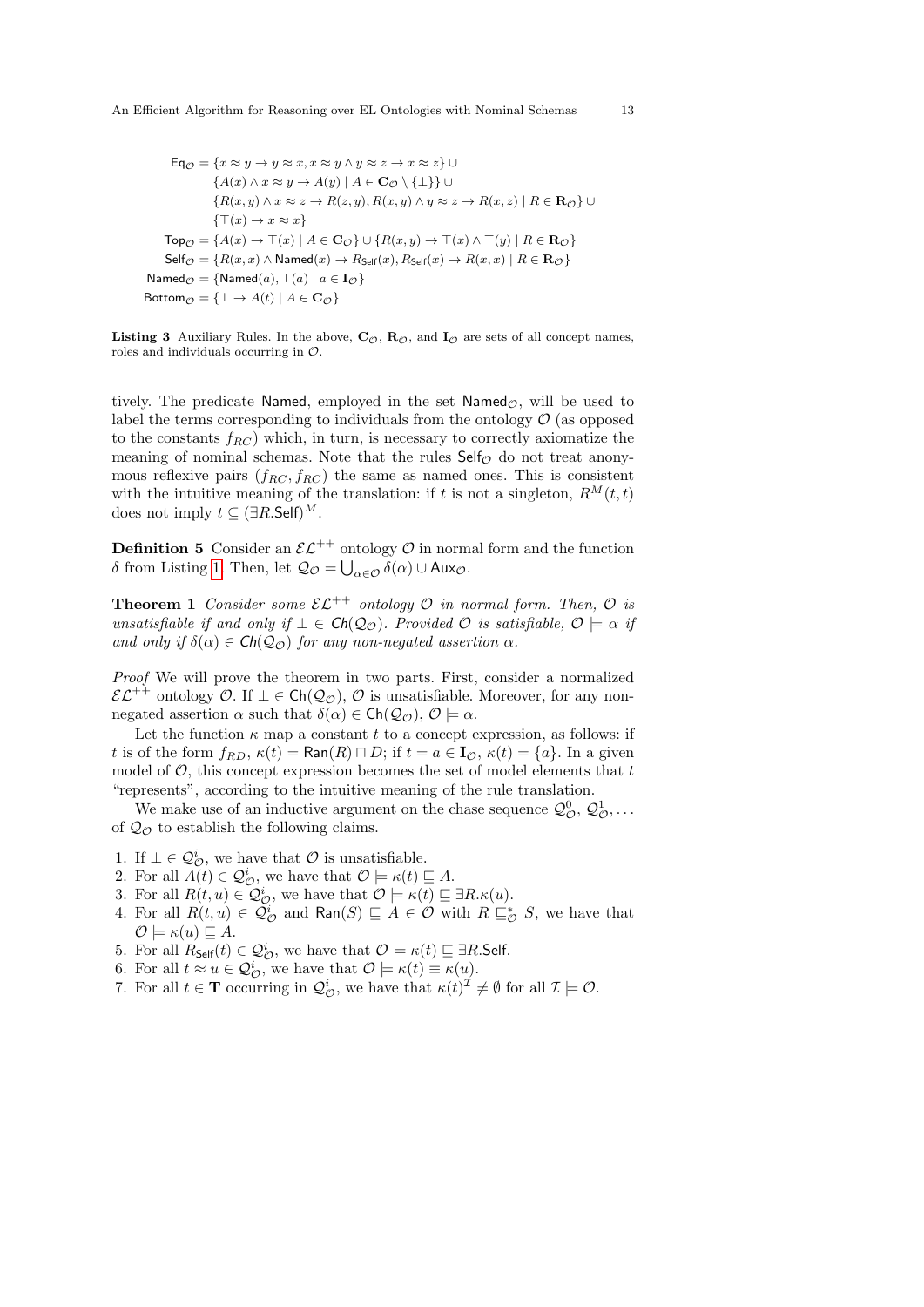The result follows from claims [\(1-](#page-12-2)[3\)](#page-12-3); the additional statements are used to properly establish the inductive step. The base case of the induction is straightforward as we have that  $\mathcal{Q}_{\mathcal{O}}^0 = \emptyset$ . Most of the cases to be considered for the proof of the induction step are trivial, and therefore we do not include them in the following case by case analysis.

We verify that [\(4\)](#page-12-4) holds in the induction step. Let  $R(t, u) \in \mathcal{Q}^i_{\mathcal{O}}$ ,  $(\textsf{Ran}(S) \sqsubseteq$  $(A) \in \mathcal{O}$  and  $R \sqsubseteq_{\mathcal{O}}^* S$  for some  $R, S \in \mathbf{R}$  and some  $t, u \in \mathbf{T}$ . Since  $R(t, u) \in \mathcal{Q}_{\mathcal{O}}^i$ , then one of the following cases must hold.

- $R(t, u) \in \mathcal{Q}_{\mathcal{O}}^{i-1}$ . By induction hypothesis (IH) [\(4\)](#page-12-4),  $\mathcal{O} \models \kappa(u) \sqsubseteq A$ .
- $(- \rightarrow R(t, u)) \in \mathcal{Q}_{\mathcal{O}}$ . So t, u are not of the form  $f_{RD}$  and  $R(t, u) \in \mathcal{O}$ . Thus  $\kappa(u) = \{u\}, \mathcal{O} \models \{u\} \sqsubseteq \textsf{Ran}(R), R \sqsubseteq S, \text{and thus } \mathcal{O} \models \kappa(u) \sqsubseteq \textsf{Ran}(S) \sqsubseteq A.$
- The constant u is of the form  $f_{RB}$ , there is a rule of the form  $C(x) \rightarrow$  $R(x, f_{RB}) \wedge B(f_{RB}) \in \mathcal{Q}_{\mathcal{O}}$  and  $C(t) \in \mathcal{Q}_{\mathcal{O}}^{i-1}$ . By definition,  $\kappa(u) = B \sqcap$  $\textsf{Ran}(R)$ . Since  $R \sqsubseteq_{\mathcal{O}}^* S$ ,  $\mathcal{O} \models \kappa(u) \sqsubseteq \textsf{Ran}(S)$ . Therefore,  $\mathcal{O} \models \kappa(u) \sqsubseteq A$ .
- $-V(x,y) \rightarrow R(x,y) \in \mathcal{Q}_{\mathcal{O}}$  for some  $V \in \mathbf{R}$ , and so  $V \subseteq R \in \mathcal{O}$ . Thus  $V \sqsubseteq_{\mathcal{O}}^* S$ . Now  $V(t, u) \in \mathcal{Q}_{\mathcal{O}}^{i-1}$ , so by IH  $(4)$ ,  $\mathcal{O} \models \kappa(u) \sqsubseteq A$ .
- There is a rule of the form  $R_1(x_0, x_1) \wedge \ldots \wedge R_k(x_{k-1}, x_n) \rightarrow R(x_0, x_k) \in \mathcal{Q}_{\mathcal{O}}$ with  $k > 1$  and there are some terms  $v_0, \ldots, v_k$  such that  $\{R_1(v_0, v_1), \ldots,$  $R_k(v_{k-1}, v_k)$ }  $\subseteq Q_{\mathcal{O}}^{i-1}$ ,  $v_0 = t$  and  $v_k = u$ . Then  $\textsf{Ran}(R_k) \sqsubseteq A \in \mathcal{O}$  by the restrictions defined in Section [2.1](#page-4-1) for  $\mathcal{ELV}^{++}$  ontologies. By IH [\(4\)](#page-12-4),  $\mathcal{O} \models \kappa(u) \sqsubseteq A.$
- $R_{\mathsf{Self}}(x) \rightarrow R(x,x) \in \mathcal{Q}_{\mathcal{O}}, R_{\mathsf{Self}}(t) \in \mathcal{Q}_{\mathcal{O}}^{i-1}$  and  $t = u$ . By IH [\(5\)](#page-12-5),  $\mathcal{O} \models$  $\kappa(t)$   $\sqsubseteq$   $\exists R$ .Self. Therefore,  $\mathcal{O} \models \kappa(u) \sqsubseteq \mathsf{Ran}(R)$ . Since  $R \sqsubseteq_{\mathcal{O}}^* S$ ,  $\mathcal{O} \models$  $\kappa(u) \sqsubseteq \text{Ran}(S)$ . Therefore,  $\mathcal{O} \models \kappa(u) \sqsubseteq A$ .
- $-$  { $R(t, v), v \approx u$ }  $\subseteq Q_{\mathcal{O}}^{i-1}$  for some v. By IH [\(4\)](#page-12-4) and [\(6\)](#page-12-6),  $\mathcal{O} \models {\kappa(v) \sqsubseteq \mathcal{O}}$  $A, \kappa(v) \equiv \kappa(u)$ . Hence,  $\mathcal{O} \models \kappa(u) \sqsubseteq A$ .
- $\{R(v, u), v \approx t\} \subseteq \mathcal{Q}_{\mathcal{O}}^{i-1}$  for some v. By IH [\(4\)](#page-12-4),  $\mathcal{O} \models \kappa(u) \sqsubseteq A$ .

We will also show that IH [\(7\)](#page-12-7) holds in the inductive step. If  $t \in I$ , then the claim holds since  $\kappa(t) = \{t\}$ . Hence, we only need to consider the cases where  $t \notin \mathbf{I}$ .

- $-t \in \mathcal{Q}_{\mathcal{O}}^{i-1}$ . Then  $\kappa(t)^{\mathcal{I}} \neq \emptyset$  by IH [\(7\)](#page-12-7).
- The term t is of the form  $f_{RD}$ , there is a rule of the form  $A(x) \rightarrow$  $R(x, f_{RB}) \wedge B(f_{RB}) \in \mathcal{Q}_{\mathcal{O}}$ , and  $A(u) \in \mathcal{Q}_{\mathcal{O}}^{i-1}$  for some  $u \in \mathbf{T}$ . Then,  $A \sqsubseteq \exists R.B \in \mathcal{O} \text{ and } \kappa(t) = \text{ran}(R) \sqcap B$ . By IH  $(2), \mathcal{O} \models \kappa(u) \sqsubseteq A$  $(2), \mathcal{O} \models \kappa(u) \sqsubseteq A$ . By IH  $(7), \kappa(u)^{\mathcal{I}} \neq \emptyset$  $(7), \kappa(u)^{\mathcal{I}} \neq \emptyset$  for all  $\mathcal{I} \models \mathcal{O}$ . Therefore,  $A^{\mathcal{I}}$  is non-empty as well for all  $\mathcal{I} \models \mathcal{O}$ , so  $\exists R.B^{\mathcal{I}}$  is non-empty, and therefore so is  $(\textsf{Ran}(R) \sqcap D)^{\mathcal{I}} = \kappa(t)^{\mathcal{I}}$ .

Now to the second part: consider a normalized  $\mathcal{EL}^{++}$  ontology  $\mathcal{O}$ . If  $\mathcal{O}$  is unsatisfiable,  $\bot \in \mathsf{Ch}(\mathcal{Q}_{\mathcal{O}})$ . Moreover, if  $\mathcal{O}$  is satisfiable and  $\mathcal{O} \models \alpha$  for any non-negative assertion  $\alpha$ , then  $\delta(\alpha) \in \mathsf{Ch}(\mathcal{Q}_{\mathcal{O}})$ .

If  $\perp \in \mathsf{Ch}(\mathcal{Q}_{\mathcal{O}})$ , then the above claim trivially holds since  $\mathcal{O}$  is unsatisfiable by the first part of the proof, above. Therefore, we assume that  $\perp \notin \mathsf{Ch}(\mathcal{Q}_{\mathcal{O}}).$ To show that the claim holds in this case, we construct a model  $\mathcal{M} = (\Delta^{\mathcal{M}}, \mathcal{M})$ for  $\mathcal O$  such that,

(a) if  $A(a) \notin \text{Ch}(\mathcal{Q}_{\mathcal{O}})$ , then  $a^{\mathcal{M}} \notin A^{\mathcal{M}}$  (and hence  $\mathcal{O} \not\models A(a)$ ); and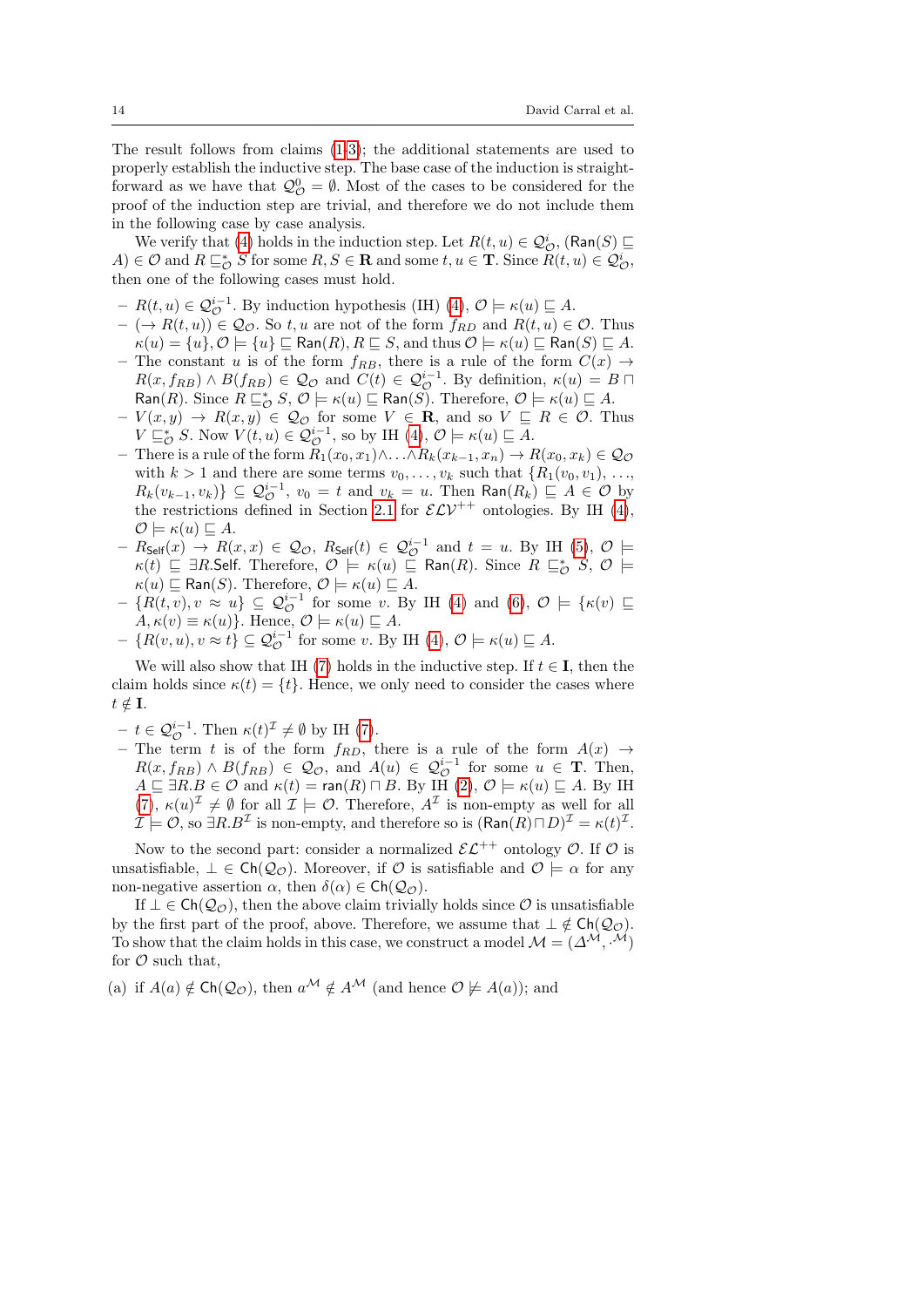(b) if  $R(a, b) \notin \text{Ch}(\mathcal{Q}_{\mathcal{O}})$ , then  $(a^{\mathcal{M}}, b^{\mathcal{M}}) \notin R^{\mathcal{M}}$  (and hence  $\mathcal{O} \not\models R(a, b)$ ).

The model  $\mathcal{M} = (\Delta^{\mathcal{M}}, \cdot^{\mathcal{M}})$  is defined as follows:

- Let  $\Delta^*$  be the set containing every individual in  $\mathbf{I}_{\mathcal{O}}$  and every term of the form  $f_{RB}$  which occurs in  $Ch(Q_{\mathcal{O}})$ .
- Let  $\Delta^{**}$  be the set of equivalence classes of the relation  $\equiv$  on  $\Delta^* \times \Delta^*$ which is defined by  $\{(a, b) | a \approx b \in \text{Ch}(\mathcal{Q}_{\mathcal{O}})\}\.$  That this is an equivalence relation follows from the rules in  $\mathsf{Eq}_{\mathcal{O}}$ . Also note that we can safely abuse the notation " $A(t) \in \mathsf{Ch}(\mathcal{Q}_{\mathcal{O}})$ " for an element  $t \in \Delta^{**}$  to mean " $A(t') \in$  $\mathsf{Ch}(\mathcal{Q}_{\mathcal{O}})$  for some  $t' \in t$ ", because the substitution rules in  $\mathsf{Eq}_{\mathcal{O}}$  guarantee that any one element  $t'$  of the equivalence class  $t$  has  $A(t') \in \mathsf{Ch}(\mathcal{Q}_{\mathcal{O}})$  iff all elements do, and likewise for binary predicates; that is to say,  $\equiv$  is a congruence in  $\mathsf{Ch}(\mathcal{Q}_{\mathcal{O}})$ . Recall our earlier decision with regard to reflexive pairs  $(x, x)$  - we use a special class  $R_{\mathsf{Self}}$  for each role R to track where they are. But in the rules of  $\mathsf{Self}_\mathcal{O}$ , we cautiously chose never to assume any reflexives exist except between named individuals, since other constants represent sets, potentially full of indistinguishable members, and even when such a set is "related to itself by  $R$ ", it may be that none of its members are individually so related to themselves. So now we are faced with a chase set constructed by this very conservative assumption; we need a model  $M$  that justifies it. Therefore we will ensure that each non-named constant really corresponds to a subset of  $\Delta^{\mathcal{M}}$  with at least 2 elements, with no reflexive connection between them by any simple role. This is done by "exploding" each non-named constant t into two, t and  $t^*$ , such that if  $S(t, t)$  holds in the chase, S will connect t to  $t^*$  and vice versa, but not t to t or  $t^*$  to  $t^*$ . Now the semantics of  $\mathcal{EL}^{++}$  are still capable of forcing some roles in M to contain reflexive pairs - if, e.g.,  $S \circ S \sqsubseteq R$  were an axiom of  $\mathcal{O}$ . But such R would not be simple, and ∃R.Self would not be defined. Simple roles thus serve to prevent an undesirable interaction between role chains and the Self construct. More precisely: let  $X \subseteq \Delta^{**}$  be the set of singleton  $\equiv$ -classes of the form  $\{f_{RB}\}\$ . We just state the following fact: for all  $t \in \Delta^{**}$ , either  $t \in X$  or (exclusive "or") t contains some individual ( $\in I$ ). To see that this is true, notice the ways in which  $\approx$  atoms involving non-individuals can be introduced by our rules. Now the model will be constructed using the set  $\Delta^{\mathcal{M}} = (\Delta^{**} \setminus X) \cup (X \times \{0,1\})$ . For  $t \in \Delta^{\mathcal{M}}$ , let its projection *it* be defined by  $[f_{RB}]_{\equiv}$  if  $t = (\{f_{RB}\}, i) \in X$ , and by t otherwise. For  $t = (\{f_{RB}\}, i) \in X$ , let  $t^* = (\{f_{RB}\}, 1 - i)$ .
	- The function  $\mathcal{M}$  is defined as follows:
	- 1. For all  $a \in \mathbf{I}$ ,  $a^{\mathcal{M}} = [a]_{\equiv}$ .
	- 2. For all  $A \in \mathbf{C}$ ,  $A^{\mathcal{M}} = \{t \mid A(\iota t) \in \mathsf{Ch}(\mathcal{Q}_{\mathcal{O}})\}.$
	- 3. For all simple  $S \in \mathbf{R}$ ,  $S^{\mathcal{M}} = \{(t,t) | S_{\mathsf{Self}}(ut) \in \mathsf{Ch}(\mathcal{Q}_{\mathcal{O}})\} \cup \{(t,u) |$  $S(\iota t, \iota u) \in \mathsf{Ch}(\mathcal{Q}_{\mathcal{O}})$  and  $t \neq u$ .
	- 4. For all non-simple  $R \in \mathbf{R}$ ,  $R^{\mathcal{M}} = \{(t, u) \mid R(\iota t, \iota u) \in \mathsf{Ch}(\mathcal{Q}_{\mathcal{O}})\}.$

By (1),  $\top^{\mathcal{M}} = \Delta^{\mathcal{M}}$  since  $\top(c) \in \mathsf{Ch}(\mathcal{Q}_{\mathcal{O}})$  for every constant c occurring in  $Ch(Q_{\mathcal{O}})$  (note that  $Top_{\mathcal{O}} \subseteq Q_{\mathcal{O}}$ ). Since  $\perp$  is a null-ary symbol in our Datalog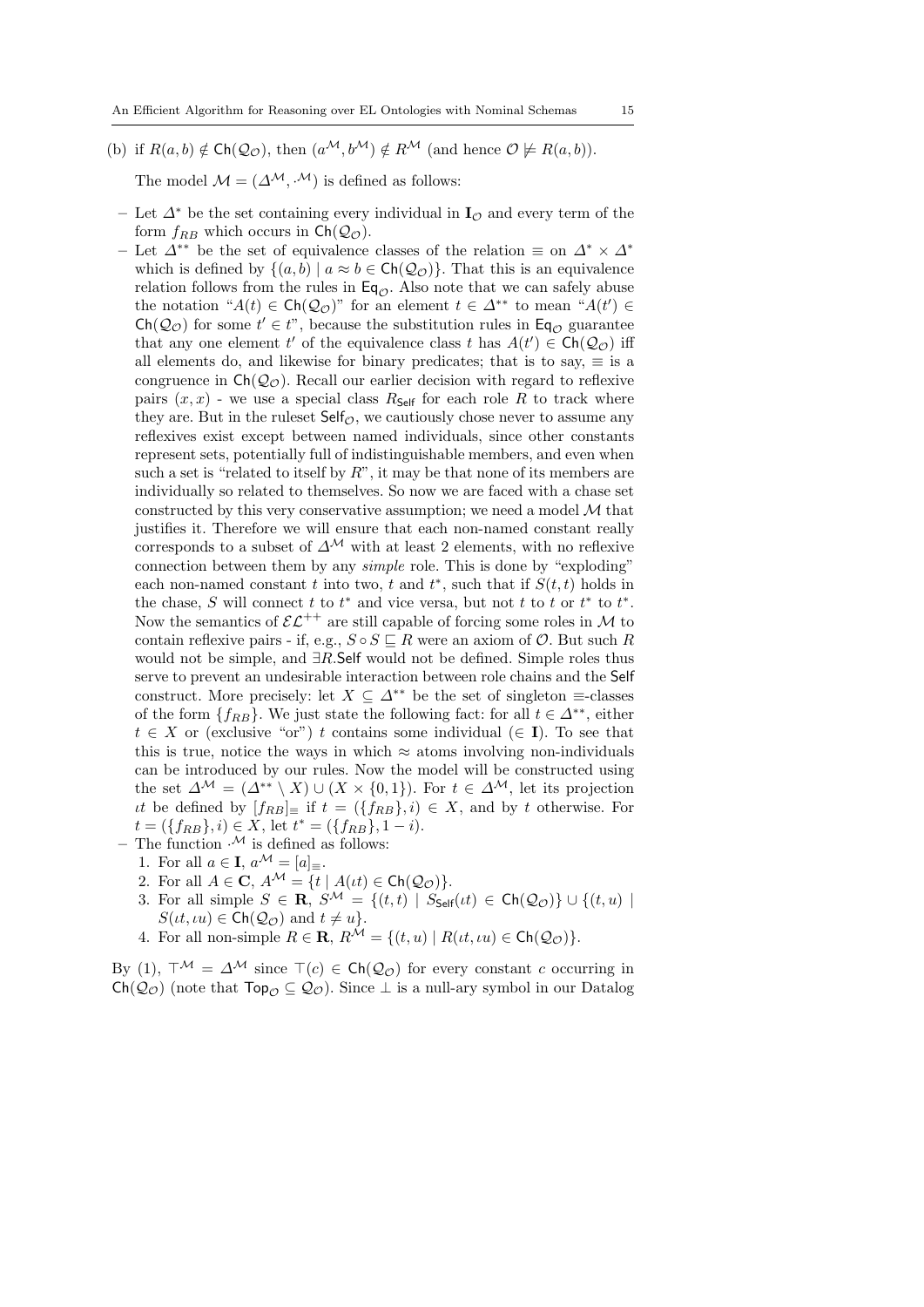signature, no  $\bot(t) \in \mathsf{Ch}(\mathcal{Q}_{\mathcal{O}})$ , so  $\bot^{\mathcal{M}} = \emptyset$ . Therefore, M is indeed an interpretation. Moreover, condition (a) above is satisfied, since if  $A(a) \notin \text{Ch}(\mathcal{Q}_{\mathcal{O}})$ ,  $[a]_\equiv \notin A^{\mathcal{M}}$ . For condition (b), let  $R(t, u) \notin \mathsf{Ch}(\mathcal{Q}_{\mathcal{O}})$  for *individuals t, u*; if R is non-simple then  $([t]_{\equiv}, [u]_{\equiv}) \notin R^{\mathcal{M}}$  immediately; whereas if R is simple, this is immediate if  $[t]_\equiv \neq [u]_\equiv$ , that is,  $t \approx u \notin \mathsf{Ch}(\mathcal{Q}_{\mathcal{O}}), t \neq u$ . Otherwise,  $(t^{\mathcal{M}}, u^{\mathcal{M}}) \in R^{\mathcal{M}}$  means  $R_{\mathsf{Self}}(t) \in \mathsf{Ch}(\mathcal{Q}_{\mathcal{O}})$ , from which would follow  $R(t, t) \in \mathsf{Ch}(\mathcal{Q}_{\mathcal{O}})$  by a rule from  $\mathsf{Self}_{\mathcal{O}}$ , which implies  $R^{\mathcal{M}}(t^{\mathcal{M}}, t^{\mathcal{M}})$ , a contradiction. So condition (b) holds as well.

To show that  $M$  is a model, one verifies that  $M$  satisfies every axiom  $\alpha \in \mathcal{O}$ . We show this for the axiom shapes corresponding to lines 3, 6, 10, 11, and 15 in Listing [1.](#page-10-0)

- Let  $\exists S$ .Self  $\sqsubseteq B$  ∈  $\mathcal O$  and  $(t, t) \in S^{\mathcal M}$ . Then, S is simple by the definition of an  $\mathcal{EL}^{++}$  ontology and hence,  $S_{\text{Self}}(t) \in \text{Ch}(\mathcal{Q}_{\mathcal{O}})$ . Since  $S_{\text{Self}}(x) \to B(x) \in$  $\mathcal{Q}_{\mathcal{O}}, B(\iota t) \in \mathsf{Ch}(\mathcal{Q}_{\mathcal{O}})$  and hence,  $t \in B^{\mathcal{M}}$ .
- Let  $A \subseteq \exists R.B \in \mathcal{O}$  and  $t \in A^{\mathcal{M}}$ . Then,  $A(\iota t) \in \mathsf{Ch}(\mathcal{Q}_{\mathcal{O}})$ . Since  $A(x) \to$  $R(x, f_{RB}) \wedge B(f_{RB}) \in \mathcal{Q}_{\mathcal{O}}, R(\iota t, [f_{RB}]_{\equiv}), B([f_{RB}]_{\equiv}) \in \mathsf{Ch}(\mathcal{Q}_{\mathcal{O}}).$  We consider the following cases:
	- $t = [f_{SB}]_{\equiv}$  and this set is not a singleton: Then  $[f_{SB}]_{\equiv}$  contains an individual a, and  $t = t$ . Named $(t)$ , Self $_R(t) \in \text{Ch}(\mathcal{Q}_{\mathcal{O}})$ , so regardless of whether R is simple,  $(t, t) \in R^{\mathcal{M}}$ .
	- $-t \in X$ : Then regardless of whether R is simple,  $(t, t^*), (t^*, t) \in R^M$ , and  $t, t^* \in B^M$ .
	- $-t \neq [f_{RB}] \equiv$ : Then,  $(t, f_{SB}) \in S^{\mathcal{M}}$  by definition.
- Let  $S \subseteq R \in \mathcal{O}$  and  $(t, u) \in S^{\mathcal{M}}$ . Then  $\{S_{\mathsf{Self}}(x) \to R_{\mathsf{Self}}(x), S(x, y) \to S^{\mathcal{M}}\}$  $R(x, y) \subseteq Q_{\mathcal{O}}$ . The following cases arise:
	- S is non-simple and  $S(t, \mu u) \in \mathsf{Ch}(\mathcal{Q}_{\mathcal{O}})$ . Then, R is also non-simple. Also,  $R(\iota t, \iota u) \in \mathsf{Ch}(\mathcal{Q}_{\mathcal{O}})$  and hence,  $(t, u) \in R^{\mathcal{M}}$ .
	- S is simple and  $t \neq u$ , and  $S(t, \iota u) \in \mathsf{Ch}(\mathcal{Q}_{\mathcal{O}})$ . Then,  $R(t, \iota u) \in$  $\mathsf{Ch}(\mathcal{Q}_{\mathcal{O}})$  and  $(t, u) \in R^{\mathcal{M}}$ .
	- S is simple,  $S_{\text{Self}}(t) \in \text{Ch}(\mathcal{Q}_{\mathcal{O}})$  and  $t = u$ . Then,  $R_{\text{Self}}(t), R(t, t) \in$  $Ch(Q_{\mathcal{O}})$  and so regardless of whether R is simple  $(t, t) \in R^{\mathcal{M}}$ .
- Let  $R_1 \circ \ldots \circ R_m \sqsubseteq S \in \mathcal{O}$  with  $m > 1$ ,  $(v_0, v_1) \in R_1^{\mathcal{M}}, \ldots$ , and  $(v_{m-1}, v_m) \in$  $R_m^{\mathcal{M}}$ . Then,  $R_1(x_0, x_1) \wedge \ldots \wedge R_m(x_{m-1}, x_m) \rightarrow S(x_0, x_m) \in \mathcal{Q}_{\mathcal{O}}, S$  is complex, and  $R(\nu_0, \nu_1), \ldots, R(\nu_{m-1}, \nu_m) \in \mathsf{Ch}(\mathcal{Q}_{\mathcal{O}}).$  Hence,  $S(\nu_0, \nu_m) \in$  $\mathsf{Ch}(\mathcal{Q}_{\mathcal{O}})$  and  $(v_0, v_m) \in S^{\mathcal{M}}$ .
- Let  $\neg R(a, b) \in \mathcal{O}$ . Then  $R(a, b) \rightarrow \bot \in \mathcal{Q}_{\mathcal{O}}$ . Moreover, by assumption,  $\perp \notin \mathsf{Ch}(\mathcal{Q}_{\mathcal{O}})$  and hence  $R(a, b) \notin \mathsf{Ch}(\mathcal{Q}_{\mathcal{O}})$ . We consider the following cases: – R is complex or  $a \neq b$ . Then,  $R(a, b) \notin \text{Ch}(\mathcal{Q}_{\mathcal{O}})$  implies  $(a^{\mathcal{M}}, b^{\mathcal{M}}) \notin$  $R^{\mathcal{M}}$ .
	- R is simple and  $a = b$ . Note that  $R_{\text{Self}}(a) \notin \text{Ch}(\mathcal{Q}_{\mathcal{O}})$  as this would imply that  $R(a, b) \notin \mathsf{Ch}(\mathcal{Q}_{\mathcal{O}})$  since  $R_{\mathsf{Self}}(x) \to R(x, x) \in \mathcal{Q}_{\mathcal{O}}$ . Hence  $(a^{\mathcal{M}}, b^{\mathcal{M}}) \notin R^{\mathcal{M}}$ .

⊓⊔

It follows from Theorem [1](#page-12-0) that we can use the chase over the Datalog program  $\mathcal{Q}_{\mathcal{O}}$  to solve reasoning tasks over a normalized ontology  $\mathcal O$  in the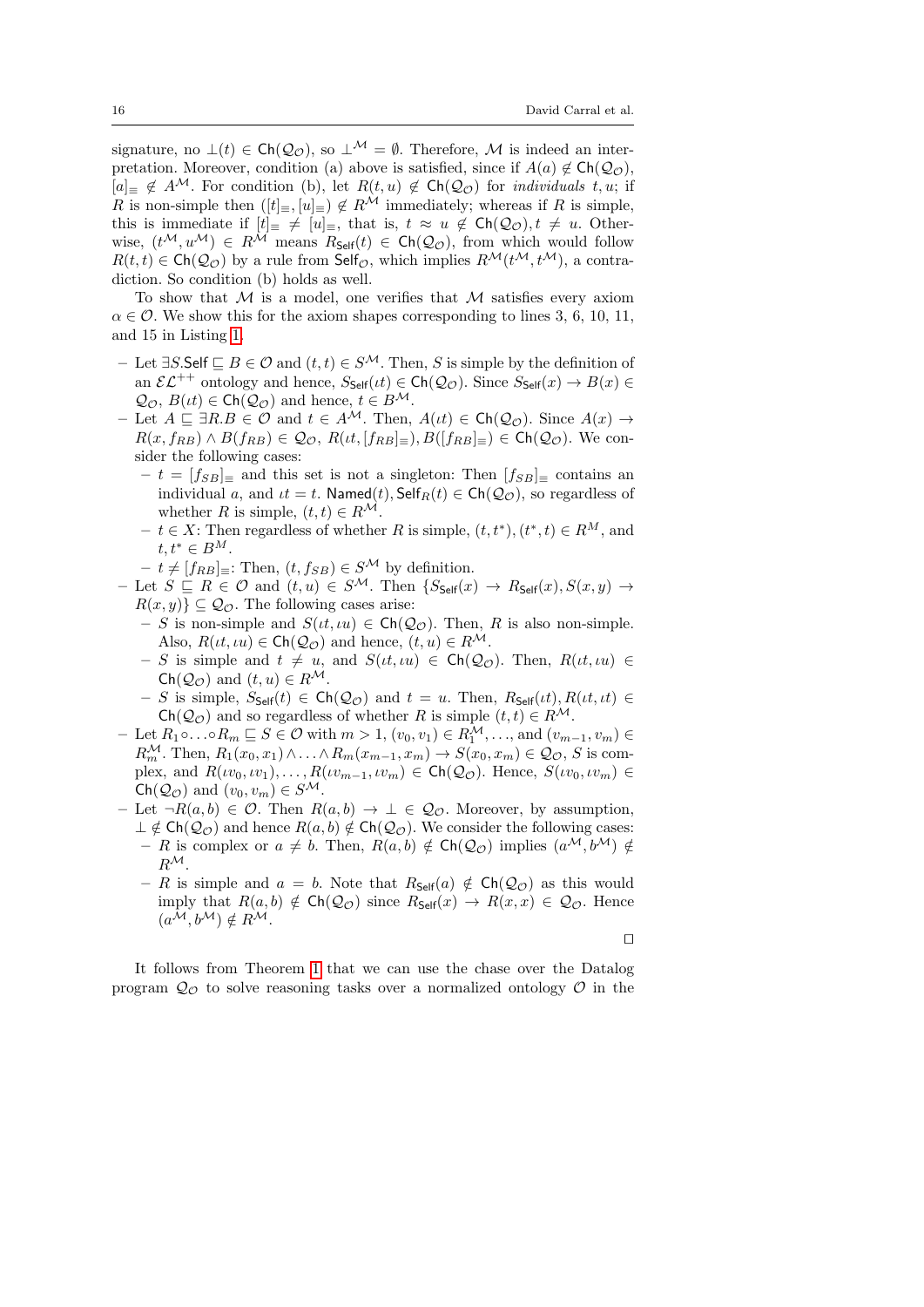obvious way. In particular, we can also decide whether  $\mathcal O$  entails a negated assertion  $\neg \alpha$ , by constructing the chase  $\mathsf{Ch}(\mathcal{Q}_{\mathcal{O}'})$  where  $\mathcal{O}' = \mathcal{O} \cup \{\alpha\}$ .  $\mathcal{O} \models \neg \alpha$ iff this chase contains ⊥.

Most of the mappings performed by  $\delta$ , depicted in Listing [1,](#page-10-0) are well-known translations from DL axioms into first-order predicate logic (FOL) formulas (with universal quantifiers implicit). The main exceptions are the axioms of the form  $A \sqsubseteq \exists R.B$  and axioms featuring occurrences of the Self constructor. Instead of introducing fresh constants or using function symbols with non-zero arity, we reuse the same constant  $f_{RB}$  to "satisfy" all existential restrictions enforced by axioms of the form  $A \sqsubseteq \exists R.B.$ 

# <span id="page-16-0"></span>4 A Datalog Algorithm for  $\mathcal{ELV}^{++}$  Ontologies

## <span id="page-16-1"></span>4.1 Nominal Schemas and Grounding

So far, we have provided an algorithm to reason over normalized  $\mathcal{EL}^{++}$  ontologies. Theoretically, this procedure can be used to reason over  $\mathcal{ELV}^{++}$  ontologies since nominal schemas can be normalized away using nominals [\[29\]](#page-29-0). That is, an axiom in an ontology featuring nominal schemas such as

∃hasReviewAssignment.(({x} ⊓ ∃hasAuthor.{y}) ⊓ ({x} ⊓ ∃atVenue.{z}))

- ⊓ ∃hasSubmittedPaper.(∃hasAuthor.{y} ⊓ ∃atVenue.{z})
- $\subseteq$  ∃hasConflictingAssignedPaper. $\{x\}$

can be substituted by all of the axioms in the set

 $\{\exists \text{hasReviewAssignment.}((\{a\} \sqcap \exists \text{hasAuthor.}\{b\}) \sqcap (\{a\} \sqcap \exists \text{atVenue.}\{c\}))$ 

- ⊓ ∃hasSubmittedPaper.(∃hasAuthor.{b} ⊓ ∃atVenue.{c})
- $\Box$   $\exists$ hasConflictingAssignedPaper. $\{a\} \mid a, b, c \in I_{\mathcal{O}}\}$

yielding an ontology which entails the same assertions, so it can be used in place of the original ontology for both our reasoning tasks, satisfiability and assertion retrieval.

<span id="page-16-3"></span>**Definition 6** Recall that  $I_{\mathcal{O}}$  denotes the set of all individuals occurring in an ontology  $\mathcal{O}$ . Given an axiom  $\alpha$ ,  $\alpha_{\mathsf{g}}$  is the set of all axioms that can be constructed by uniformly replacing all occurrences of each nominal schema in  $\alpha$  with some individual from  $\mathbf{I}_{\mathcal{O}}$ . Given an ontology  $\mathcal{O}$ , let  $\mathcal{O}_{g} = \bigcup_{\alpha \in \mathcal{O}} \alpha_{g}$ .

<span id="page-16-2"></span>**Lemma 1** An ontology  $O$  entails an axiom  $\alpha$  if and only if  $O_g \models \alpha$ .

*Proof* We prove the equivalent claim that  $\mathcal{O}$  and  $\mathcal{O}_g$  have the same models  $\mathcal{I}$ . We take it as evident that if  $\alpha$ <sub>Z</sub> is the axiom formed from  $\alpha$  by replacing each nominal variable v with  $\mathcal{Z}(v)$ ,  $\mathcal{I}, \mathcal{Z} \models \alpha$  iff  $\mathcal{I}, \mathcal{Z}^* \models \alpha'$  for all nominal variable assignments  $\mathcal{Z}^*$  (the satisfaction of  $\alpha'$  not depending on any assignment of nominal variables). Let  $\mathcal{I} \models \mathcal{O}$ , so  $\mathcal{I}, \mathcal{Z} \models \mathcal{O}$  for all  $\mathcal{Z}$ . Let  $\alpha' \in \mathcal{O}_{g}$ . Then  $\alpha'$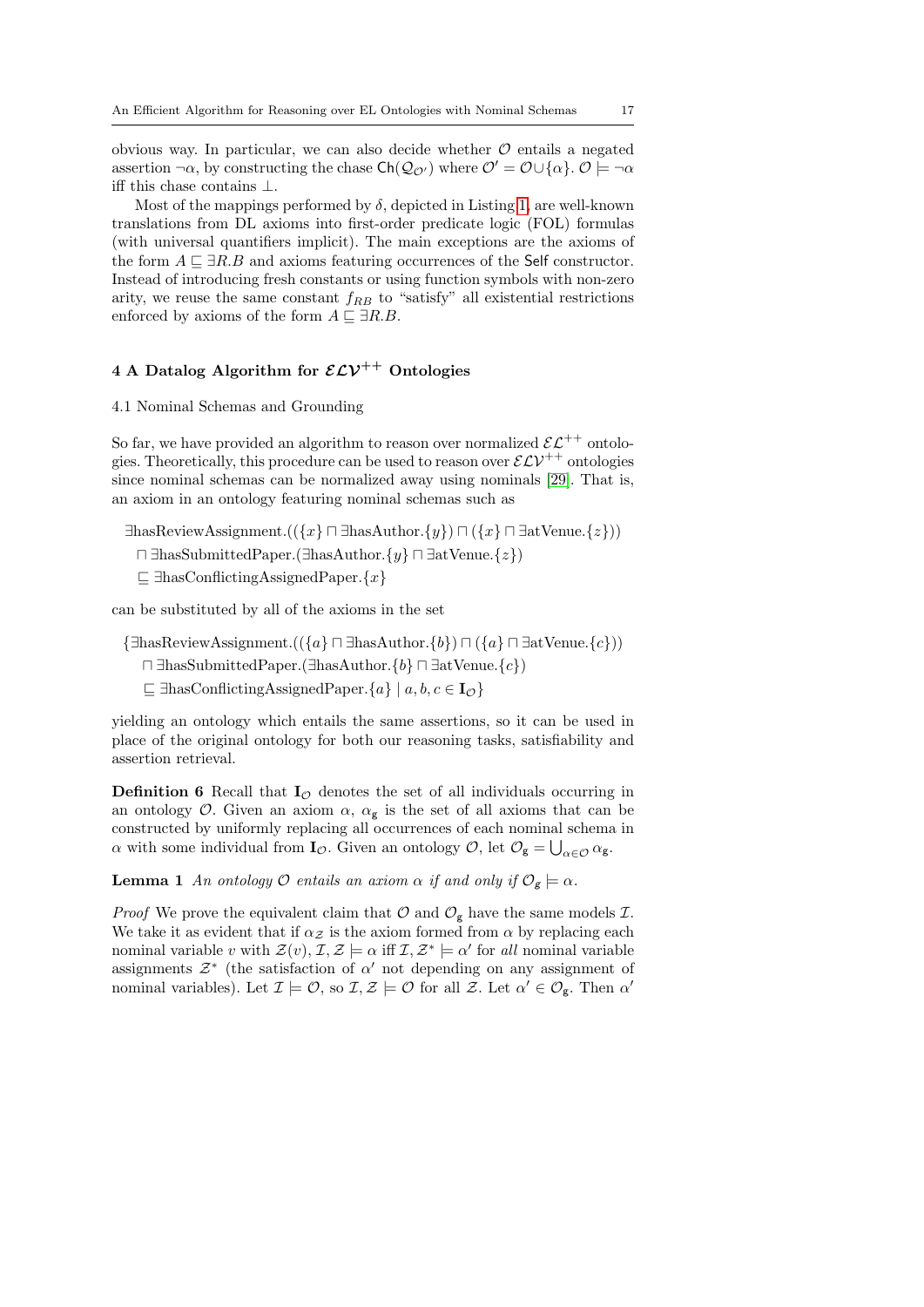is clearly  $\alpha_{\mathcal{Z}}$  for some  $\mathcal{Z}$  and  $\alpha \in \mathcal{O}$  and thus since  $\mathcal{I}, \mathcal{Z} \models \alpha, \mathcal{I}, \mathcal{Z}^* \models \alpha'$  for all  $\mathcal{Z}^*$ , so  $I \models \alpha'$ . Conversely: Let  $\alpha \in \mathcal{O}$ ,  $I \models \mathcal{O}_{g}$ , and  $\mathcal{Z}$  be any assignment. Then for all  $\mathcal{Z}^*, \mathcal{I}, \mathcal{Z}^* \models \alpha_{\mathcal{Z}},$  since  $\alpha_{\mathcal{Z}} \in \mathcal{O}_{\mathsf{g}}$ . Therefore  $\mathcal{I}, \mathcal{Z} \models \alpha$ .

Unsurprisingly, grounding all axioms containing nominal schemas does not result in a very efficient procedure [\[8\]](#page-28-5). Note that, for some axiom  $\alpha$  in an ontology  $\mathcal{O}, |\alpha_{\rm g}| = |I_{\mathcal{O}}|^n$  with n the number of different nominal schemas in  $\alpha$ . Even if the growth in the number of axioms resulting from the grounding of an  $\mathcal{ELV}^{++}$  is polynomial (since there is an upper bound n on the number of different nominal schemas per axiom) the number of new axioms in  $\mathcal{O}_g$  increases substantially for real-world, data-intensive ontologies that may contain millions of individuals. To circumvent this issue, in the following section we introduce an algorithm that does not make use of grounding.

### <span id="page-17-0"></span>4.2 The Translation

We present a function that maps (possibly not normalized)  $\mathcal{ELV}^{++}$  axioms to Datalog rules. As in Section [3,](#page-9-0) we make use of this function to map  $\mathcal{ELV}^{++}$ ontologies to Datalog programs that can be used to solve satisfiability and assertion retrieval. Foregoing the need for an intermediate normalization step was necessary for us since we could not find an efficient way to normalize  $\mathcal{ELV}^{++}$  axioms similar to what is usually done with  $\mathcal{EL}^{++}$ . Recall the definition of f(∃R.C) from section [2.2,](#page-7-0) which defines a term from an existential concept expression. The resulting term,  $f_{RC_*}(\vec{t})$ , where  $\vec{t}$  is the vector of individuals and nominal variables in  $C$ , has been ground up to now; now we consider  $\mathcal{ELV}^{++}$  and so class expressions for which this term will not be ground (recall nominal variables in a DL signature are re-used as variables in our Datalog signature.)

<span id="page-17-2"></span>**Definition 7** Given some  $\mathcal{ELV}^{++}$  ontology  $\mathcal{O}$ , let  $\mathcal{P_O} = \bigcup_{\alpha \in \mathcal{O}} \gamma(\alpha) \cup \text{Aux}_{\mathcal{O}}$ with  $\gamma$  the function from Listing [4](#page-18-0) and Aux<sub>O</sub> the rule set defined in Listing [3.](#page-12-1)

Example 4 Let  $\alpha$  be the DL axiom containing nominal schemas presented in Section [4.1.](#page-16-1) Then,  $\gamma(\alpha)$  is the singleton set containing the following rule.

hasReviewAssignment $(w, w_1) \wedge w_1 \approx x \wedge \mathsf{Named}(x) \wedge$ has $\text{Author}(w_1, w_2) \wedge w_2 \approx y \wedge \text{Named}(y) \wedge$ atVenue $(w_1, w_3) \wedge w_3 \approx z \wedge$ Named $(z) \wedge$ hasSubmittedPaper $(w, w_4) \wedge$ hasAuthor $(w_4, w_5) \wedge w_5 \approx y \wedge$ atVenue $(w_4, w_6) \wedge w_6 \approx z \rightarrow \mathrm{hC}(w, f_{\exists h \in \{ \star \}}(x)) \wedge f_{\exists h \in \{ \star \}}(x) \approx x$ 

In the above, hC is a shortcut for the role hasConflictingAssignedPaper

<span id="page-17-1"></span>We proceed with an intermediate result that illustrates how the program  $\mathcal{P}_{\mathcal{O}}$  may be used to solve reasoning tasks over  $\mathcal{E} \mathcal{L}^{++}$  ontologies.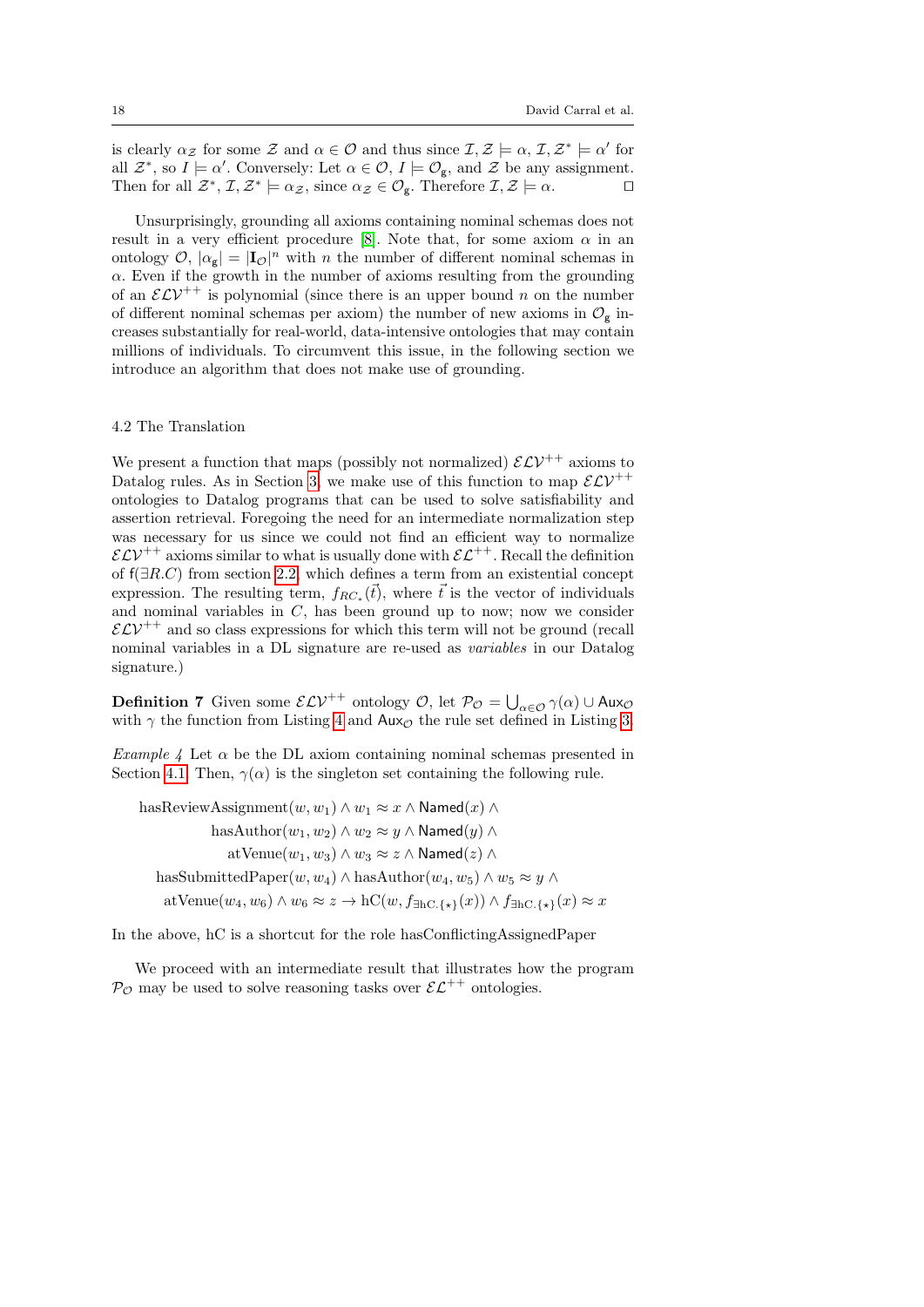$$
C \equiv D \rightarrow \gamma(C \sqsubseteq D) \cup \gamma(D \sqsubseteq C)
$$
  
\n
$$
C \sqsubseteq D \rightarrow \{\gamma_l(C, w) \cup \text{Named}(C) \cup \text{Named}(D) \rightarrow \gamma_r(D, w)\}
$$
  
\nDom(R)  $\sqsubseteq D \rightarrow \gamma(\exists R.\top \sqsubseteq D)$   
\n
$$
Ran(R) \sqsubseteq D \rightarrow \{\{R(x, w)\} \cup \text{Named}(D) \rightarrow \gamma_r(D, w)\}
$$
  
\n
$$
Ref(R) \rightarrow \{\top(x) \rightarrow R_{\text{Self}}(x)\}
$$
  
\n
$$
R \equiv S \rightarrow \gamma(R \sqsubseteq S) \cup \gamma(S \sqsubseteq R)
$$
  
\n
$$
R \sqsubseteq S \rightarrow \{R(x, y) \rightarrow S(x, y), R_{\text{Self}}(x) \rightarrow S_{\text{Self}}(x)\}
$$
  
\n
$$
R_1 \circ \dots \circ R_n \sqsubseteq S \rightarrow \{R_1(x_0, x_1) \land \dots \land R_n(x_{n-1}, x_n) \rightarrow S(x_0, x_n)\}
$$
  
\n
$$
Tran(R) \rightarrow \{R(x, y) \land R(y, z) \rightarrow R(x, z)\}
$$
  
\n
$$
C(a) \rightarrow \{\text{Named}(C) \rightarrow \gamma_r(C, a)\}
$$
  
\n
$$
\neg C(a) \rightarrow \{\text{Named}(C) \cup \gamma_l(C, a) \rightarrow \bot\}
$$
  
\n
$$
R(a, b) \rightarrow \{R(a, b)\}
$$
  
\n
$$
\neg R(a, b) \rightarrow \{R(a, b) \rightarrow \bot\}
$$
  
\n
$$
a \approx b \rightarrow \{a \approx b\}
$$
  
\n
$$
a \not\approx b \rightarrow \{a \approx b \rightarrow \bot\}
$$
  
\n
$$
\gamma_*(C_1 \sqcap \dots \sqcap C_n, t) \rightarrow \gamma_*(C_1, t) \cup \dots \cup \gamma_*(C_n, t) \qquad \gamma_*(A, t) \rightarrow \{A(t)\}
$$
  
\n
$$
\gamma_r(\exists R.C, t) \rightarrow R(t, f(\exists R.C)) \cup \gamma_r(C, f(\exists R.C)) \qquad \gamma_*(A, t) \rightarrow \{A(t)\}
$$
  
\n
$$
\gamma_r(\exists R.C, t) \rightarrow \{R(t, w)\} \cup \gamma_l(C, w)
$$

<span id="page-18-0"></span>**Listing 4** Functions  $\gamma$ ,  $\gamma_l$ , and  $\gamma_r$ . In the above,  $A \in \mathbf{C} \setminus \{\perp\}$ ;  $C_{(i)}$ ,  $D \in \mathbf{E}$ ;  $R_{(i)}$ ,  $S \in \mathbf{R}$ ;  $a, b \in I$ ;  $o \in I \cup N$ ; f(·) is the function from Definition [2;](#page-8-2) Named $(\alpha) = {\text{Named}}(v) \mid v \in$ **N** occurring in  $\alpha$ } for any concept expression  $\alpha$ ;  $x_{(i)}$ ,  $y$ ,  $z$  and  $w$  are globally fresh variables;  $n > 1$ ; and  $* \in \{r, l\}$ . Recall that sets of atoms indicate conjunctions.

**Lemma 2** An  $\mathcal{EL}^{++}$  ontology  $\mathcal O$  is unsatisfiable if and only if  $\bot \in \mathsf{Ch}(\mathcal P_{\mathcal O})$ . If O is satisfiable, then for any assertion  $\alpha$ ,  $\mathcal{O} \models \alpha$  if and only if  $\alpha \in \mathsf{Ch}(\mathcal{P}_{\mathcal{O}})$ .

*Proof* Let NF be the function from Listing [2.](#page-11-0) Given an  $\mathcal{EL}^{++}$  ontology  $\mathcal{O}$ , let  $\mathcal{O}_1, \ldots, \mathcal{O}_n$  be a sequence of ontologies such that  $\mathcal{O}_n$  is a normalized ontology,  $\mathcal{O}_1 = \mathcal{O}$  and, for all  $i = 1, \ldots, n - 1, \mathcal{O}_{i+1}$  is the ontology that results from substituting some axiom  $\alpha \in \mathcal{O}_i$  not in normal form by the axioms in  $\mathsf{NF}(\alpha)$ . Moreover, let  $A(\mathcal{O}_i)$  be the smallest set of facts containing  $\perp$  and every assertion that can be defined using the predicates and individuals in  $\mathcal{O}_i$ . Lemma [2](#page-17-1) follows from the following claims:

- 1. For all  $\alpha \in A(\mathcal{O}_n)$ ,  $\mathcal{O}_n \models \alpha$  if and only if  $\alpha \in \mathsf{Ch}(\mathcal{P}_{\mathcal{O}_n})$  or  $\bot \in \mathsf{Ch}(\mathcal{P}_{\mathcal{O}_n})$ .
- 2. For all  $i = 2, \ldots, n$  and  $\alpha \in A(\mathcal{O}_{i-1}), \mathcal{O}_{i-1} \models \alpha$  if and only if  $\mathcal{O}_i \models \alpha$ .
- 3. For all  $i = 2, ..., n$  and  $\alpha \in A(\mathcal{O}_{i-1}), \alpha \in \mathsf{Ch}(\mathcal{P}_{\mathcal{O}_{i-1}})$  iff  $\alpha \in \mathsf{Ch}(\mathcal{P}_{\mathcal{O}_i})$ .

Claim (1) holds by Theorem [1,](#page-12-0) which can be applied to an ontology  $\mathcal{O}_n$  in normal form (note that,  $\mathcal{Q}_{\mathcal{O}_n}$  is equal to  $\mathcal{P}_{\mathcal{O}_n}$  up to renaming of the variables in the rules, and hence,  $\mathsf{Ch}(\mathcal{Q}_{\mathcal{O}_n}) = \mathsf{Ch}(\mathcal{P}_{\mathcal{O}_n})$ . Claim (2) follows directly from Proposition [1.](#page-12-0) Claim (3) can be verified by showing that, for any  $i = 2, \ldots, n$ ,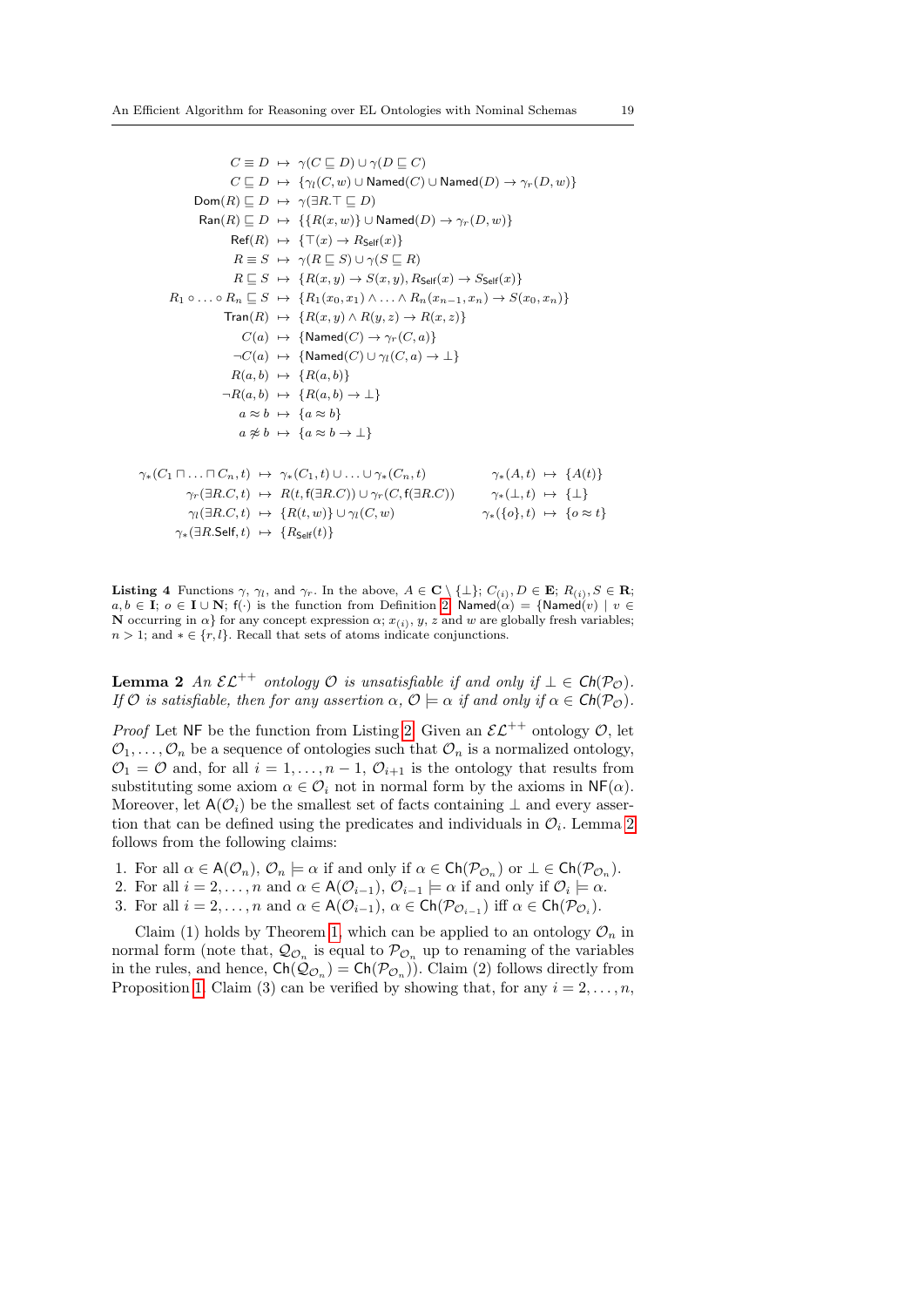the defined condition holds. Let  $\mathcal{O}_i$  be the ontology that results from replacing an axiom  $\alpha \in \mathcal{O}_{i-1}$  of the form (j) as defined in Listing [2](#page-11-0) by the axioms in the set  $NF(\alpha)$ . One can proceed with a case by case analysis to show that, irrespective of the type of axiom (j), claim (3) holds for  $\mathcal{O}_{i-1}$  and  $\mathcal{O}_i$ .

- Let  $j \in \{1, 2, 4, 5, 6, 10, 13\}$ . Then,  $\mathcal{P}_{\mathcal{O}_{i-1}} = \mathcal{P}_{\mathcal{O}_i}$ .
- Let  $j \in \{3, 7, 9, 11, 12, 15, 16\}$ . In this case, a set of axioms including some fresh concept names  $X_{(\ell)}$  are introduced in  $\mathcal{O}_i$ . Ch( $\mathcal{P}_{\mathcal{O}_{i-1}}$ ) is identical to the restriction of  $\mathsf{Ch}(\mathcal{P}_{\mathcal{O}_i})$  to those facts not using fresh predicates, up to replacement of some constants  $f_{RD}$  by fresh constants  $f_{RX}$ . Since the  $f_{RD}$ do not occur in assertions, the claim holds.
- Let  $j = \{8, 14\}$ . In this case,  $\mathsf{Ch}(\mathcal{P}_{\mathcal{O}_{i-1}}) = \mathsf{Ch}(\mathcal{P}_{\mathcal{O}_i})$

⊓⊔

Applying the previous result, we verify that the program  $\mathcal{P}_{\mathcal{O}}$  can be used to solve reasoning tasks over the  $\mathcal{ELV}^{++}$  ontology  $\mathcal{O}$ .

First it will be necessary to develop some more technical properties of the translation  $\gamma$ .

If C is a concept expression and  $\sigma$  a substitution defined on the nominal variables of C and mapping to individuals, let  $C\sigma$  be the concept expression C with each nominal variable v replaced by  $\sigma(v)$ . The key property of the functional term  $f(\exists R.D)$  is that if  $f(\exists R.D) = f_{RD_*}(\vec{t})$ , then  $f(\exists (R.D)\sigma) =$  $f_{RD_*}(\vec{t}\sigma)$ . It will be invoked to prove Lemmas [4](#page-19-0) and [5.](#page-20-0)

<span id="page-19-1"></span>**Lemma 3** For any  $\mathcal{ELV}^{++}$  concept expression C, term t over only nominal variables and ground substitution  $\sigma$  defined only on nominal variables and defined on all nominal variables in C and t,  $\gamma_r(C, t) \sigma = \gamma_r(C \sigma, t \sigma)$ , and contains no fresh variables.

<span id="page-19-0"></span>*Proof Strategy* By induction on the 6 cases in the definition of  $\gamma_r$ .

**Lemma 4** For any  $\mathcal{ELV}^{++}$  concept expression C and ground substitution  $\sigma$ defined only on nominal variables and defined on all nominal variables in C,  $\gamma_*(C, t)\sigma \cong \gamma_*(C\sigma, u)$  for any fresh (non-nominal) variables t, u, by an isomorphism that maps t to u.

*Proof* By induction on the seven cases in the definition of  $\gamma_*$ . Most cases are easy.

(1):  $C = \bigcap_i C_i$ ,  $\gamma_*(\bigcap_i, t)\sigma = \bigwedge_i \gamma_*(C_i, t)\sigma$ . By inductive hypothesis, for each  $i, \gamma_*(C_i, t)\sigma \cong \gamma_*(C_i\sigma, u)$  by an isomorphism taking t to u. Furthermore, by the standard assumption about fresh variable introduction, the  $\gamma_*(C_i, t) \sigma$  have no fresh variables in common, and neither do the  $\gamma_*(C_i \sigma, t)$ , and none of these contain any nominal variables because  $\sigma$  annihilates them. So, the separate isomorphisms can be combined to yield one  $i$  :  $\bigwedge_i \gamma_*(C_i, t)\sigma \cong \bigwedge_i \gamma_*(\tilde{C}_i\sigma, u)$ as required.

(2): C is of the form  $\exists R.C, * = r$ . So,  $\gamma_r(\exists R.C, t)\sigma = [R(t, f_{RC*}(\vec{v}) \wedge$  $\gamma_r(C, f_{RC_\star}(\vec{v}))|\sigma = R(t, f_{RC_\star}(\vec{v}\sigma)) \wedge \gamma_r(C, f_{RC_\star}(\vec{v}))\sigma$ . Using lemma [3,](#page-19-1) this is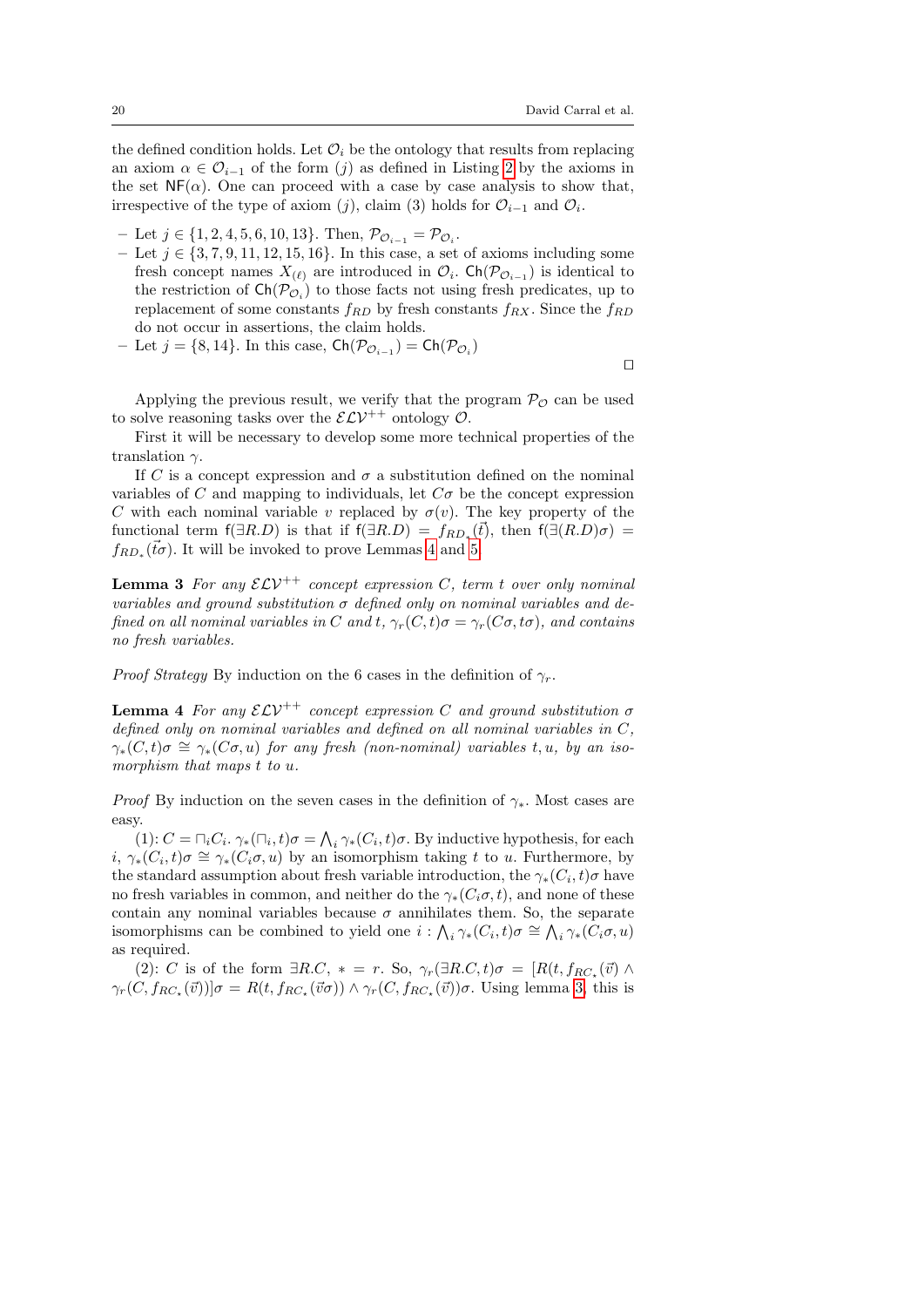$= R(t, f_{RC_{\star}}(\vec{v}\sigma)) \wedge \gamma_r(C\sigma, f_{RC_{\star}}(\vec{v}\sigma)) \cong R(u, f_{RC_{\star}}(\vec{v}\sigma)) \wedge \gamma_r(C\sigma, f_{RC_{\star}}(\vec{v}\sigma))$  certainly, because by lemma [3](#page-19-1) no part of these conjunctions contains a fresh variable other than the single occurrence of t or u; and this last is  $=\gamma_r(\exists R.C\sigma, u)$ .

(3): C is of the form  $\exists R.C, * = l$ . So,  $\gamma_l(\exists R.C, t)\sigma = [R(t, w) \wedge \gamma_l(C, w)]\sigma$ and, since w is not a nominal variable, this =  $R(t, w) \wedge \gamma_l(C, w) \sigma$ . Meanwhile,  $\gamma_l(\exists R.C\sigma, u) = R(u, w') \wedge \gamma_l(C\sigma, w')$ . Now by induction  $\gamma_l(C, w)\sigma \cong \gamma_l(C\sigma, w')$ by an isomorphism mapping  $w$  to  $w'$ ; and by the standard assumption about fresh variable introduction, the former does not contain  $t$  nor does the latter contain u, so this isomorphism can be extended with the mapping  $t \mapsto u$  to obtain the required isomorphism.

The remaining cases are not shown. □

<span id="page-20-0"></span>**Lemma 5** For any  $\mathcal{ELV}^{++}$  axiom  $\alpha$ , and substitution  $\sigma$  defined on exactly the nominal variables in  $\alpha$ , such that  $\sigma(v)$  is an individual for all such variables v, let  $\alpha\sigma$  denote  $\alpha$  with all nominal variables x replaced by  $x\sigma$ . For a rule  $B \to H$ , let  $r(B \to H)$  denote the rule  $B' \to H$  where  $B'$  is the subset of B containing atoms that are not over the predicate Named. Then  $(r(\gamma(\alpha)))\sigma \cong \gamma(\alpha\sigma)$ .

Proof This proof also requires many cases, one for each line in the definition of  $\gamma$ . Throughout this proof we use N to denote any conjunction of "Named" atoms. The most important case is

(2):  $\alpha = (C \sqsubseteq D)$ .  $(r(\gamma(C \sqsubseteq D)))\sigma = (r(\gamma_1(C,t) \land N \rightarrow \gamma_r(D,t)))\sigma =$  $\gamma_l(C, t)\sigma \to \gamma_r(D, t)\sigma \cong \gamma_l(C\sigma, u) \to \gamma_r(D\sigma, u) = \gamma((C \sqsubseteq D)\sigma)$ , as required. The isomorphism comes from lemma [4.](#page-19-0) There is no N in  $\gamma((C \sqsubseteq D)\sigma)$  because  $(C \n\sqsubset D)$  contains no nominal variables. Most of the other cases require no induction at all and are immediate; cases 1,3,4,6,10,11 follow from Lemma [4](#page-19-0) similarly to case 2.

<span id="page-20-1"></span>**Lemma 6** For any  $\mathcal{ELV}^{++}$  ontology  $\mathcal{O}$ ,  $\mathsf{Ch}(\mathcal{P}_{\mathcal{O}_g}) = \mathsf{Ch}(\mathcal{P}_{\mathcal{O}})$ .

*Proof* We show first that  $Ch(\mathcal{P}_{\mathcal{O}}) \subseteq Ch(\mathcal{P}_{\mathcal{O}_{g}})$ , via induction on the chase sequence of  $\mathcal{P}_{\mathcal{O}}$ ; namely, we verify that  $\mathcal{P}_{\mathcal{O}}^i \subseteq \mathsf{Ch}(\mathcal{P}_{\mathcal{O}_g})$  for all  $i \geq 0$ . The base case of the induction trivially holds, since  $\mathcal{P}_{\mathcal{O}}^0 = \emptyset$ . We proceed with the proof of the induction step.

Let  $\alpha$  be a fact in  $\mathcal{P}_{\mathcal{O}}^i$ . Then, there must be some rule  $R = B \to H \in \mathcal{P}_{\mathcal{O}}$ and some substitution  $\sigma$  with  $B\sigma \subseteq \mathcal{P}_{\mathcal{O}}^{i-1}$  and  $\alpha \in H\sigma$ . Note that, for every nominal schema x in R,  $\sigma(x)$  is an individual since Named $(x) \in B$  and, for every term t, Named $(t) \in \mathsf{Ch}(\mathcal{P}_{\mathcal{O}})$  iff  $t \in I_{\mathcal{O}}$ . Suppose the rule R is  $\gamma(\beta)$  for some axiom  $\beta \in \mathcal{O}$ . Let  $\sigma', \sigma''$  be the restrictions of  $\sigma$  to nominal variables and non-nominal variables respectively. Then  $\beta \sigma'$  is an axiom of  $\mathcal{O}_g$ , and so  $\gamma(\beta\sigma') \in \mathcal{P}_{\mathcal{O}_{g}}$ , and by Lemma [5,](#page-20-0)  $(r(\gamma(\beta)))\sigma' \cong \gamma(\beta\sigma')$ . Call the isomorphism ι.

Now  $\sigma''$  maps the body of  $\gamma(\beta)\sigma'$  into  $\mathcal{P}_{\mathcal{O}}^{i-1} \subseteq \mathsf{Ch}(\mathcal{P}_{\mathcal{O}_g})$ , and so also the smaller body of  $(r(\gamma(\beta)))\sigma'$ , so  $\sigma'' \circ \iota^{-1}$  maps the body of  $\gamma(\beta \sigma')$  into  $\mathsf{Ch}(\mathcal{P}_{\mathcal{O}_{g}})$ , and so also the head, since  $\mathsf{Ch}(\mathcal{P}_{\mathcal{O}_g})$  is closed under the application of  $\gamma(\beta \sigma^{\gamma})$ . Now  $(\sigma'' \circ \iota^{-1}) \circ \iota$  maps the head of  $(r(\gamma(\beta)))\sigma'$  into  $\mathsf{Ch}(\mathcal{P}_{\mathcal{O}_{g}})$ , and that is to say  $\sigma$  maps the head of  $\gamma(\beta)$  into  $\mathsf{Ch}(\mathcal{P}_{\mathcal{O}_g})$ , thus  $\alpha \in \mathsf{Ch}(\mathcal{P}_{\mathcal{O}_g})$ .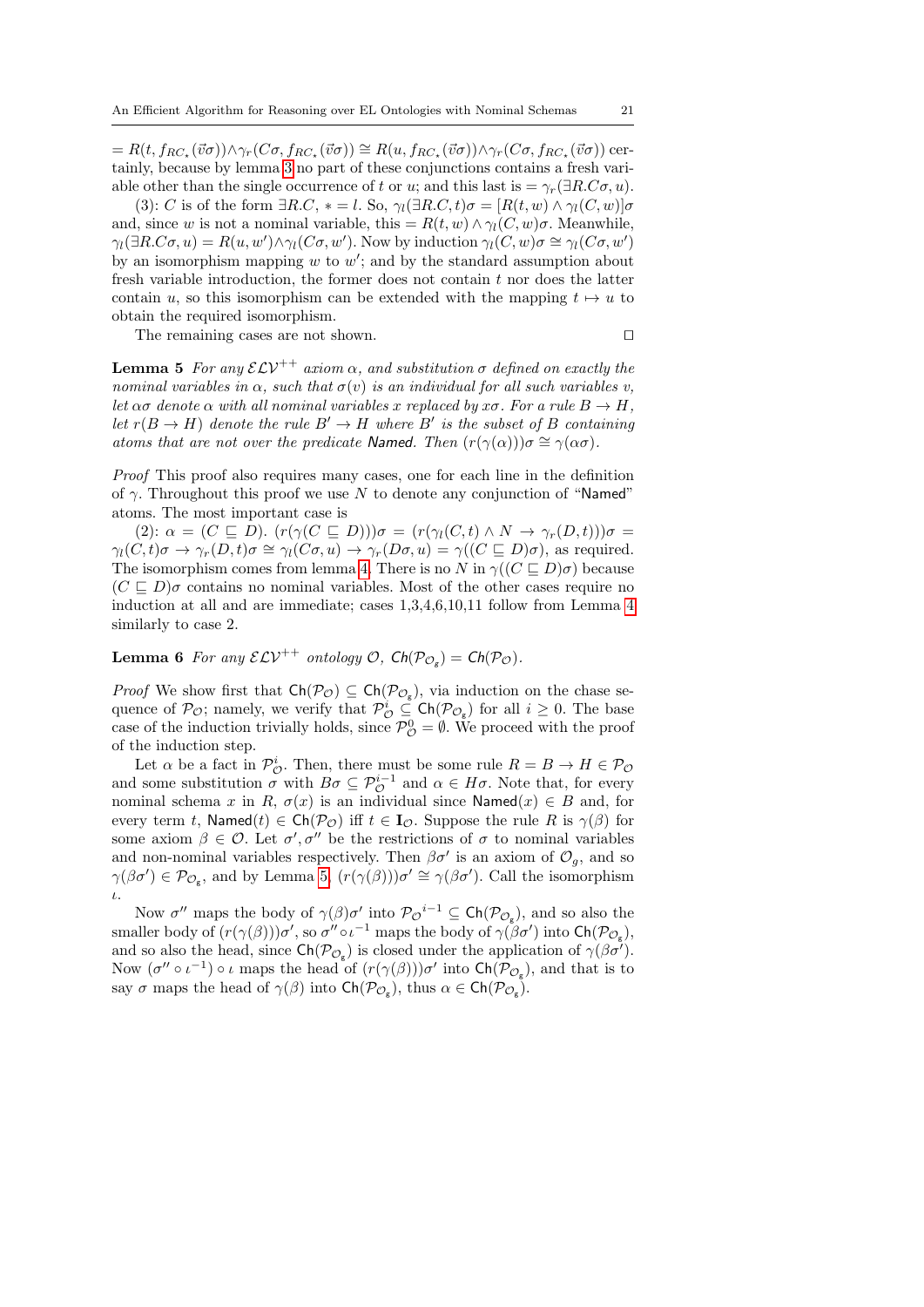There remains the case that R is not  $\gamma(\beta)$  for some axiom  $\beta$ , but is in Aux<sub> $\mathcal{O}$ </sub>. Then R is in  $\mathcal{P}_{\mathcal{O}_g}$  as well, so  $\alpha \in \mathsf{Ch}(\mathcal{P}_{\mathcal{O}_g})$ .

Second, we prove that  $\mathcal{P}_{\mathcal{O}_g}^i \subseteq \mathsf{Ch}(\mathcal{P}_{\mathcal{O}})$  for all  $i \geq 0$ . The base case is again trivial. Inductive step:

Let  $\alpha$  be some fact occurring in  $\mathcal{P}_{\mathcal{O}_g}^i$ . Then, there must be some rule  $R =$  $B \to H \in \mathcal{P}_{\mathcal{O}_{g}}$  and some substitution  $\sigma$  with  $B\sigma \subseteq \mathcal{P}_{\mathcal{O}}^{i-1}$  and  $\alpha \in H\sigma$ . Suppose R is of the form  $\gamma(\delta)$  for some axiom  $\delta$  of  $\mathcal{O}_{g}$ . Then there is an axiom  $\beta \in \mathcal{O}$  and a substitution  $\sigma'$  defined exactly on the nominal variables of  $\beta$ such that  $\beta \sigma' = \delta$ , and  $\sigma'$ 's range consists of individuals. There is by Lemma [5](#page-20-0) an isomorphism  $\iota : (r(\gamma(\beta)))\sigma' \cong \gamma(\beta \sigma')$ . Since σ maps the body of  $\gamma(\beta \sigma')$ into  $\mathsf{Ch}(\mathcal{P}_{\mathcal{O}}), \sigma \circ \iota$  maps the body of  $(r(\gamma(\beta)))\sigma'$  into  $\mathsf{Ch}(\mathcal{P}_{\mathcal{O}})$  and in fact the body of  $\gamma(\beta)$ ) $\sigma'$  as well, since  $\mathsf{Ch}(\mathcal{P}_{\mathcal{O}})$  contains the ground atoms Named(a) for all a. Then, since  $\mathsf{Ch}(\mathcal{P}_{\mathcal{O}})$  is closed under the application of the rule  $\gamma(\beta)$ ,  $\sigma \circ \iota$  maps the head of  $\gamma(\beta)\sigma'$  into  $\mathsf{Ch}(\mathcal{P}_{\mathcal{O}})$  and so  $(\sigma \circ \iota) \circ \iota^{-1} = \sigma$ , the head of  $\gamma(\beta \sigma')$ ; and thus  $\alpha \in \mathsf{Ch}(\mathcal{P}_{\mathcal{O}})$ . Again if R is instead in Aux<sub> $\varphi$ </sub> the proof is trivial. ⊓⊔

<span id="page-21-0"></span>**Theorem 2** An  $\mathcal{ELV}^{++}$  ontology  $\mathcal{O}$  is unsatisfiable if and only if  $\bot \in \mathsf{Ch}(\mathcal{P}_{\mathcal{O}})$ . If O is satisfiable,  $\mathcal{O} \models \alpha$  if and only if  $\alpha \in \mathsf{Ch}(\mathcal{P}_{\mathcal{O}})$  for every assertion  $\alpha$ .

Proof If O is satisfiable,  $\mathcal{O} \models \alpha$  iff  $\mathcal{O}_{g} \models \alpha$  iff  $\alpha \in \mathsf{Ch}(\mathcal{P}_{\mathcal{O}_{g}})$  iff  $\alpha \in \mathsf{Ch}(\mathcal{P}_{\mathcal{O}})$ , by Lemmas [1,](#page-16-2) [2,](#page-17-1) and [6,](#page-20-1) respectively.  $\mathcal O$  is unsatisfiable iff  $\mathcal O_{\mathfrak g}$  is unsatisfiable iff  $\bot$  ∈ Ch( $\mathcal{P}_{\mathcal{O}_g}$ ) iff  $\bot$  ∈ Ch( $\mathcal{P}_{\mathcal{O}}$ ).

We conclude the section by showing that, given some ontology  $\mathcal O$  with no more than *n* nominal variables per rule, the chase of  $\mathcal{P}_{\mathcal{O}}$  can be computed in polynomial time (in the size of  $O$ , holding n fixed). This is not a completely straightforward conclusion given that we do include function symbols in our definition of Datalog, and rules produced by the function  $\gamma$  may include rules with an arbitrarily large number of variables. Nevertheless, the following holds.

<span id="page-21-1"></span>**Lemma 7** Fix an  $\mathcal{ELV}^{++}$  signature and the Datalog signature S derived from it. For any  $\mathcal{ELV}^{++}$  concept expression C with no more than n nominal variables, there is a set of rules  $tr(C)$  of polynomial size, containing fresh predicates, but no function symbols, and there is a fresh predicate  $C'$ , such that for any Datalog program P not containing the fresh predicates of  $tr(C)$ , for any substitution  $\sigma$  taking values in the terms of P's signature, and  $\vec{v}$  being the nominal variables of C, if  $\gamma_l(C, x) \sigma \subseteq \mathsf{Ch}(P)$  then  $C'(x, \vec{v}) \sigma \in \mathsf{Ch}(P \cup \mathsf{tr}(C)),$ and if  $C'(x, \vec{v})\sigma \in \mathsf{Ch}(P \cup \mathsf{tr}(C))$ , then for some substitution  $\sigma'$  agreeing with  $\sigma$  on x and  $\vec{v}$ ,  $\gamma_l(C, x)\sigma' \subseteq \mathsf{Ch}(P)$ .

*Proof* By induction on the definition of  $\gamma_l$ . The most interesting case is  $C =$  $\exists R.D$  for a role R:

Let  $\gamma_l(\exists R.D, x)\sigma \subseteq \mathsf{Ch}(P)$ . So  $R(x\sigma, w\sigma) \in \mathsf{Ch}(P), \gamma_l(D, w)\sigma \subseteq \mathsf{Ch}(P)$ . By inductive hypothesis,  $D'(w, \vec{v}) \in \mathsf{Ch}(P \cup \mathsf{tr}(D))$ , where  $\vec{v}$  is the vector of nominal variables of D, which are also all those of C. So we let  $tr(C)$  =  $tr(D) \cup \{ R(x, w) \wedge D'(w, \vec{v}) \to C'(x, \vec{v}) \}.$  Now  $C'(x\sigma, \vec{v}\sigma) \in \mathsf{Ch}(P \cup \mathsf{tr}(C)),$  as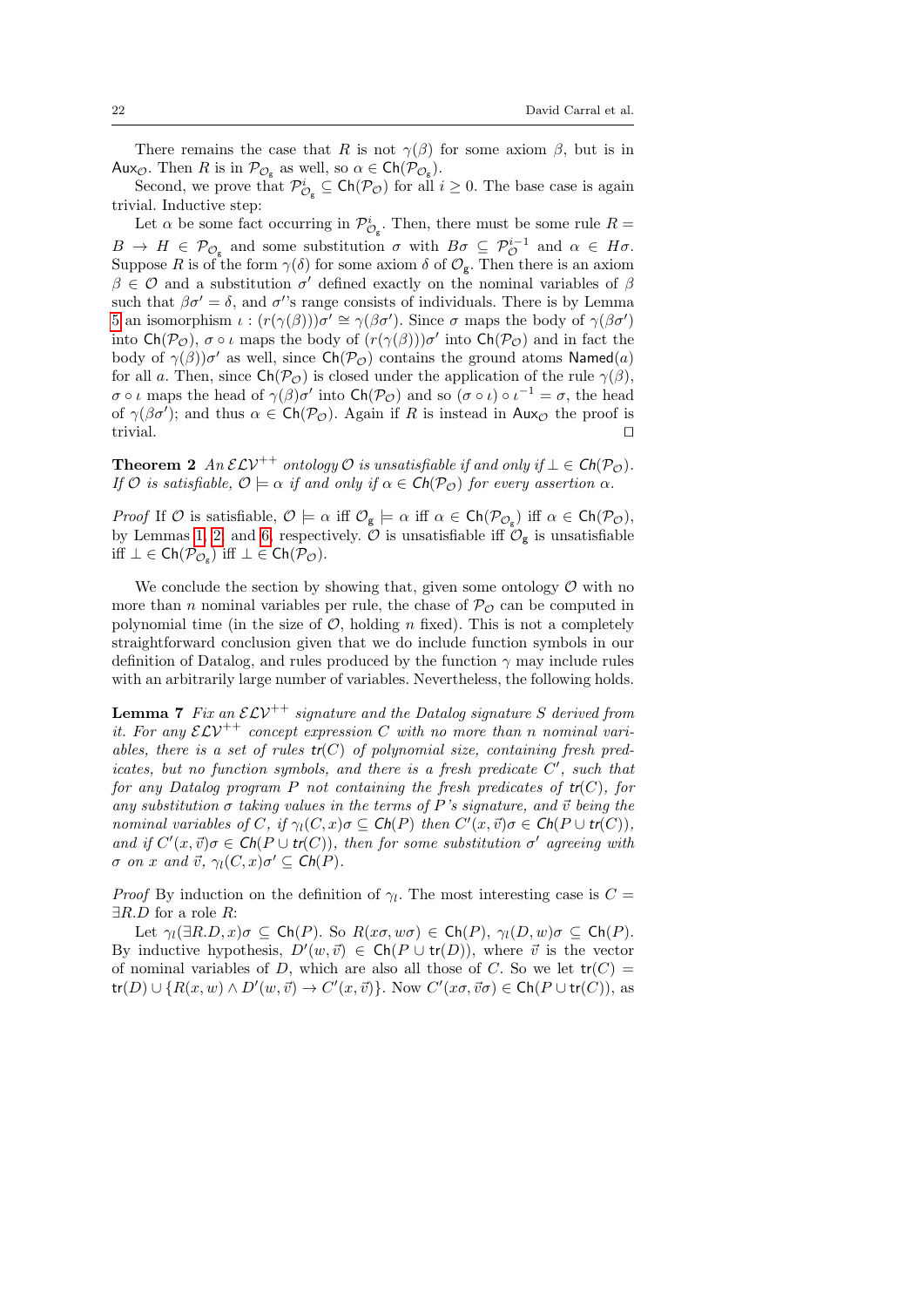required. For the converse, let  $C'(x\sigma, \vec{v}\sigma) \in \mathsf{Ch}(P \cup \mathsf{tr}(C))$ . Since C' occurs in the head of just one rule in  $tr(C)$ , and never in a rule body, it follows that  $R(x\sigma, u) \wedge D'(u, \vec{v}\sigma) \in \mathsf{Ch}(P \cup \mathsf{tr}(D))$  for some u. Let  $\sigma''$  be the substitution that is equal to  $\sigma$  except that  $w\sigma'' = u$ . Then by the inductive hypothesis, there is a substitution  $\sigma'''$  equal to  $\sigma''$  on  $\vec{v}$  and w such that  $\gamma_l(D, w)\sigma''' \subseteq \mathsf{Ch}(P)$ . Now x does not occur in  $\gamma_l(D, w)$  by the fresh variable assumption, so let  $\sigma' = \sigma''' = \sigma$ on  $\vec{v}$  and  $=\sigma$  on x, and  $\gamma_l(D, x)\sigma' \subseteq \text{Ch}(P)$  as required. Finally, assume as an inductive hypothesis that the size of  $tr(C)$  is bounded by a polynomial function  $p$  of the size of  $C$ , for all formulas of depth less than that of  $C$ , and that p has sufficiently large positive slope. We will prove that p bounds the size of  $tr(C)$  as well. Now  $tr(C)| = |tr(D)| + k$ , k a constant depending on the fixed variable count n.  $|C| = |D| + 3$ . Without loss of generality assume the bounding polynomial p has slope at least  $k/3$  everywhere. Then  $|\text{tr}(C)| =$  $|\text{tr}(D)|+k \leq p(|D|)+k \leq p(|D|+3) = p(|C|)$ , as required. Each other inductive case is similar, requiring some lower bound  $s(n)$  on the slope of p, but we can assume without loss of generality that the slope of  $p$  is everywhere greater than all the  $s(n)$ . If we do so, it follows by induction that  $p(|C|) \geq |tr(C)|$  for all C.  $□$ 

**Theorem 3** For each n, given an  $\mathcal{ELV}^{++}$  ontology  $\mathcal{O}$  with no more than n nominal variables, we can compute  $\mathsf{Ch}(\mathcal{P}_{\mathcal{O}})$  in PTIME with respect to the size of  $\mathcal{O}$ .

*Proof* Let  $\mathcal{O}_{g}$  be the ontology described in Definition [6.](#page-16-3) Then, according to Lemma [6](#page-20-1) we have that  $\mathsf{Ch}(\mathcal{P}_{\mathcal{O}_g}) = \mathsf{Ch}(\mathcal{P}_{\mathcal{O}})$ . Therefore, it suffices to show that  $\mathsf{Ch}(\mathcal{P}_{\mathcal{O}_{g}})$  can be computed in polynomial time to show the theorem. By assumption, there are at most  $n$  different nominal schemas per axiom in  $\mathcal O$ and hence,  $\mathcal{O}_{g}$  is polynomial in  $\mathcal{O}$ .

We can obtain a conservative extension  $\mathcal{P}'_{\mathcal{O}_g}$  of  $\mathcal{P}_{\mathcal{O}_g}$  in polynomial time in which rules contain a fixed number of variables, due to lemma [7,](#page-21-1) by replacing each  $\gamma_l(C, t)$  in the definition of  $\gamma$  with  $C'(t)$ , using the predicate  $C'$  of that lemma, and adding the polynomial rules t  $tr(C)$  to the program. Note that  $\gamma_r(C, t)$  never contains more than one variable when C contains no nominal schemas. So now there are no rules left in  $\mathcal{P}'_{\mathcal{O}_g}$  with more than two variables except those derived from role-chain axioms, which can be conservatively normalized to rules containing 3 variables in the usual way. Moreover, note that only a polynomially large number of terms may occur in  $\mathsf{Ch}(\mathcal{P}'_{\mathcal{O}_g})$  since, for every term of the form  $f(t_1,\ldots,t_k)$  in  $\mathcal{P}'_{\mathcal{O}_g}$  and every  $i=1,\ldots,k$ ,  $t_i \in \mathbf{I}$ . Therefore, the number of facts in  $\mathsf{Ch}(\mathcal{P}'_{\mathcal{O}_g})$  is also polynomially bounded, since the arity of predicates in  $\mathcal{P}'_{\mathcal{O}_g}$  is bounded. We hence conclude that the chase sequence of a program  $\mathcal{P}'_{\mathcal{O}_g}$  contains at most polynomially many elements and, since the rules in  $\mathcal{P}'_{\mathcal{O}_g}$  only contain a fixed amount of variables, every step of the chase can be computed in polynomial time. ⊓⊔

The above result indicates that the proposed reasoning approach is worstcase optimal in one sense, since assertion retrieval over  $\mathcal{E} \mathcal{L}^{++}$  ontologies is PTime-hard with respect to logspace [\[10\]](#page-28-15).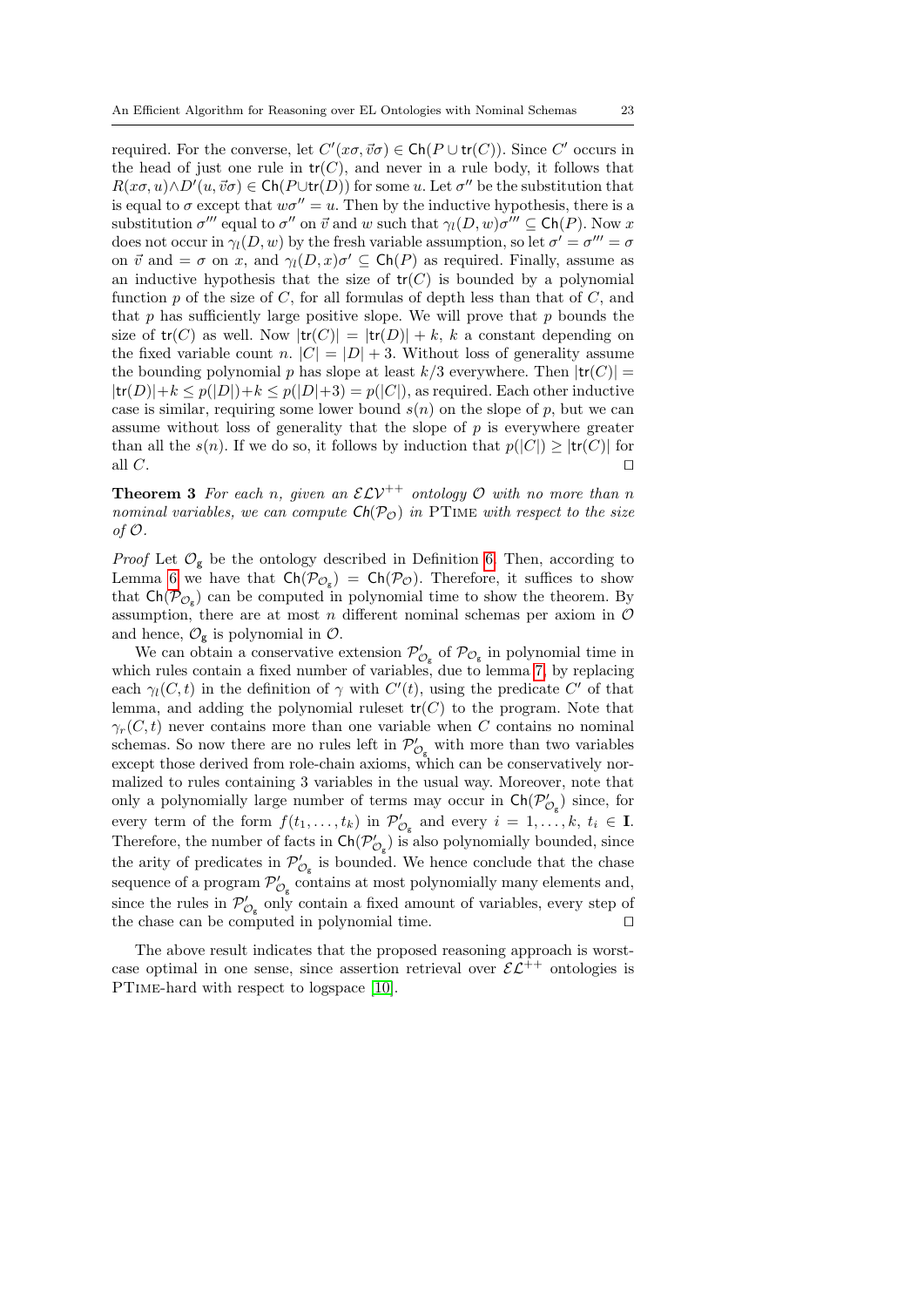## <span id="page-23-0"></span>5 Evaluation

In this section we present some experiments in which we compare the performance of an implementation of the algorithm from Section [4](#page-16-0) with that of other state-of-the-art reasoners. We first describe the ontologies used in our experiments (Section [5.1\)](#page-23-1) and the reasoners considered (Section [5.2\)](#page-24-0), and then present and discuss the results of our experiments (Section [5.3\)](#page-25-0).

#### <span id="page-23-1"></span>5.1 Ontologies

We consider three different ontologies in our evaluation; one benchmark and two real-world knowledge bases.

- $LUBM$  is a widely-used benchmark [\[12\]](#page-28-16) that models information about the academic domain. LUBM includes a set of TBox axioms and a data generator which can be used to generate ABox assertions for  $k$  universities where k is an arbitrary parameter passed on to the generator. For more information about this benchmark, see [http://swat.cse.lehigh.](http://swat.cse.lehigh.edu/projects/lubm/) [edu/projects/lubm/](http://swat.cse.lehigh.edu/projects/lubm/).
- Reactome and Uniprot are real-world ontologies developed by the European Bioinformatics Institute (EBI) (see <https://www.ebi.ac.uk/>). These ontologies are particularly interesting, as their data is realistic and is used in a number of applications. Moreover, both ontologies contain an expressive set of TBox axioms and a very large amount of ABox assertions. For more information about these ontologies, see <https://reactome.org/> and <https://www.uniprot.org/>, respectively.

We preprocessed all of the above ontologies in the following manner: First, we remove all non- $\mathcal{ELV}^{++}$  axioms. Then, we add some hand-crafted, DLsafe rules to each ontology. We added DL-safe rules instead of axioms with nominal schemas as only the former can be processed by Konclude—one of the reasoners considered in the evaluation. Note that, DL-safe rules can be faithfully expressed using axioms with nominal schemas [\[7\]](#page-27-5). For instance, we can replace the DL-safe rule

> $\mathsf{Student}(x) \land \mathsf{takesCourse}(x,z) \land \mathsf{Course}(z) \land \mathsf{advisor}(x,y) \land$ Faculty(y)  $\land$  teacherOf(y, z)  $\rightarrow$  taughtBy(x, y)

with the DL axiom

{x} ⊓ Student ⊓ ∃takesCourse.({z} ⊓ Course)

 $\Box$  ∃advisor.( $\{y\}$   $\Box$  Faculty  $\Box$  ∃teacherOf. $\{z\}$ )  $\Box$   $\{x\}$   $\Box$   $\exists$ taughtBy. $\{y\}$ 

preserving the outcome of all reasoning tasks.

The DL-safe rules added to LUBM, Reactome, and Uniprot are presented in Listings [5,](#page-24-1) [6,](#page-24-2) and [7,](#page-25-1) respectively. We have created the rules for LUBM ourselves. The rules for Reactome and Uniprot have been constructed from queries obtained in the evaluation of [\[43\]](#page-29-13) (see [https://www.cs.ox.ac.uk/](https://www.cs.ox.ac.uk/isg/tools/PAGOdA/2015/jair/) [isg/tools/PAGOdA/2015/jair/](https://www.cs.ox.ac.uk/isg/tools/PAGOdA/2015/jair/) for more information).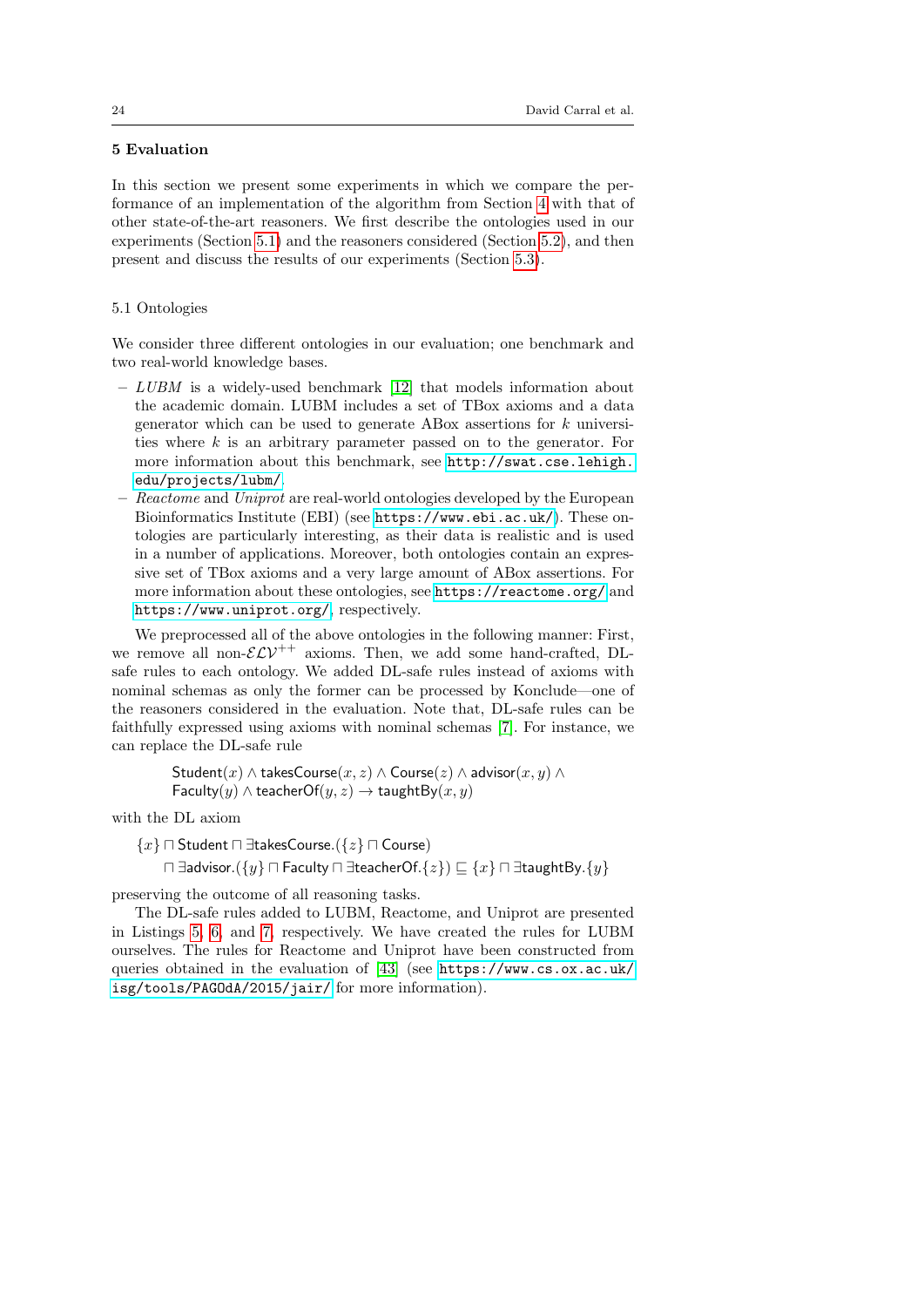GradStudent(x) ∧ UndergraduateDegreeFrom(x, y) ∧ University(y) ∧ MemberOf(x, z)  $\land$  Dept(z)  $\land$  SubOrganizationOf(z, y)  $\rightarrow$  MemberOf(x, y) Student(x) ∧ TakesCourse(x, y) ∧ Course(y) ∧ TeacherOf( $z, y$ )  $\rightarrow$  WorksFor(x, z) Student(x) ∧ MemberOf(x, y) ∧ Dept(y) ∧ SubOrganizationOf(y, z)  $\rightarrow$  HasAlumnus(x, z) Student(x)  $\land$  TakesCourse(x, z)  $\land$  Course(z)  $\land$  $\mathsf{Advisor}(x, y) \land \mathsf{Faculty}(y) \land \mathsf{TeacherOf}(y, z) \rightarrow \mathsf{GradStudent}(x) \land$ Chair $(x) \wedge$  WorksFor $(x, y) \wedge$  Dept $(y) \wedge$  SubOrganizationOf $(y, z) \rightarrow$  WorksFor $(x, z)$ Student $(x) \wedge$  TakesCourse $(x, z) \wedge$ Course $(z) \wedge$  MemberOf $(x, w) \wedge$ TeacherOf(y, z)  $\land$  Faculty(y)  $\land$  WorksFor(y, w)  $\land$  Dept(w)  $\rightarrow$  MemberOf(x, w) Faculty $(x) \wedge$  DegreeFrom $(x, y) \wedge$  University $(y) \wedge$  MemberOf $(x, z) \wedge$  Dept $(z) \wedge$ SubOrganizationOf( $z, y$ )  $\rightarrow$  AffiliateOf( $x, y$ ) PublicationAuthor $(w, z) \wedge$  Professor $(z) \wedge$  MemberOf $(z, x) \wedge$  Dept $(x) \wedge$ PublicationAuthor $(w, v)$  ∧ Professor $(v)$  ∧ MemberOf $(v, y)$  ∧ Dept $(y)$  → MemberOf $(w, y)$ 

<span id="page-24-1"></span>Listing 5 DL-Safe Rules added to LUBM.

Pathway(x) ∧ PathwayComponent(x, y) ∧ BiochemicalReaction(y) ∧ Participant(y, z) ∧ Complex( $z$ )  $\rightarrow$  R1( $x$ ) Pathway(x) ∧ PathwayComponent(x, y) ∧ BiochemicalReaction(y) ∧ Participant(y, z) ∧ Protein(z)  $\land$  entityReference( $z, w$ )  $\rightarrow$  R2(x)

Stoichiometry(x) ∧ PhysicalEntity(x, y) ∧ PhysicalEntity(y) ∧ cellularLocation(y, z) ∧ CellularLocationVocabulary $(z) \rightarrow R3(x)$ 

Pathway $(x) \wedge$  PathwayComponent $(x, y) \wedge$  Participant $(y, z) \wedge$  Protein $(z) \wedge$ PathwayComponent $(x, w) \wedge$  Participant $(w, z) \rightarrow R4(x)$ 

FeatureLocation $(x, y) \wedge$ SequenceIntervalBegin $(y, z) \wedge$ SequenceSite $(z) \wedge$ FeatureLocation $(x, w) \wedge$ SequenceIntervalBegin $(w, z) \rightarrow R5(x)$ 

ParticipantStoichiometry $(x, y) \wedge$ PhysicalEntity $(y, z) \wedge$ ParticipantStoichiometry $(x, w) \wedge$ PhysicalEntity $(w, z) \rightarrow R6(x)$ 

<span id="page-24-2"></span>Listing 6 DL-Safe Rules added to Reactome.

### <span id="page-24-0"></span>5.2 Reasoners

We consider three different reasoners in our evaluation, which we describe in detail across the following paragraphs.

– ELVLog is our proprietary implementation of the reasoning algorithm discussed in Section [4.](#page-16-0) Roughly, this implementation works in the following manner: First, we use the OWLAPI [\[16\]](#page-28-17) to process and transform  $\mathcal{EL}^{++}$  ontologies into Datalog programs as described in Definition [7.](#page-17-2) Then, we use the rule engine VLog [\[40,](#page-29-7) [41\]](#page-29-8) to compute the chase of the result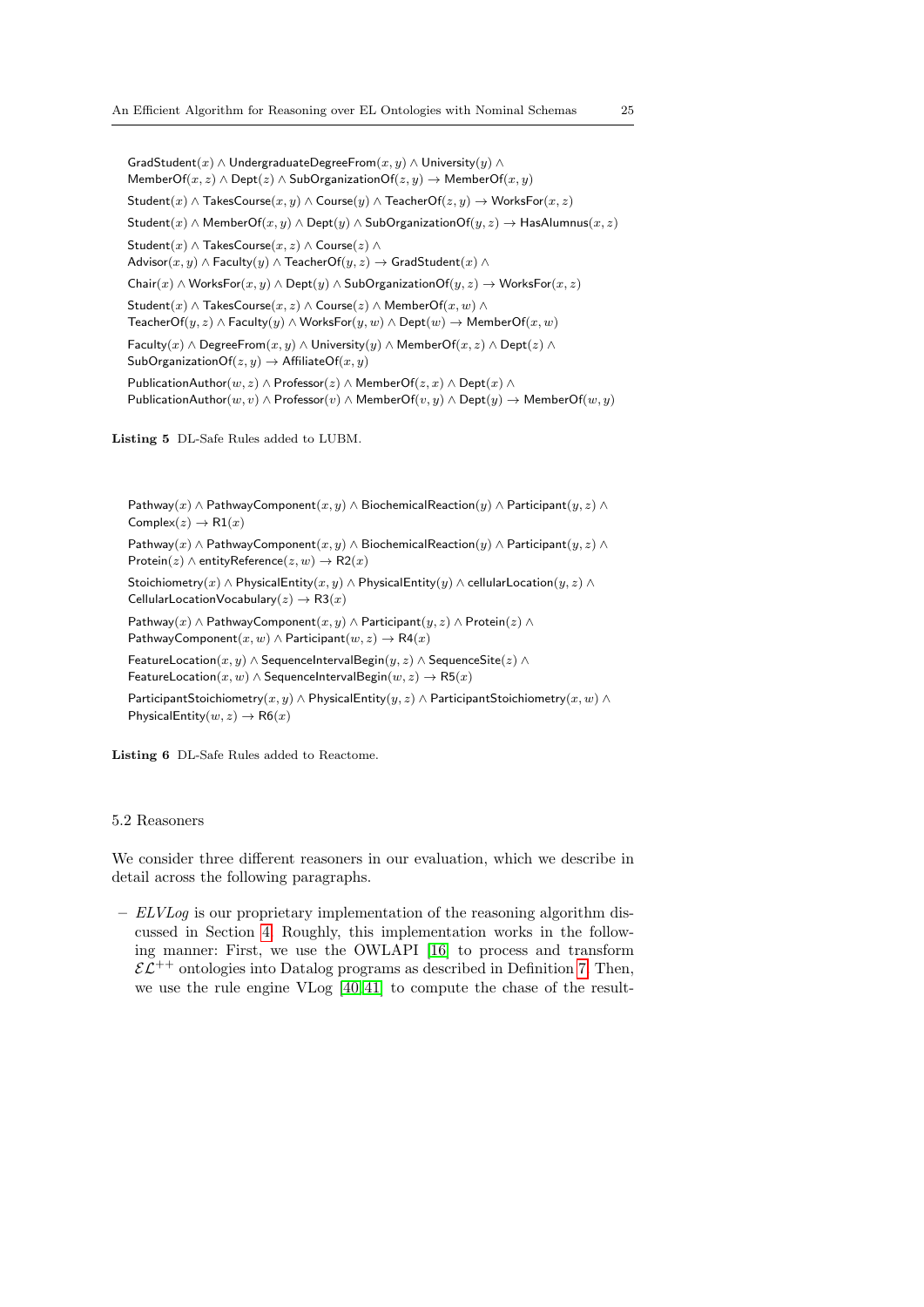Protein $(x) \wedge$  annotation $(x, y) \wedge$  TransmembraneAnnotation $(y) \wedge$  Range $(y, z) \rightarrow \mathsf{R1}(x)$ TransmembraneAnnotation(x)  $\land$  range(x, y)  $\land$  range(x, z)  $\rightarrow$  R2(y, z) Protein $(x) \wedge$  organism $(x, y) \wedge$  annotation $(x, z) \rightarrow R3(x, z)$ locatedIn(x, w) ∧ cellularComponent(w, z) ∧ cellularComponent(z, y) ∧ CellularComponent $(y) \rightarrow R4(x, z)$ source $(x, y) \wedge$  source $(w, y) \wedge$  database $(y, z) \rightarrow \mathsf{R5}(x, w)$ attribution $(w, x) \wedge$ source $(x, y) \wedge$ database $(y, z) \rightarrow \mathsf{R6}(x, y)$ translatedFrom $(w, x) \wedge$ located $On(x, y) \wedge$ database $(x, z) \rightarrow \mathsf{R7}(x, y)$ 

<span id="page-25-1"></span>Listing 7 DL-Safe Rules added to Uniprot.

ing programs. This implementation is available at [https://github.com/](https://github.com/dcarralma/ELVLog) [dcarralma/ELVLog](https://github.com/dcarralma/ELVLog).

- Konclude [\[39\]](#page-29-9) is a full-fledged OWL 2 reasoner. It is implemented in  $C++$ and uses a reasoning technique that is based on a highly optimized tableau algorithm assisted by a completion-based saturation procedure. Konclude has proven itself as one of the most efficient OWL 2 reasoners in the Ontology Reasoning Evaluation (ORE) Workshop 2015 [\[35\]](#page-29-10). Moreover, Konclude has been shown to significantly outperform other existing tools such as Hermit 1.3.7 [\[34\]](#page-29-14) and Pellet [\[36\]](#page-29-15) when it comes to solve reasoning tasks over ontologies featuring DL-safe rules [\[38\]](#page-29-6). For more information, see <http://derivo.de/produkte/konclude/>.
- $-ELK$  [\[20\]](#page-28-11) is a profile-specific reasoner for the OWL 2 EL profile, which is implemented in Java. As Konclude, ELK has proven to be quite competitive at the ORE competition in 2015 [\[35\]](#page-29-10). Unfortunately, ELK supports neither DL-safe rules nor nominal schemas. Nevertheless, we include it in our evaluation, to verify that ELVLog not only outperforms fullfledged DL reasoners, such as Konclude, but is also competitive when compared against this profile-specific tool. For more information, see [https:](https://github.com/liveontologies/elk-reasoner) [//github.com/liveontologies/elk-reasoner](https://github.com/liveontologies/elk-reasoner).

### <span id="page-25-0"></span>5.3 Results

We conduct two different experiments in which we compare ELVLog to Konclude and ELK, separately.

 $-ELVLog$  vs Konclude: in this experiment, we task Konclude and ELVLog with solving assertion retrieval over LUBM, Reactome, and Uniprot. Specifically, we used the Realization service provided by Konclude. Recall that assertion retrieval means computing all of the assertions entailed by a knowledge base - that is, an input ontology together with input set of assertions. Note that the ontologies we used were supplemented with the DL-safe rules presented in Tables [5,](#page-24-1) [6,](#page-24-2) and [7.](#page-25-1) To evaluate the scalability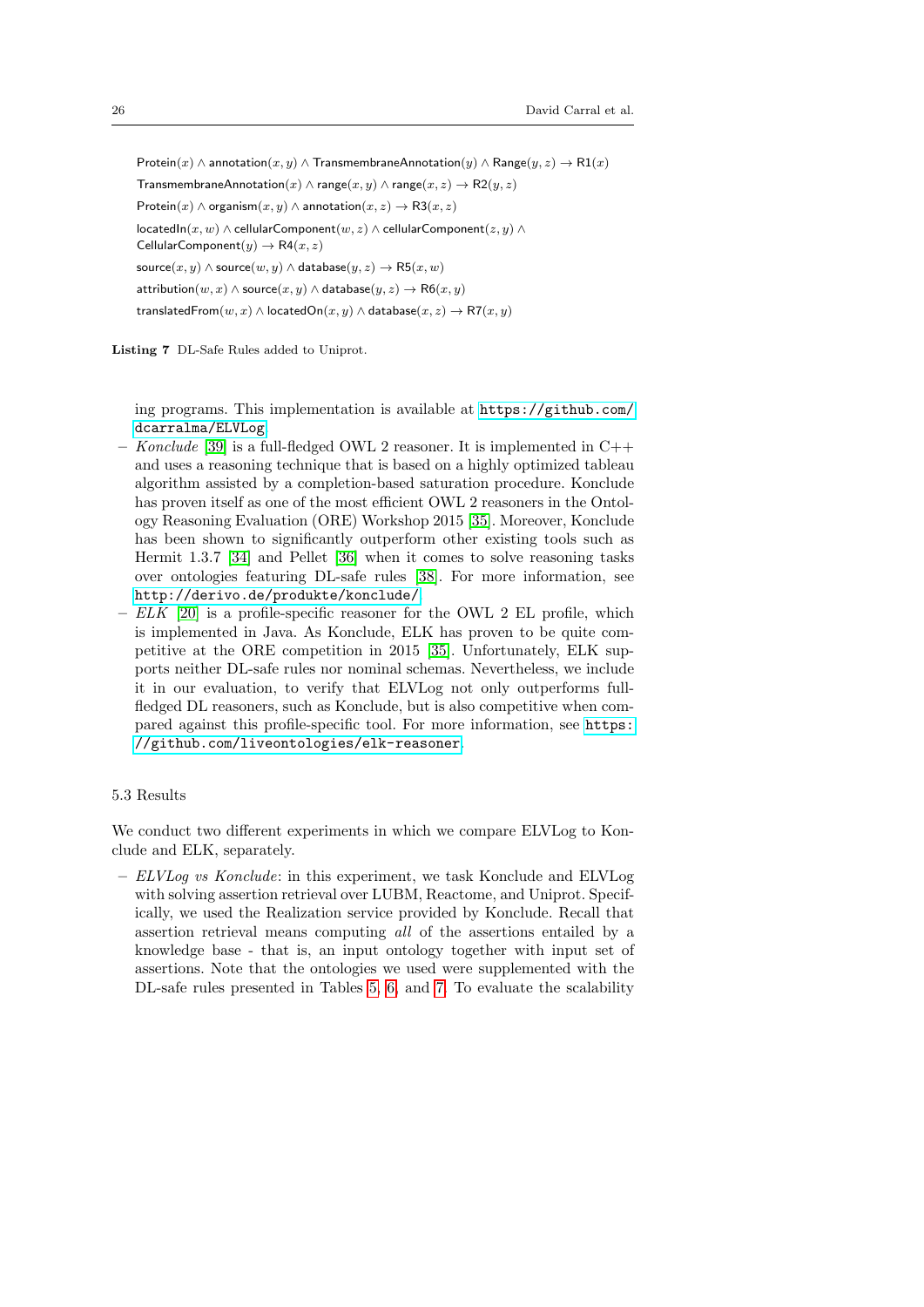

<span id="page-26-0"></span>Fig. 8 Solving Assertion Retrieval with ELVLog (orange) and Konclude (black); Konclude did not finish LUBM with 10.1M assertions and Uniprot with 50.1M in less than 8 hours



<span id="page-26-1"></span>Fig. 9 Solving Assertion Retrieval with ELVLog (orange) and ELK (black); ELK runs out of memory when reasoning over Uniprot with 26.3M assertions

of both tools, we varied the size of the input assertion set for each of the three ontologies. For LUBM, sets of assertions of different sizes were generated using the data generator of the LUBM benchmark. For Reactome and Uniprot, we obtained these employing a data sampling algorithm [\[31\]](#page-29-16).

– ELVLog vs ELK: this experiment is analogous to the previous one, but using ELK instead of Konclude. Note that the considered ontologies in this case do not contain DL-safe rules since ELK cannot deal with this type of OWL axiom.

The results for both experiments are presented in Tables [8](#page-26-0) and [9,](#page-26-1) respectively. All experiments were performed on a MacBook Pro with 16GB of RAM and a 2,2 GHz Intel Core i7 processor. We set up a time-out for the experiments of 6 hours—that is, 21600 seconds. In the above tables, we indicate time-outs and out of memory errors by not including a bar for the corresponding ontology, ABox, and tool (for instance, when running LUBM with 10.1M assertions and Konclude, we obtained one such error). All of the files used in these experiments are available at <https://github.com/dcarralma/ELVLog>.

Because the considered ontologies contain a relatively small amount of TBox axioms, the time spent computing the corresponding Datalog programs by ELVLog is very low (for all cases, it took less than 2 seconds). Note, that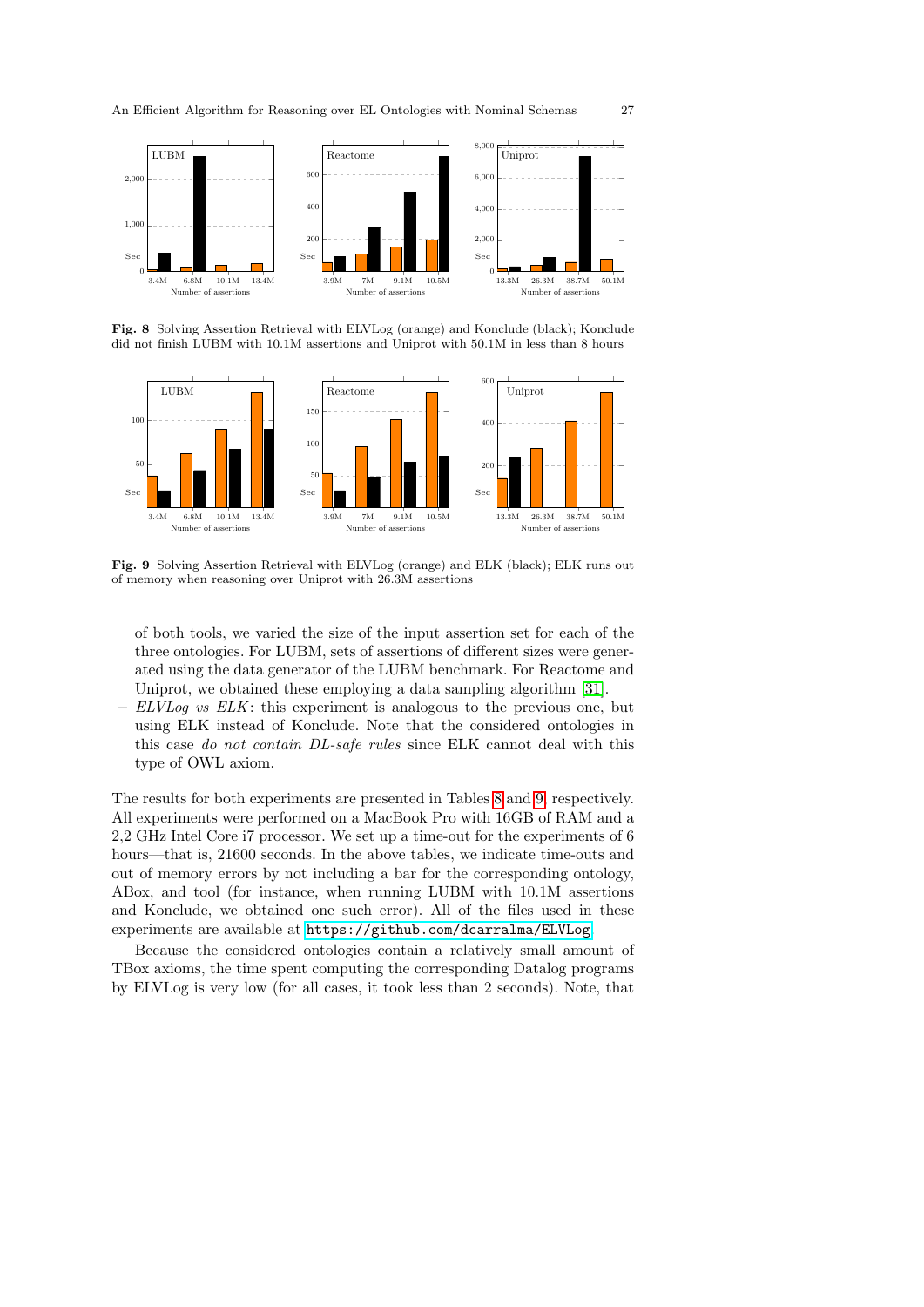the results in Tables [8](#page-26-0) and [9](#page-26-1) for ELVLog include the time taken by this transformation.

The experiment presented in Table [8](#page-26-0) shows that ELVLog is significantly more efficient than Konclude; in many cases, our implementation is up to an order of magnitude faster than Konclude. We believe that this is because VLog is way more efficient than Konclude in the presence of large amounts of data; an insight that has been confirmed by previous experiments [\[5,](#page-27-6) [6,](#page-27-7) [11\]](#page-28-18).

Even though ELK is somewhat more efficient than ELVLog for both LUBM and Reactome, the latter tool can solve assertion retrieval for Uniprot with up to 50.1M assertions in less than 10 minutes, whilst the former runs out of memory with only 26.3M assertions (see Table [9\)](#page-26-1). Therefore, we believe that ELVLog can also be a useful tool when it comes to reasoning with  $\mathcal{EL}^{++}$ ontologies (i.e., without DL-safe rules or nominal schemas).

### <span id="page-27-1"></span>6 Conclusions and Future Work

We define and prove correctness of a worst-case optimal procedure for reasoning over  $\mathcal{EL}^{++}$  ontologies extended with nominal schemas. We implement this algorithm and show that it is quite efficient: it not only improves upon the OWL 2 reasoner Konclude, but furthermore shows better performance in some cases than the OWL EL profile reasoner ELK.

As for future work, we intend to extend our approach to more expressive DL languages. More specifically, we intend to extend the algorithms presented in [\[5\]](#page-27-6) and [\[6\]](#page-27-7) to develop efficient algorithms for the DL languages Horn- $\mathcal{SRIQ}$ and Horn- $ALCHOTQ$ , respectively, that can deal with nominal schemas.

### References

- <span id="page-27-4"></span>1. Abiteboul, S., Hull, R., Vianu, V.: Foundations of Databases. Addison-Wesley (1995)
- <span id="page-27-0"></span>2. Baader, F., Calvanese, D., McGuinness, D., Nardi, D., Patel-Schneider, P. (eds.): The Description Logic Handbook: Theory, Implementation, and Applications. Cambridge University Press, second edn. (2007)
- <span id="page-27-2"></span>3. Baader, F., Brandt, S., Lutz, C.: Pushing the  $\mathcal{EL}$  envelope. In: Kaelbling, L.P., Saffiotti, A. (eds.) Proc. of the 19th International Joint Conference on Artificial Intelligence (IJCAI 2005). pp. 364–369. Professional Book Center (2005)
- <span id="page-27-3"></span>4. Baader, F., Lutz, C., Brandt, S.: Pushing the  $\mathcal{EL}$  envelope further. In: Clark, K., Patel-Schneider, P. (eds.) Proc. of the 4th OWLED Workshop on OWL: Experiences and Directions. CEUR Workshop Proceedings, vol. 496 (2008)
- <span id="page-27-6"></span>5. Carral, D., Dragoste, I., Krötzsch, M.: The combined approach to query answering in Horn-ALCHOIQ. In: Thielscher, M., Toni, F., Wolter, F. (eds.) Proc. of the 16th International Conference on Principles of Knowledge Representation and Reasoning (KR 2018). pp. 339–348. AAAI Press (2018)
- <span id="page-27-7"></span>6. Carral, D., González, L., Koopmann, P.: From Horn-SRIQ to Datalog: A dataindependent transformation that preserves assertion entailment. In: Proc. of the 33rd AAAI Conference on Artificial Intelligence (AAAI 2019). pp. 2736–2743. AAAI Press (2019)
- <span id="page-27-5"></span>7. Carral, D., Hitzler, P.: Extending description logic rules. In: Simperl, E., Cimiano, P., Polleres, A., Corcho, Ó., Presutti, V. (eds.) Proc. of the 9th Extended Semantic Web Conference (ESWC 2012). Lecture Notes in Computer Science, vol. 7295, pp. 345–359. Springer (2012)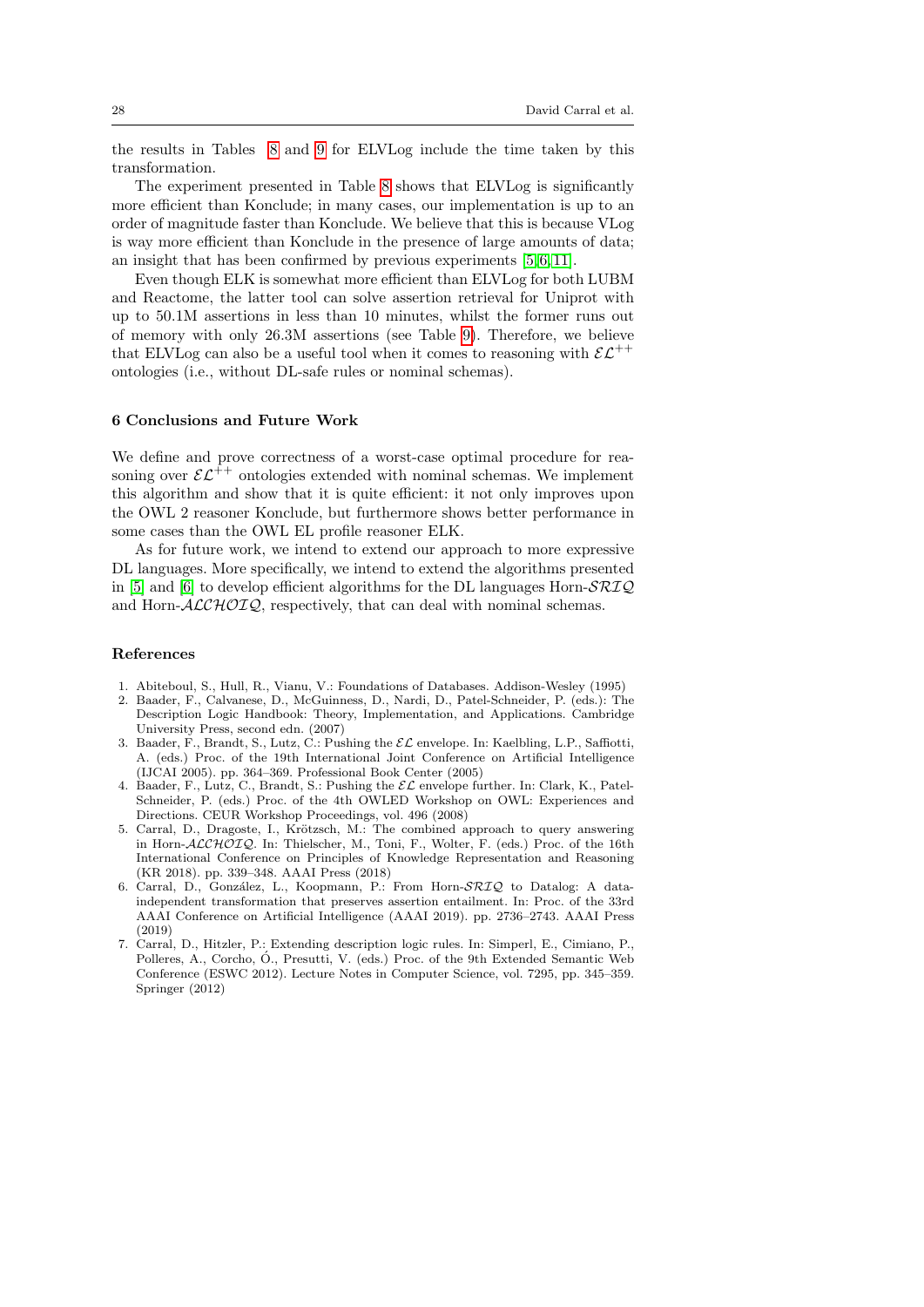- <span id="page-28-5"></span>8. Carral, D., Krisnadhi, A., Maier, F., Sengupta, K., Hitzler, P.: Reconciling OWL and rules. Tech. rep., Wright State University, Dayton, Ohio, U.S.A. (2011), available from <http://www.pascal-hitzler.de/> under the "Publications" tab
- <span id="page-28-6"></span>9. Carral, D., Wang, C., Hitzler, P.: Towards an efficient algorithm to reason over Description Logics extended with nominal schemas. In: Faber, W., Lembo, D. (eds.) Proc. of the 7th International Conference on Web Reasoning and Rule Systems (RR 2013). Lecture Notes in Computer Science, vol. 7994, pp. 65–79. Springer (2013)
- <span id="page-28-15"></span>10. Cuenca Grau, B.: Owl 2 web ontology language tractable fragments (second edition). Available at: [https://www.w3.org/2007/OWL/wiki/Tractable\\_Fragments](https://www.w3.org/2007/OWL/wiki/Tractable_Fragments) (2021/07/10)
- <span id="page-28-18"></span>11. Feier, C., Carral, D., Stefanoni, G., Grau, B.C., Horrocks, I.: The combined approach to query answering beyond the OWL 2 profiles. In: Yang, Q., J. Wooldridge, M. (eds.) Proceedings of the 24th International Joint Conference on Artificial Intelligence (IJ-CAI 2015). pp. 2971–2977. AAAI Press (2015)
- <span id="page-28-16"></span>12. Guo, Y., Pan, Z., Heflin, J.: LUBM: A benchmark for OWL knowledge base systems. J. of Web Semantics 3(2-3), 158–182 (2005)
- <span id="page-28-1"></span>13. Hitzler, P., Krötzsch, M., Parsia, B., Patel-Schneider, P., Rudolph, S. (eds.): OWL 2 Web Ontology Language: Primer (Second Edition). W3C Recommendation (11 December 2012), available at <http://www.w3.org/TR/owl2-primer/>
- <span id="page-28-12"></span>14. Hitzler, P., Krötzsch, M., Rudolph, S.: Foundations of Semantic Web Technologies. Chapman & Hall/CRC (2009)
- <span id="page-28-2"></span>15. Hitzler, P., Parsia, B.: Ontologies and rules. In: Staab, S., Studer, R. (eds.) Handbook on Ontologies, pp. 111–132. International Handbooks on Information Systems, Springer (2009)
- <span id="page-28-17"></span>16. Horridge, M., Bechhofer, S.: The OWL API: A java API for OWL ontologies. J. of Semantic Web 2(1), 11–21 (2011)
- <span id="page-28-7"></span>17. Horrocks, I., Patel-Schneider, P., Boley, H., Tabet, S., Grosof, B., Dean, M.: SWRL: A Semantic Web Rule Language. W3C Member Submission (21 May 2004), see [http:](http://www.w3.org/Submission/SWRL/) [//www.w3.org/Submission/SWRL/](http://www.w3.org/Submission/SWRL/)
- <span id="page-28-14"></span>18. Horrocks, I., Kutz, O., Sattler, U.: The even more irresistible SROIQ. In: Proc. of the 10th International Conference on Principles of Knowledge Representation and Reasoning (KR 2006). pp. 57–67. AAAI Press (2006)
- <span id="page-28-13"></span>19. Kazakov, Y.: Saturation-Based Decision Procedures for Extensions of the Guarded Fragment. Ph.D. thesis, Universität des Saarlandes, Saarbrücken, Germany (March 2006)
- <span id="page-28-11"></span>20. Kazakov, Y., Krötzsch, M., Simancik, F.: The incredible ELK - from polynomial procedures to efficient reasoning with  $\mathcal{EL}$  ontologies. J. of Automated Reasoning 53(1), 1–61 (2014)
- <span id="page-28-9"></span>21. Kifer, M., Boley, H. (eds.): RIF Overview (Second Edition). W3C Working Group Note (2013), available at <http://www.w3.org/TR/rif-overview/>
- <span id="page-28-8"></span>22. Knorr, M., Carral, D., Hitzler, P., Krisnadhi, A., Maier, F., Wang, C.: Recent advances in integrating OWL and rules (technical communication). In: Krötzsch, M., Straccia, U. (eds.) Proc. of the 6th International Conference on Web Reasoning and Rule Systems (RR 2012). Lecture Notes in Computer Science, vol. 7497, pp. 225–228. Springer, Heidelberg (2012)
- <span id="page-28-4"></span>23. Knorr, M., Hitzler, P., Maier, F.: Reconciling OWL and non-monotonic rules for the Semantic Web. In: De Raedt, L., Bessiere, C., Dubois, D., Doherty, P., Frasconi, P., Heintz, F., Lucas, P. (eds.) Proc. of the 20th European Conference on Artificial Intelligence (ECAI 2012). Frontiers in Artificial Intelligence and Applications, vol. 242, pp. 474–479. IOS Press, Amsterdam (2012)
- <span id="page-28-10"></span>24. Krisnadhi, A., Hitzler, P.: A tableau algorithm for description logics with nominal schema. In: Krötzsch, M., Straccia, U. (eds.) Proc. of the 6th International Conference on Web Reasoning and Rule Systems (RR 2012). Lecture Notes in Computer Science, vol. 7497, pp. 234–237. Springer (2012)
- <span id="page-28-3"></span>25. Krisnadhi, A., Maier, F., Hitzler, P.: OWL and rules. In: Polleres, A., d'Amato, C., Arenas, M., Handschuh, S., Kroner, P., Ossowski, S., Patel-Schneider, P. (eds.) Reasoning Web. Semantic Technologies for the Web of Data. 7th International Summer School 2011, Tutorial Lectures. Lecture Notes in Computer Science, vol. 6848, pp. 382–415. Springer, Heidelberg (2011)
- <span id="page-28-0"></span>26. Krötzsch, M.: Description Logic Rules, Studies on the Semantic Web, vol. 008. IOS Press/AKA (2010)